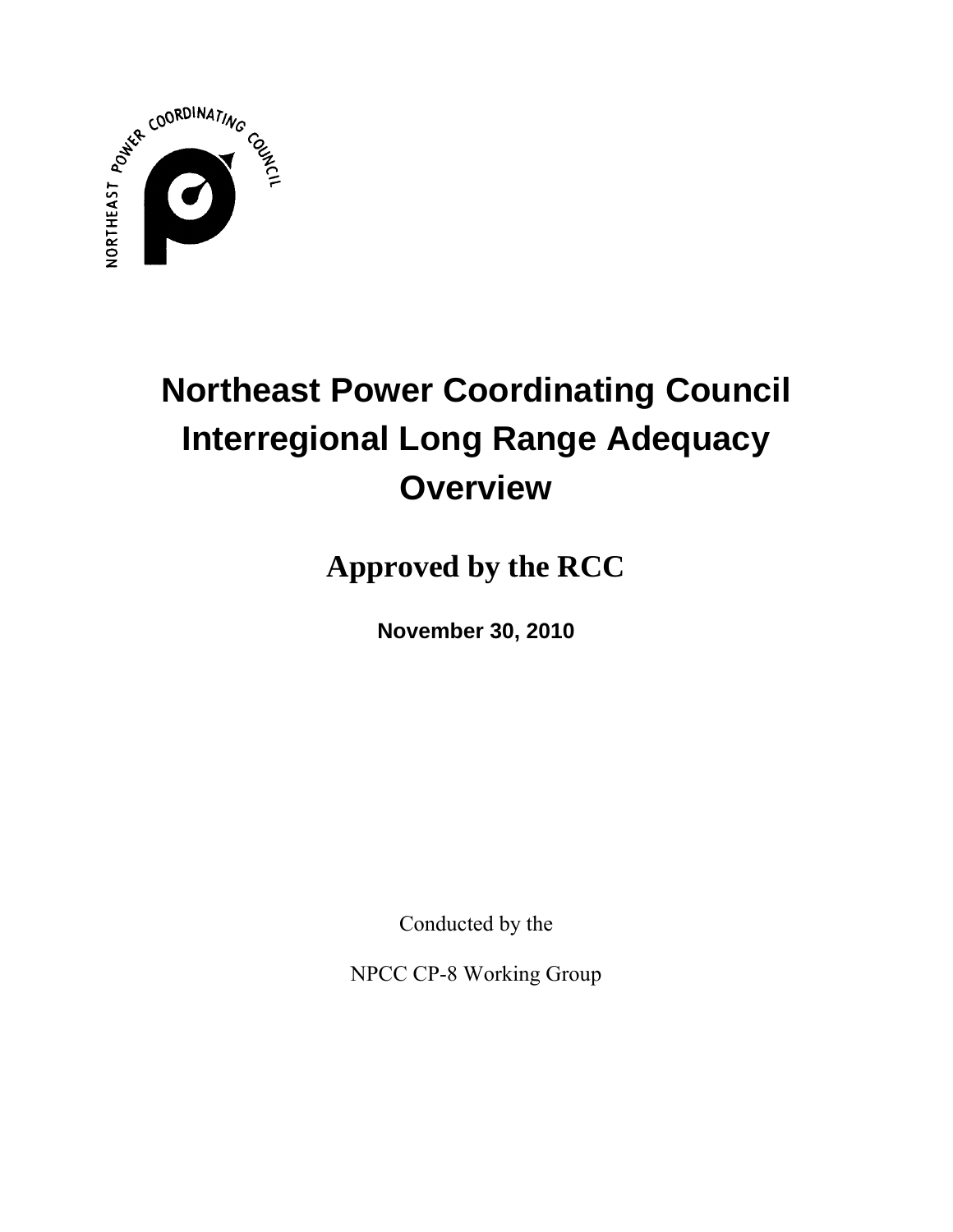## **NPCC CP-8 WORKING GROUP**

| Philip Fedora (Chair) | Northeast Power Coordinating Council    |
|-----------------------|-----------------------------------------|
| Alan Adamson          | New York State Reliability Council      |
| Frank Ciani           | New York Independent System Operator    |
| Kevan Jefferies       | Ontario Power Generation Inc.           |
| Scott Leuthauser      | Hydro-Québec Energy Services (US) Inc.  |
| J. W. (Jack) Martin   | National Grid USA                       |
| Kamala Rangaswamy     | Nova Scotia Power Inc.                  |
| Hakim Sennoun         | Hydro-Québec Distribution               |
| Rob Vance             | New Brunswick System Operator           |
| Vithy Vithyananthan   | Independent Electricity System Operator |
| Fei Zeng              | ISO New England Inc.                    |
|                       |                                         |

The CP-8 Working Group acknowledges the efforts of Messrs. Glenn Haringa, GE Energy, Andrew Ford, the PJM Interconnection, and Scott Brown, New Brunswick System Operator, and thanks them for their assistance in this analysis.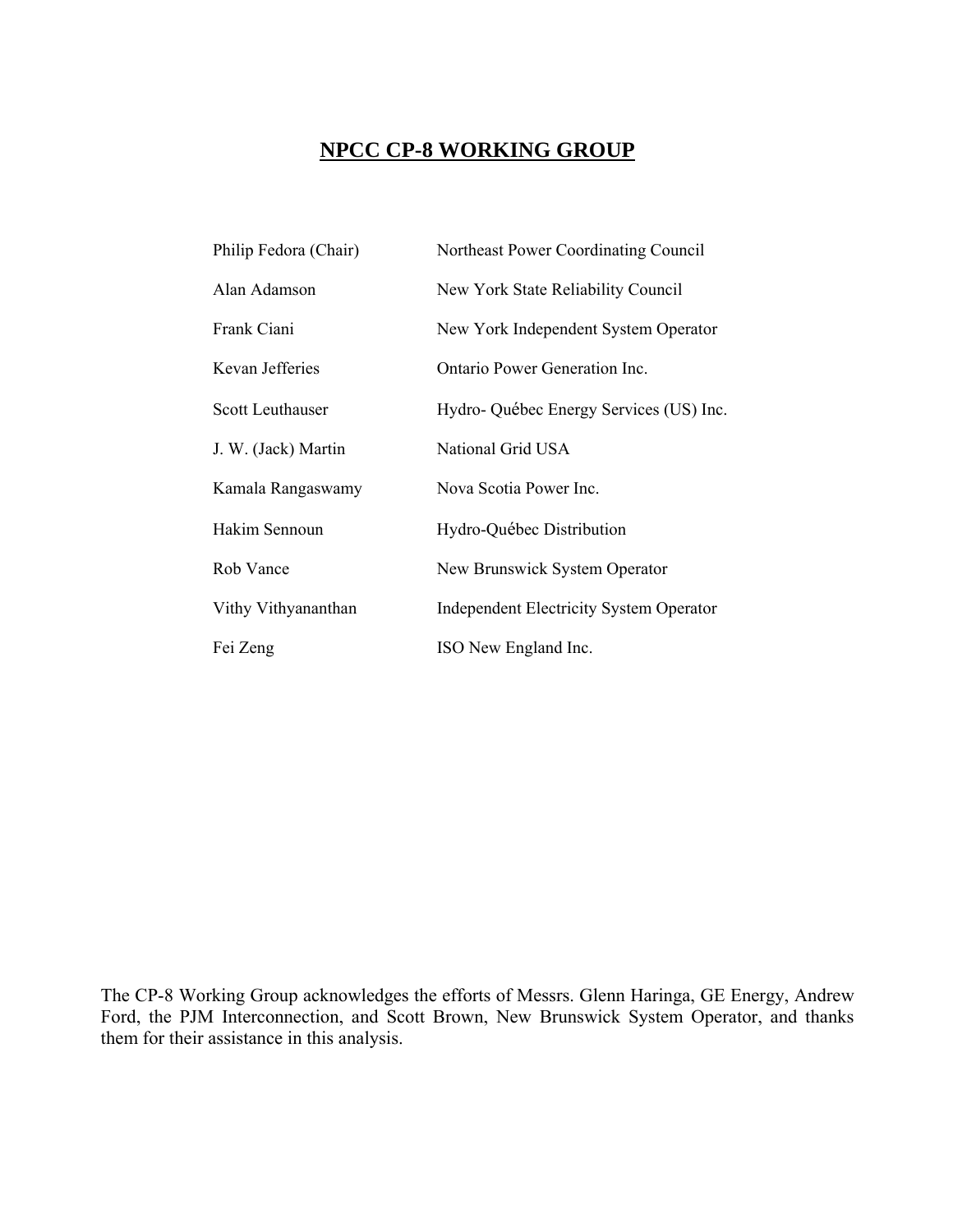## **TABLE OF CONTENTS**

|                          | <b>PAGE</b>      |
|--------------------------|------------------|
| <b>INTRODUCTION</b>      | 3                |
| <b>MODEL ASSUMPTIONS</b> | $\boldsymbol{4}$ |
| <b>Area Studies</b>      |                  |
|                          |                  |
|                          |                  |
|                          |                  |
| Generation               |                  |
|                          |                  |
|                          |                  |
|                          |                  |
|                          |                  |
|                          |                  |
| <b>AREA ASSUMPTIONS</b>  | 15               |
|                          |                  |
|                          |                  |
|                          |                  |
|                          |                  |
|                          |                  |
|                          |                  |
|                          |                  |
|                          |                  |
|                          |                  |
| <b>RESULTS</b>           | 49               |
| <b>OBSERVATIONS</b>      | 57               |

Final Report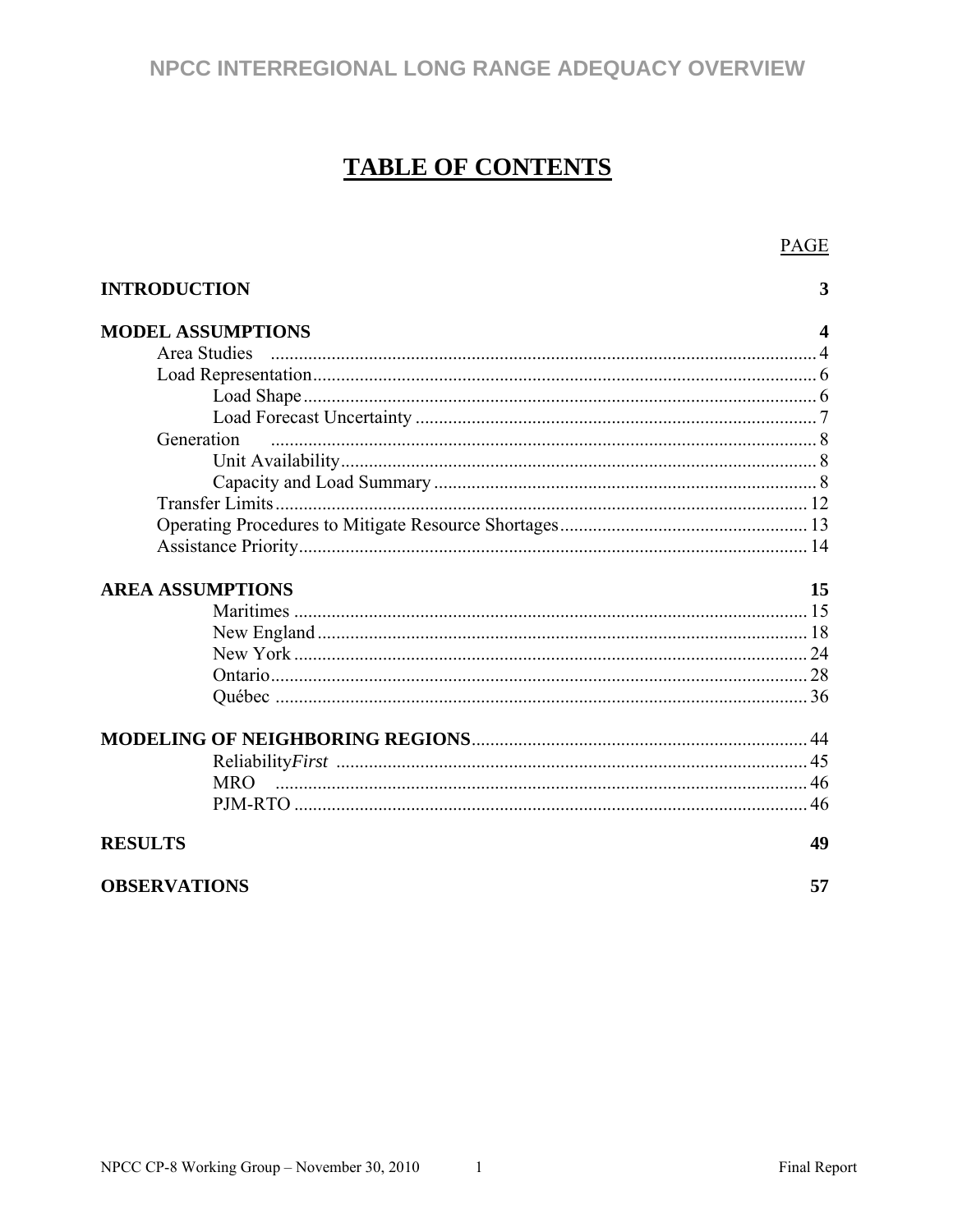## **APPENDICES**

A) OBJECTIVE AND SCOPE OF WORK 59 **B) CAPACITY AND LOAD SUMMARY 61** 

PAGE **PAGE**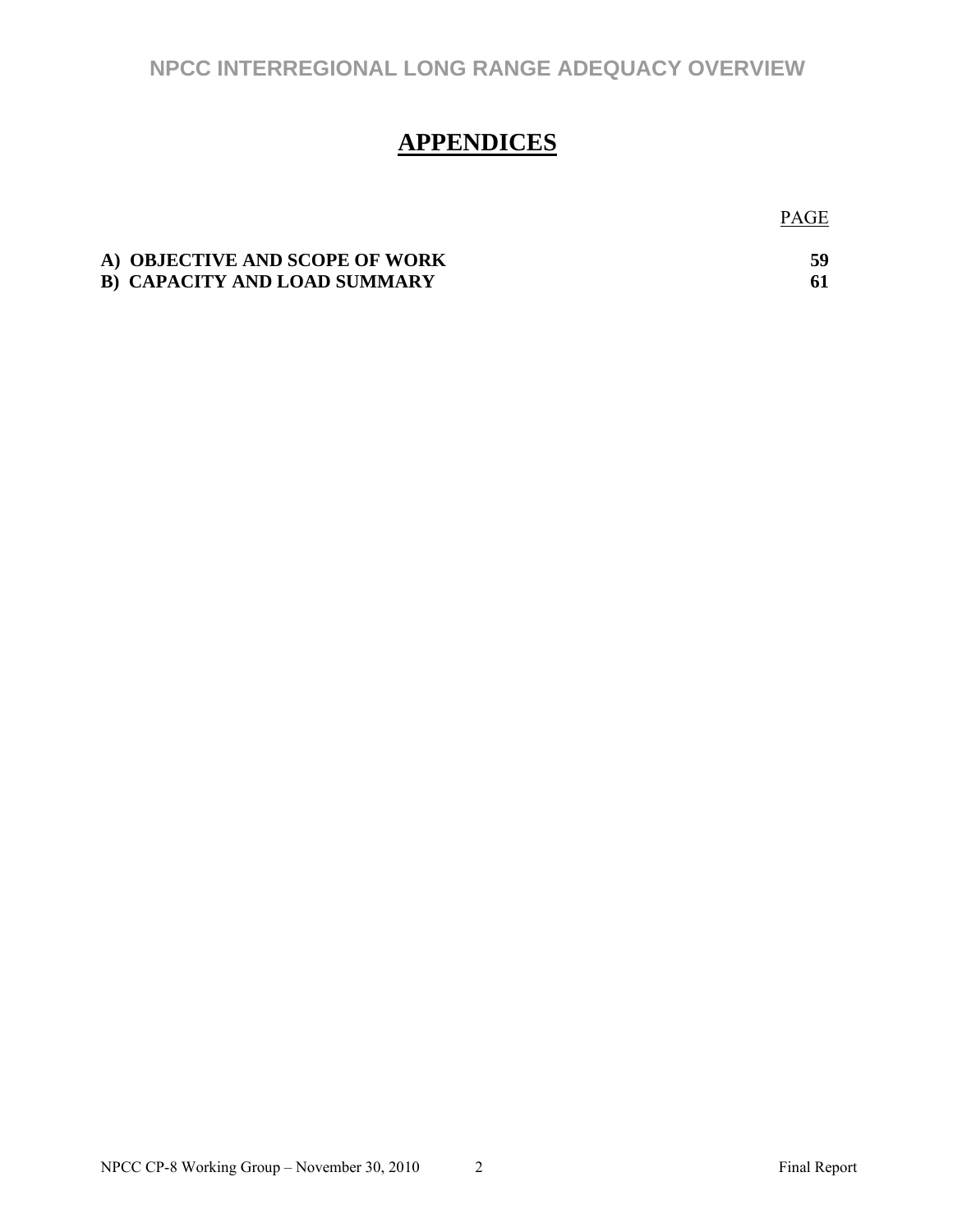## **INTRODUCTION**

This study evaluated, on a consistent basis, the long range adequacy of Northeast Power Coordinating Council's (NPCC) and neighboring Region's plans to meet their Loss of Load Expectation (LOLE) planning criteria **<sup>1</sup>** through a multi-area probabilistic assessment, in response to Goal #6a of "NPCC's 2010 Corporate Goals." **<sup>2</sup>**

General Electric's (GE) Multi-Area Reliability Simulation (MARS) program **<sup>3</sup>** was selected for the analysis. GE Energy was retained by the Working Group to conduct the simulations.

The database developed by the NPCC CP-8 Working Group's "*NPCC Reliability*  Assessment for Summer 2010", April 2010, <sup>4</sup> was used as the starting point for this Overview. Working Group members reviewed the existing data and made revisions to reflect the conditions expected for the 2011-2015 time period, consistent with the information reported for the *NERC 2010 Long-Term Reliability Assessment*. **<sup>5</sup>**

This report is organized in the following manner: after a brief Introduction, general modeling assumptions are presented followed by a summary provided by each Area describing their specific representation. The results and observations of the Overview are then presented.

The Overview's Objective and Scope of Work is shown in Appendix A. Appendix B summarizes the Area Generation and Load assumptions used in the analysis.

 $\overline{a}$ 

<sup>&</sup>lt;sup>1</sup> See:  $\frac{http://www.npc.org/documents/regStandards/Directories.argv}{http://www.npc.org/documents/relevants/PyaPlay.org/Dayways.gov}$ , Directory No. 1, Section 5.2

<sup>&</sup>lt;sup>2</sup> See: http://www.npcc.org/documents/aboutus/BusPlanBylaws.aspx

<sup>&</sup>lt;sup>3</sup> See: http://www.gepower.com/prod\_serv/products/utility\_software/en/ge\_mars.htm

<sup>&</sup>lt;sup>4</sup> See: http://www.npcc.org/documents/reports/Seasonal.aspx, Appendix VIII

 $5$  See: http://www.nerc.com/page.php?cid=4|61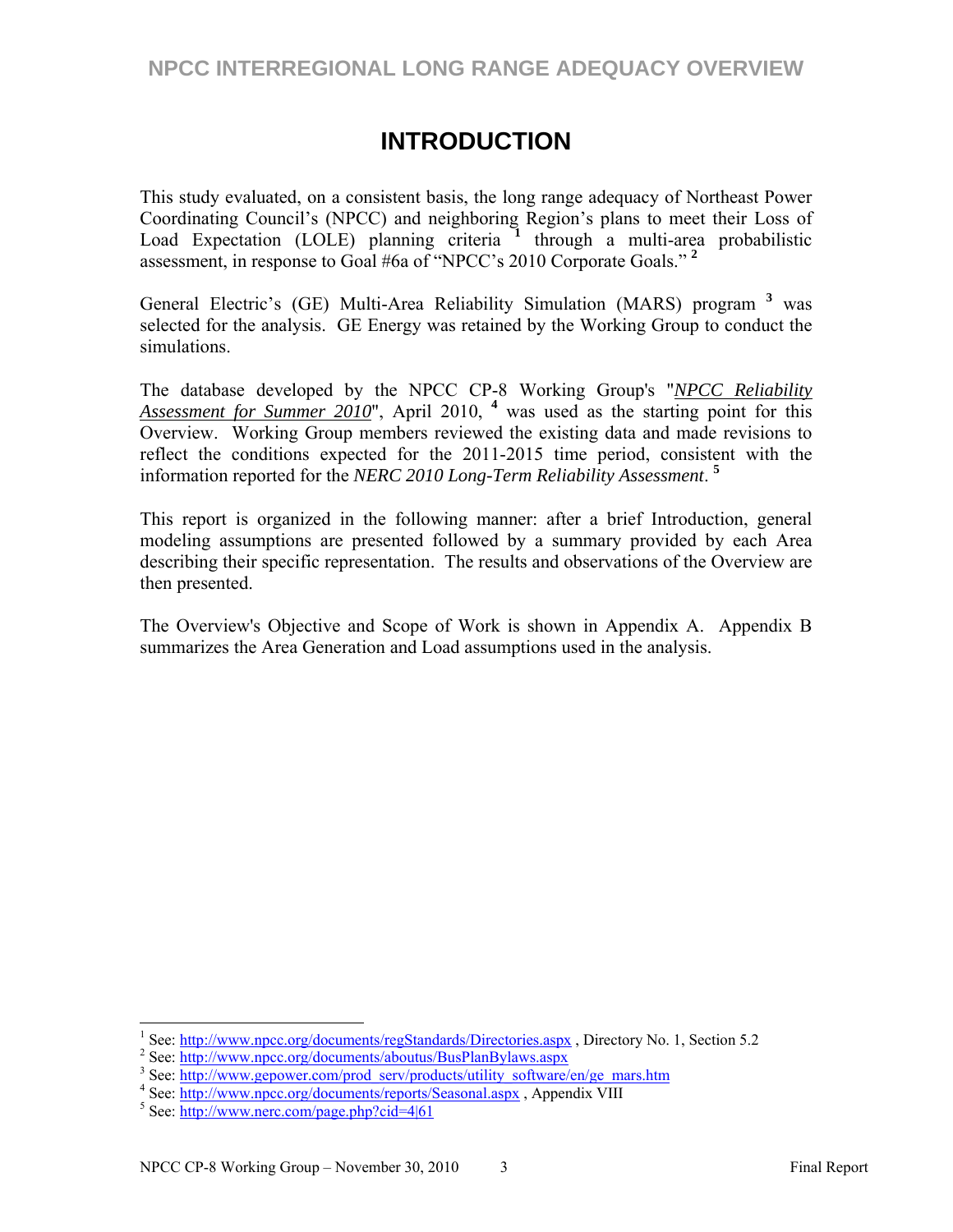## **MODEL ASSUMPTIONS**

The assumptions used in NPCC's Long Range Adequacy Overview are consistent with the assumptions of the following recently completed Area studies:

## **Area Studies**

#### **New York**

 $\overline{a}$ 

On May 19, 2009, the New York Independent System Operator (NYISO) issued its 2009 Comprehensive Reliability Plan (CRP), <sup>6</sup> a study that recommends solutions to meet New York's future electric power needs and maintain the integrity of the state's bulk power grid. The 2009 CRP completed the NYISO's reliability planning cycle known as the Comprehensive Reliability Planning Process (CRPP).

The 2009 CRP was the starting point for the new economic planning process called the Congestion Assessment and Resource Integration Study (CARIS), starting in the summer of 2009. In response to its Order 890 compliance filing, the Federal Energy Regulatory Commission (FERC) conditionally approved on October 16, 2008 the NYISO's newly expanded planning process called the Comprehensive System Planning Process (CSPP), which integrates the existing CRPP, as well as the CARIS, into an extended two-year planning cycle.

The 2010 Reliability Needs Assessment (RNA) **<sup>7</sup>** commences the fifth cycle of the NYISO's reliability planning processes provided for in its CSPP. The NYISO's CSPP encompasses the existing reliability planning processes with the new economic planning process called the Congestion Analysis and Resource Integration Study (CARIS). The RNA provides a long-range reliability assessment of both resource adequacy and transmission security of the New York bulk power system conducted over a 10-year planning horizon. This 2010 RNA builds upon the results and analyses contained in the NYISO's prior Comprehensive Reliability Plans (CRP) in 2005, 2007, 2008 and 2009 respectively. The first three CRPs responded to the Reliability Needs identified by their respective RNAs. The 2009 RNA, with the reduced forecast associated with energy efficiency peak load reductions, increased generation and increased demand response, identified no Reliability Needs. The fourth CRP indicated that the system was reliable and no solutions were necessary in response to the 2009 RNA.

The 2010 RNA identified no Reliability Need, assuming that all modeled transmission and generation facilities, including Indian Point, remain in service during the next 10 years from 2011 through 2020. The study of the Base Case indicates that the baseline system meets all applicable Reliability Criteria. However pending regulatory initiatives may affect Base Case facilities and could result in unanticipated retirement of capacity in

<sup>&</sup>lt;sup>6</sup>See: http://www.nyiso.com/public/webdocs/newsroom/planning\_reports/CRP\_FINAL\_5-19-09.pdf<br>7See:  $^7$  See:

http://www.nyiso.com/public/webdocs/newsroom/press\_releases/2010/2010\_Reliability\_Needs\_Assessmen t\_Final\_09212010.pdf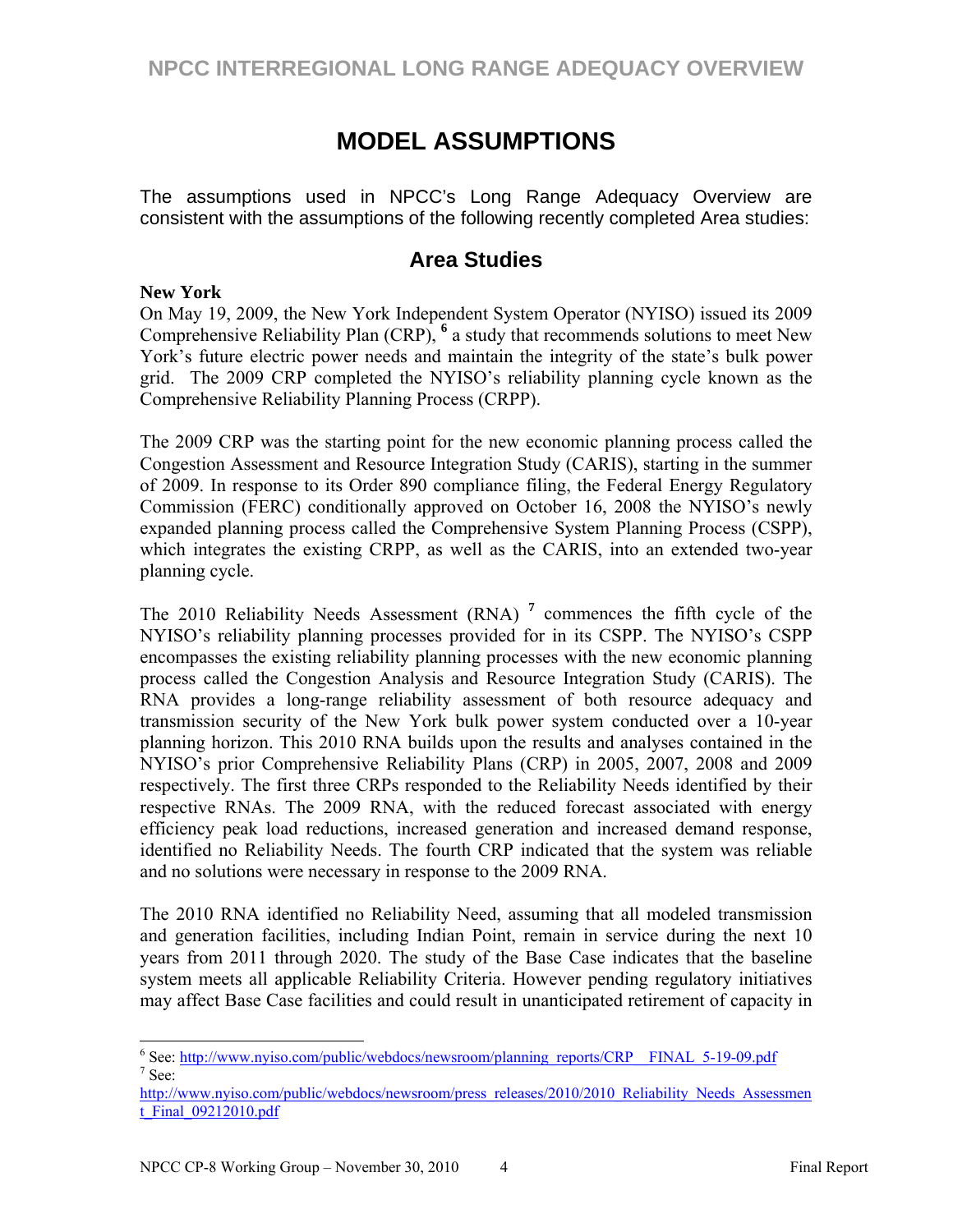New York. The NYISO will continue to monitor these developments and will conduct appropriate reliability studies as necessary.

#### **New England**

The New England Regional System Plan (RSP) is ISO-New England's annual planning report that identifies the resources and transmission facilities needed to maintain reliable and economic operation of New England's bulk electric power system over a ten-year horizon. A public meeting to discuss ISO-New England's Draft 2010 Regional System Plan (RSP) was held September 16, 2010. The New England RSP 2010<sup>8</sup> was approved by ISO-New England's Board of Directors on October 28, 2010.

#### **Ontario**

The Independent Electricity System Operator of Ontario regularly assesses the adequacy and reliability of Ontario's power system. 18-Month Outlooks are issued on a quarterly basis. The latest Assessment of the Reliability and Operability of the Ontario Electricity System Update **<sup>9</sup>** shows that with 3,400 megawatts (MW) of new generation expected to come online, and a transmission system adequate to meet expected demands, the period from September 2010 to February 2012 presents no unusual reliability or adequacy concerns.

Of the 3,400 MW of new generation, 1,900 MW consists of new gas-fired and renewable generation. The remaining 1,500 MW are from two refurbished nuclear units at the Bruce A Nuclear Station which are expected in the third and fourth quarters of 2011. This increase in capacity will provide additional supply options to the province, however, the Bruce complex will not be able to operate at full capacity until the completion of the Bruce to Milton transmission line expected in December 2012.

In light of Ontario's continuing positive supply conditions, the move towards the elimination of coal-fired generation by 2014 will continue as planned. Four coal-fired units amounting to about 2,000 MW deregistered on October 1, 2010.

#### **Québec**

The Québec assumptions used in this study are consistent with its most recent NPCC Review of Resource Adequacy. **<sup>10</sup>** The 2009 Interim Review was the first update of the 2008 Comprehensive Review of Resource Adequacy approved in March 2009. The major assumptions of this 2009 Interim Review are consistent with the 2010 Interim Review and the second progress report of Hydro-Québec Distribution 2011-2020 Procurement Plan to be filed with the Québec Energy Board in November 2010. **<sup>11</sup>**

 8  $\frac{8}{9}$  See:  $\frac{http://www.iso-ne.com/trans/rsp/index.html}{http://www.iso-ne.com/trans/rsp/index.html}$ 

See: http://www.ieso.ca/imoweb/pubs/marketReports/18MonthOutlook\_2010aug.pdf<br><sup>10</sup> See: http://www.npcc.org/adequacy.cfm<br><sup>11</sup> See: http://www.regie-energie.qc.ca/EtatApproHQD/État%20d'avancement\_2009.pdf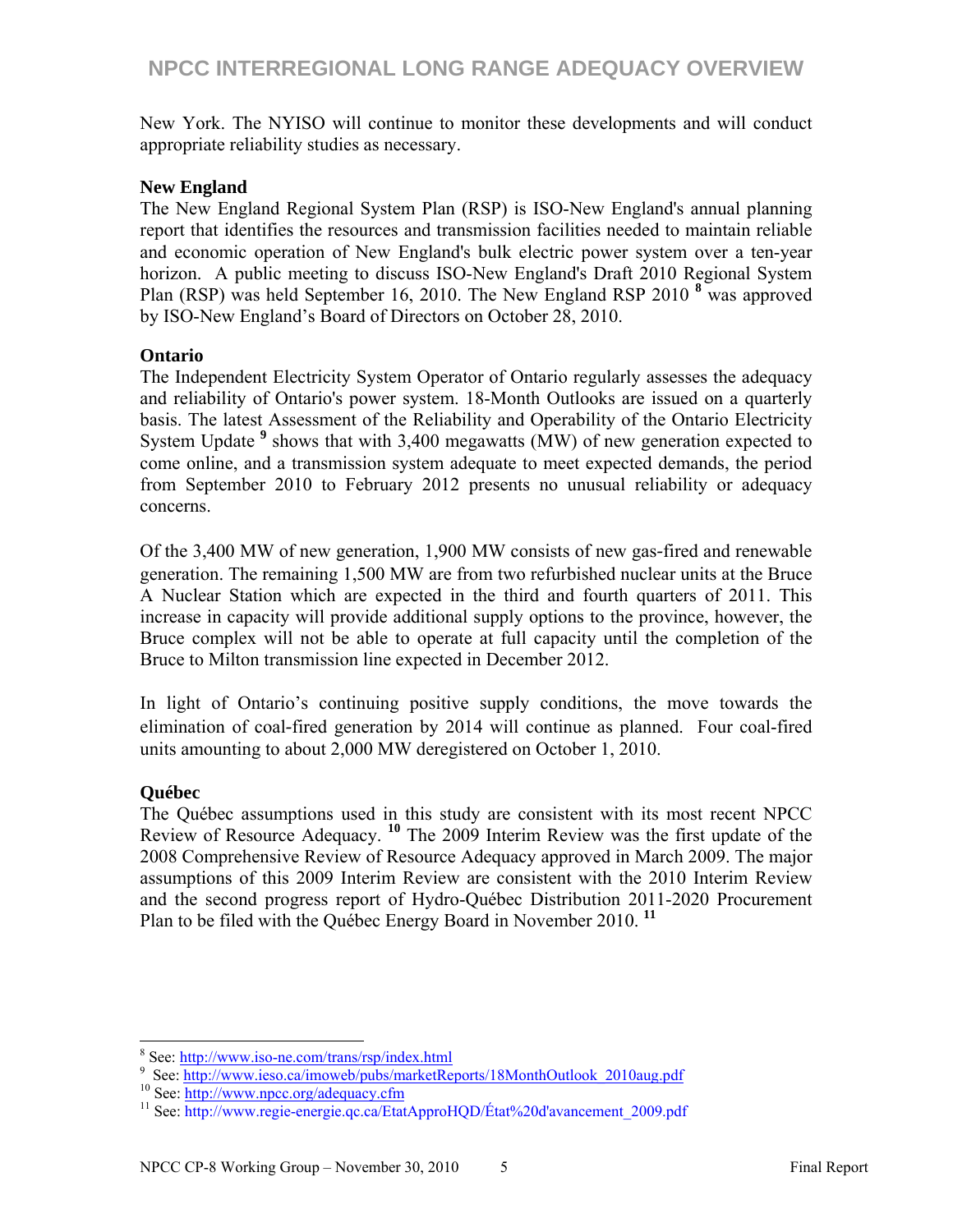#### **Maritimes**

The Maritimes Area is a winter peaking area with separate markets and regulators in New Brunswick, Nova Scotia, Prince Edward Island (PEI), and Northern Maine. The New Brunswick System Operator (NBSO) is the Reliability Coordinator for the Maritimes Area. The Maritimes assumptions used in this study are consistent with its most recent NPCC Comprehensive Review of Resource Adequacy. **<sup>12</sup>**

The NPCC reliability criterion of less than or equal to 0.1 days of firm load disconnections per year is not exceeded by the Maritimes Area for all years covered by this review, and varies between 0.002 to 0.037 days/yr for the base load forecast with load forecast uncertainty. The Maritimes Area is also shown to adhere to its own 20% reserve planning criterion in all years for the base load forecast, with reserve levels varying between 24% and 36%.

#### **PJM-RTO**

The annual PJM Reserve Requirement Study (RRS) **<sup>13</sup>** calculates the reserve margin that is required to comply with the Reliability Principles and Standards as defined in the PJM Reliability Assurance Agreement (RAA) and ReliabilityFirst Corporation (RFC) in compliance with Standard BAL-502-RFC-02. This study is conducted each year in accordance with the process outlined in PJM Manual 20 (M-20), PJM Resource Adequacy Analysis. M-20 focuses on the process and procedure for establishing the resource adequacy (capacity) required to reliably serve customer load with sufficient reserves.

The results of the RRS provide key inputs to the PJM Reliability Pricing Model (RPM). The results of the RRS are also incorporated into PJM's Regional Transmission Expansion Plan (RTEP) process, pursuant to Schedule 6 of the PJM Operating Agreement, for the enhancement and expansion of the transmission system in order to meet the demands for firm transmission service in the PJM Region.

### **Load Representation**

The loads for each area were modeled on an hourly, chronological basis. The MARS program modified the input hourly loads through time to meet each Area's specified annual or monthly peaks and energies.

#### **Load Shape**

 $\overline{a}$ 

For the past several years, the Working Group has been using different load shapes for the different seasonal assessments. The Working Group considered the 2002 load shape to be representative of a reasonable expected coincidence of area load for the summer assessments. Likewise, the 2003 – 2004 load shape has been used for the winter assessments. The selection of these load shapes was confirmed earlier this year based on a review of the weather characteristics and corresponding loads of the years from 2002 through 2008.

<sup>&</sup>lt;sup>12</sup> See: http://www.npcc.org/adequacy.cfm<br>
<sup>13</sup> See: http://www.pjm.com/~/media/documents/reports/2010-pjm-reserve-requirement-study.ashx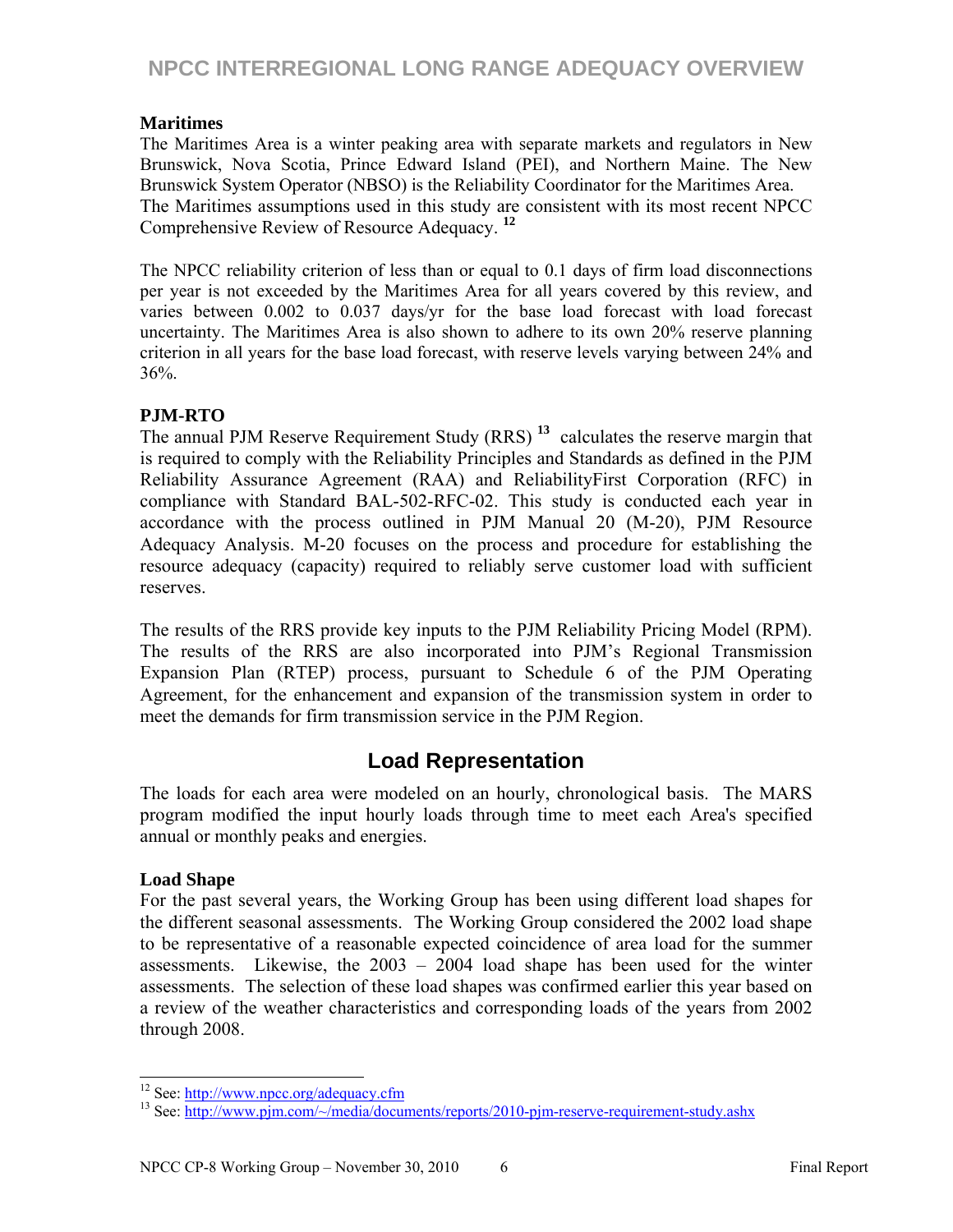For a study such as this that focuses on the entire year rather than a single season, the Working Group agreed to develop a composite load shape from the historical hourly loads for 2002, 2003, and 2004. January through March of the composite shape was based on the data for January through March of 2004. The months of April through September were based on those months for 2002, and October through December was based on the 2003 data.

Before the composite load model was developed by combining the various pieces, the hourly loads for 2003 and 2004 were adjusted by the ratios of their annual energy to the annual energy for 2002. This adjustment removed from the 2003 and 2004 loads the load growth that had occurred from 2002, so as to create a more consistent load shape throughout the year.

The resulting load shape was then adjusted through the study period to match the monthly or annual peak and energy forecasts. The impacts of Demand-Side Management programs were included in each Area's load forecast.

#### **Load Forecast Uncertainty**

Load forecast uncertainty was also modeled.The effects on reliability of uncertainties in the load forecast, due to weather and economic conditions, were captured through the load forecast uncertainty model in MARS. The program computes the reliability indices at each of the specified load levels (for this study, seven load levels were modeled) and calculates weighted-average values based on input probabilities of occurrence.

While the per unit variations in Area and sub-Area load can vary on a monthly and annual basis, Table 1 shows the values assumed for January 2001, corresponding to the assumed occurrence of the NPCC system peak load (assuming the composite load shape). Table 1 also shows the probability of occurrence assumed for each of the seven load levels modeled.

In computing the reliability indices, all of the areas were evaluated simultaneously at the corresponding load level, the assumption being that the factors giving rise to the uncertainty affect all of the areas at the same time. The amount of the effect can vary according to the variations in the load levels.

For this study, reliability measures are reported for two load conditions: expected and extreme. The values for the expected load conditions are derived from computing the reliability at each of the seven load levels, and computing a weighted-average expected value based on the specified probabilities of occurrence. The indices for the extreme load conditions provide a measure of the reliability in the event of higher than expected loads, and were computed for the second-to-highest load level. These values are shaded in Table 1.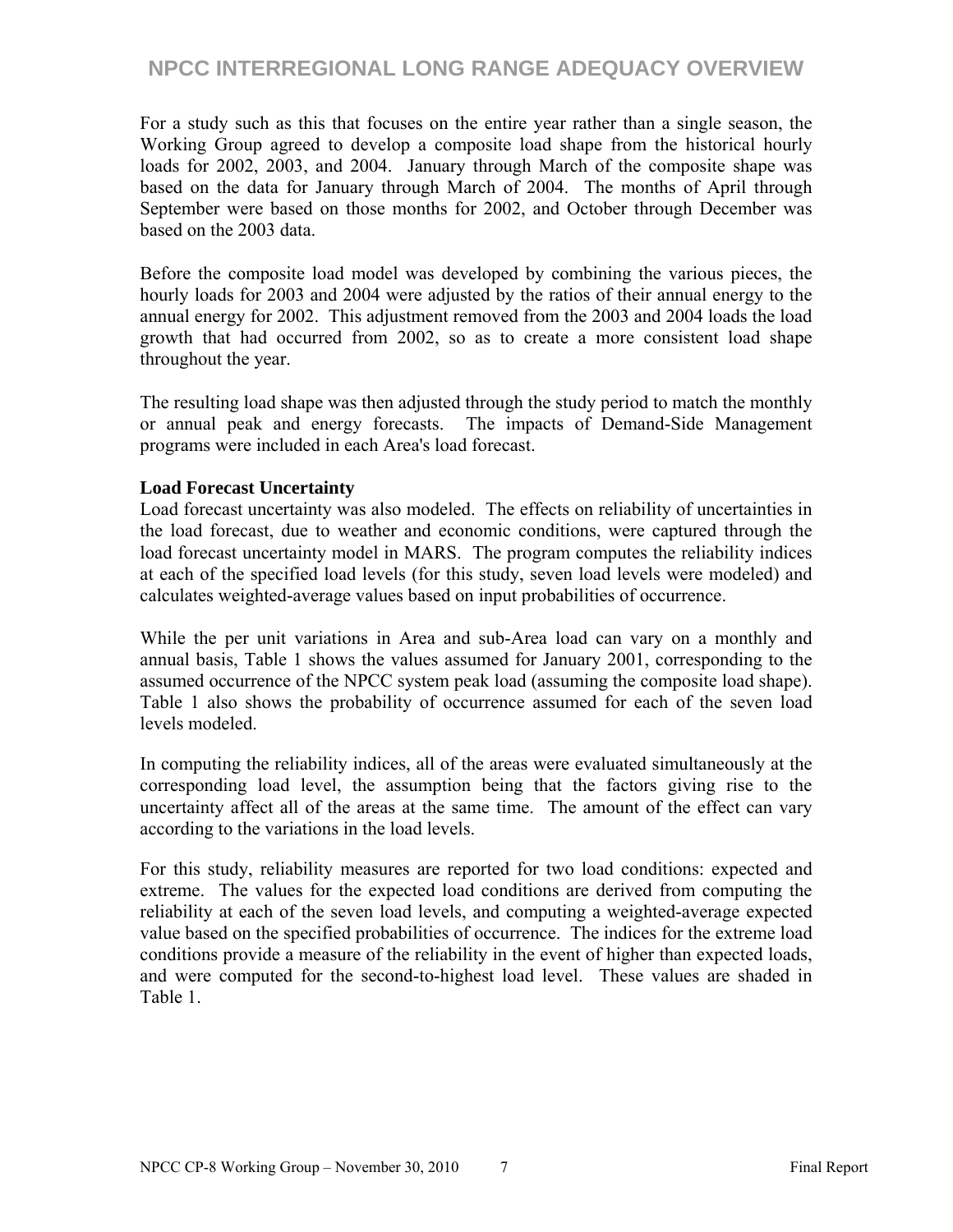| Area      | <b>Per-Unit Variation in Load</b> |        |        |        |        |        |        |  |  |
|-----------|-----------------------------------|--------|--------|--------|--------|--------|--------|--|--|
| MТ        | 1.1000                            | 1.1000 | 1.0500 | 1.0000 | 0.9500 | 0.9000 | 0.9000 |  |  |
| <b>NE</b> | 1.0934                            | 1.0383 | 0.9971 | 0.9635 | 0.9402 | 0.8500 | 0.8000 |  |  |
| <b>NY</b> | 1.0430                            | 1.0310 | 1.0160 | 0.9980 | 0.9750 | 0.9440 | 0.9050 |  |  |
| <b>ON</b> | 1.0569                            | 1.0380 | 1.0190 | 1.0000 | 0.9810 | 0.9620 | 0.9431 |  |  |
| QC        | 1.0853                            | 1.0639 | 1.0426 | 1.0000 | 0.9573 | 0.9360 | 0.9146 |  |  |
|           |                                   |        |        |        |        |        |        |  |  |
| Prob.     | 0.0062                            | 0.0606 | 0.2417 | 0.3830 | 0.2417 | 0.0606 | 0.0062 |  |  |

**Table 1 Per Unit Variation in Load Assumed (Month of January 2011)** 

### **Generation**

#### **Generator Unit Availability**

Details regarding the NPCC area's assumptions for generator unit availability are described in the latest NPCC Seasonal Multi-Area Probabilistic Assessment. **<sup>14</sup>**

#### **Capacity and Load Summary**

Figures 1 through 6 summarize area capacity and load assumed in this Overview at the time of area peak for the 2011-2015 period. Area peak load is shown against the initial area capacity, adjusted for purchases, retirements, and additions. More details can be found in Appendix B.





<sup>14</sup> See: http://www.npcc.org/adequacy.cfm

 $\overline{a}$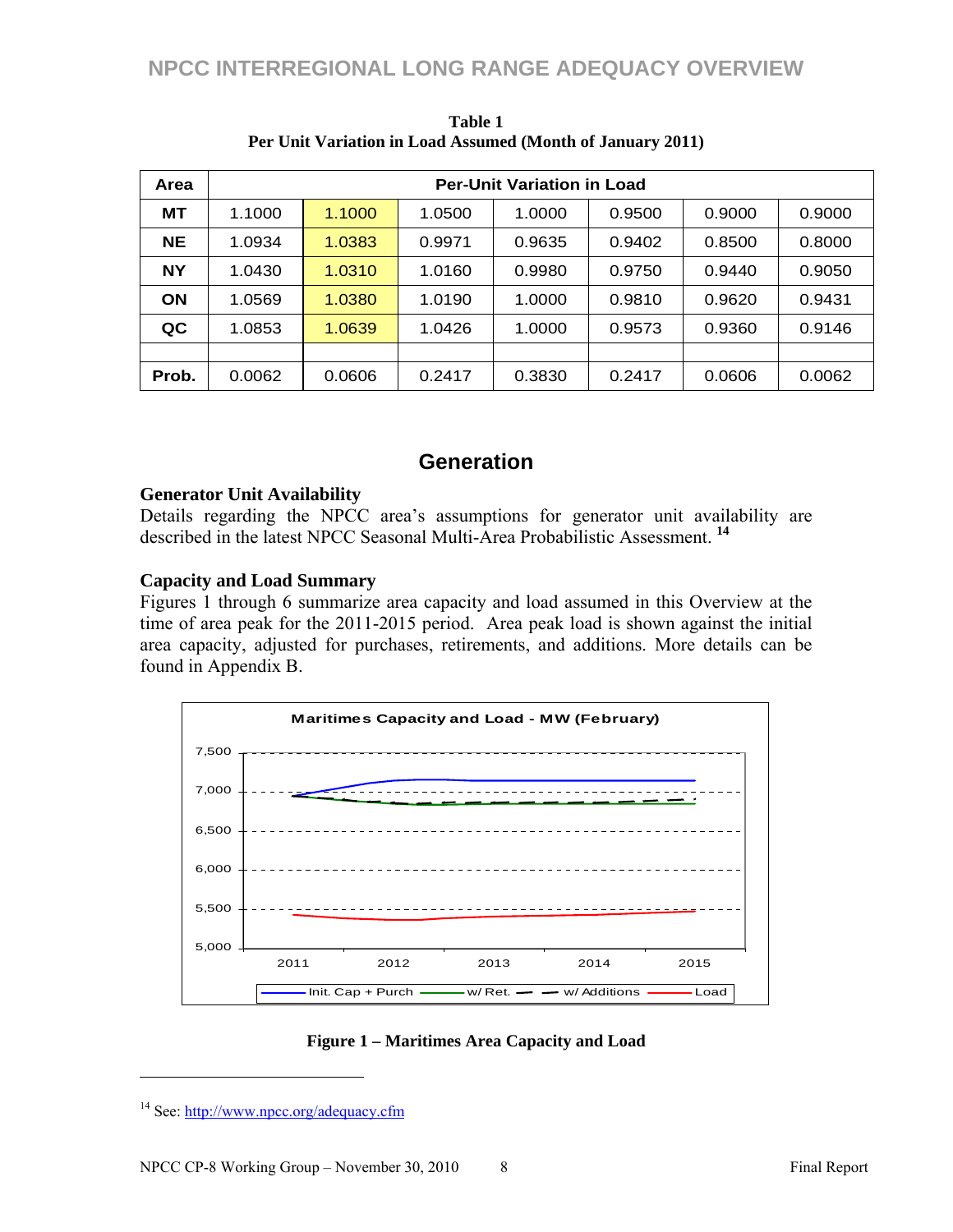

**Figure 2 – New England Capacity and Load** 



**Figure 3 – New York Area Capacity and Load**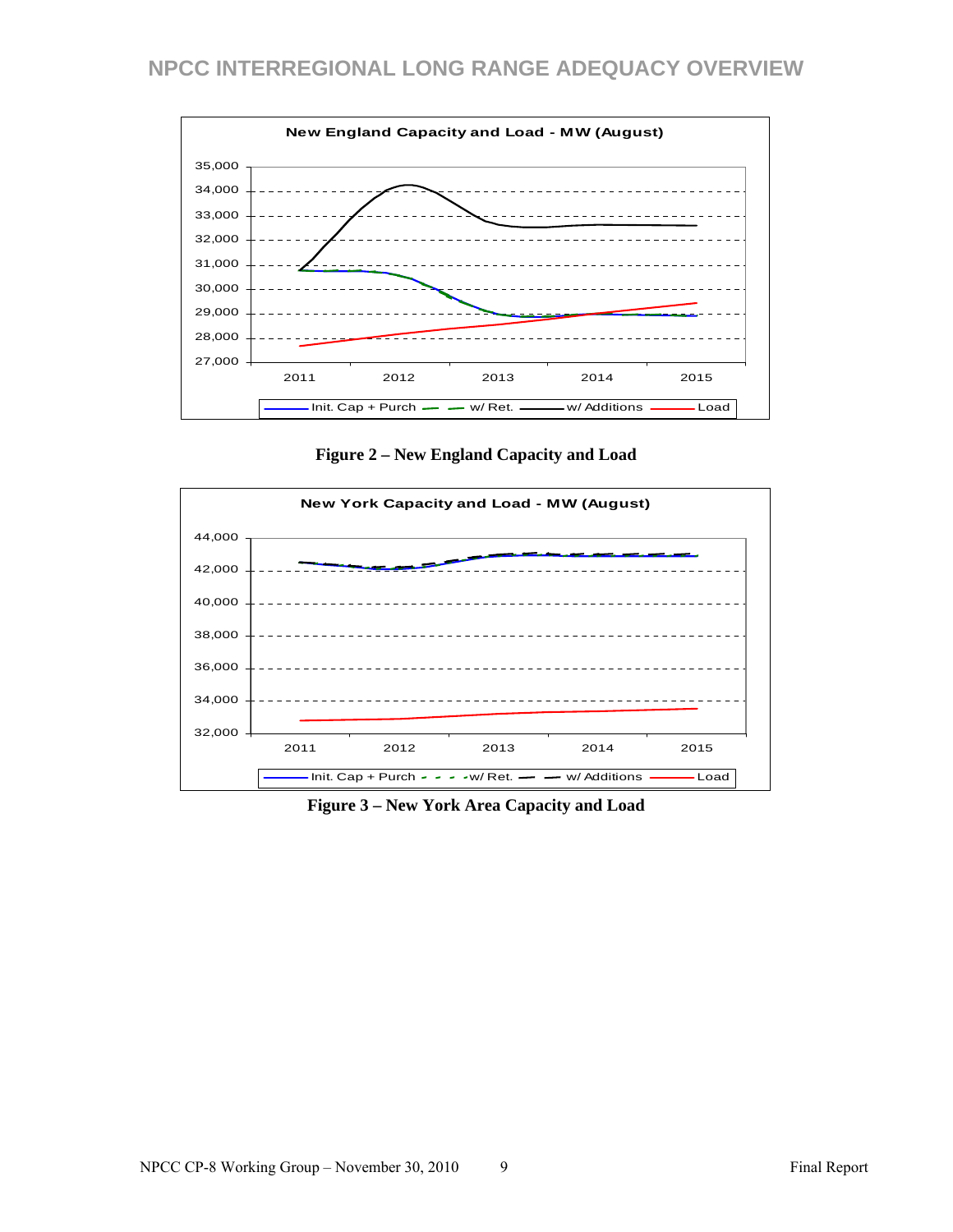

**Figure 4 – Ontario Capacity and Load**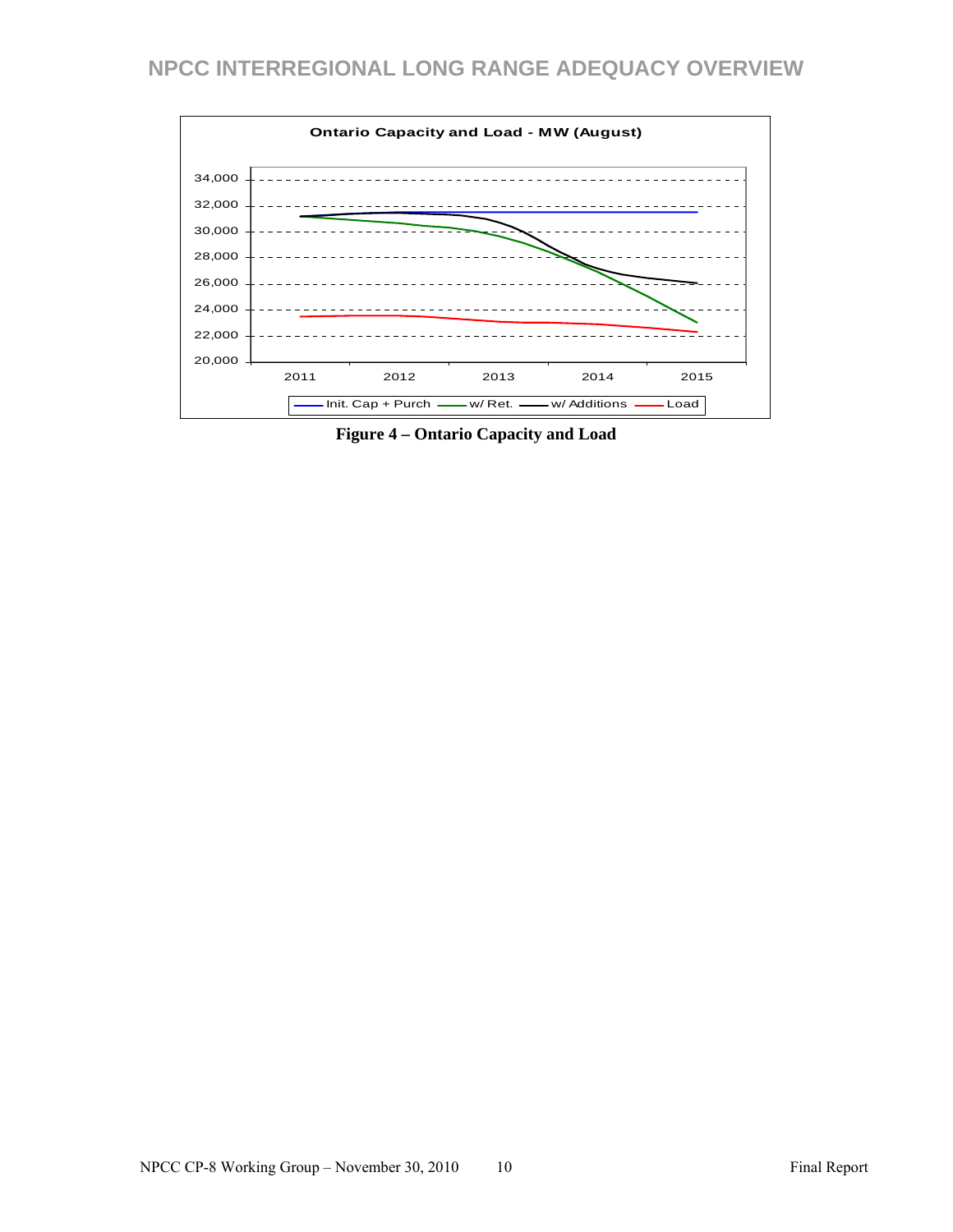

**Figure 5 – Québec Capacity and Load** 



**Figure 6 – PJM-RTO Capacity and Load**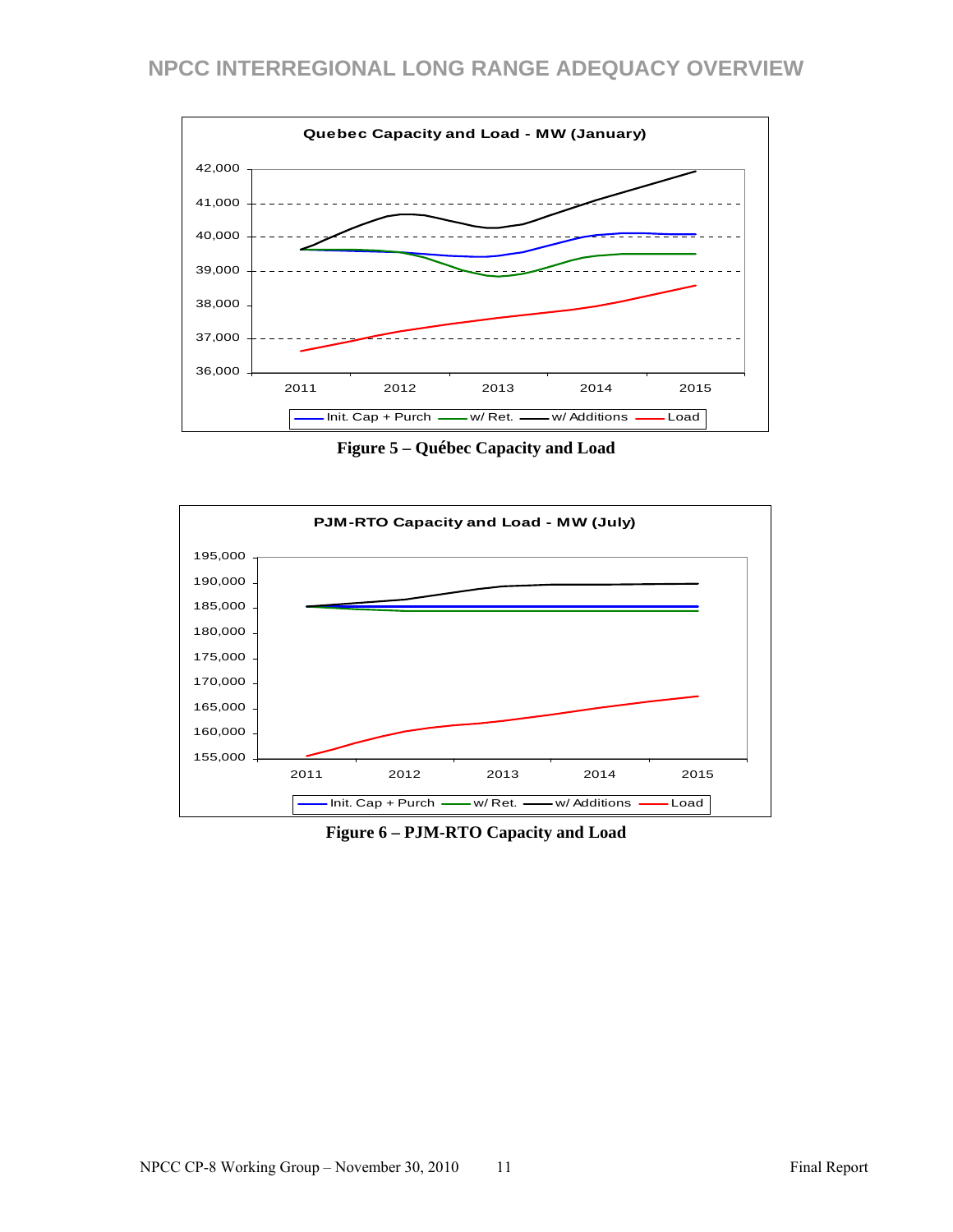## **Transfer Limits**

Figure 7 stylistically illustrates the system that was represented in this Assessment, showing area and assumed transfer limits for the 2011-2015 time period.



**Figure 7 - Assumed Transfer Limits** 

Transfer limits between and within some areas are indicated in Figure 7 with seasonal ratings (S- summer, W- winter) where appropriate. The acronyms and notes used in Figure 7 are defined as follows:

| Chur       | - Churchill Falls     | <b>NOR</b> | - Norwalk – Stamford    | NM              | - Northern Maine          |
|------------|-----------------------|------------|-------------------------|-----------------|---------------------------|
|            | MANIT - Manitoba      | <b>BHE</b> | - Bangor Hydro Electric | NB              | - New Brunswick           |
| ND.        | - Nicolet-Des Cantons | Mtl        | - Montréal              | PEI             | - Prince Edward Island    |
| BJ         | - Bay James           | C MA       | - Central MA            | CT <sup>-</sup> | - Connecticut             |
| MN         | - Minnesota           | W MA       | - Western MA            | NS.             | - Nova Scotia             |
| <b>MAN</b> | - Manicouagan         | <b>NBM</b> | - Millbank              | NW              | - Northwest (Ontario)     |
| NE         | - Northeast (Ontario) | VT.        | - Vermont               | RFC             | - Reliability First Corp. |
| <b>MRO</b> | - Midwest Reliability | Oue        | - Québec Centre         | МT              | - Maritimes Area          |
|            | Organization          | Centre     |                         |                 |                           |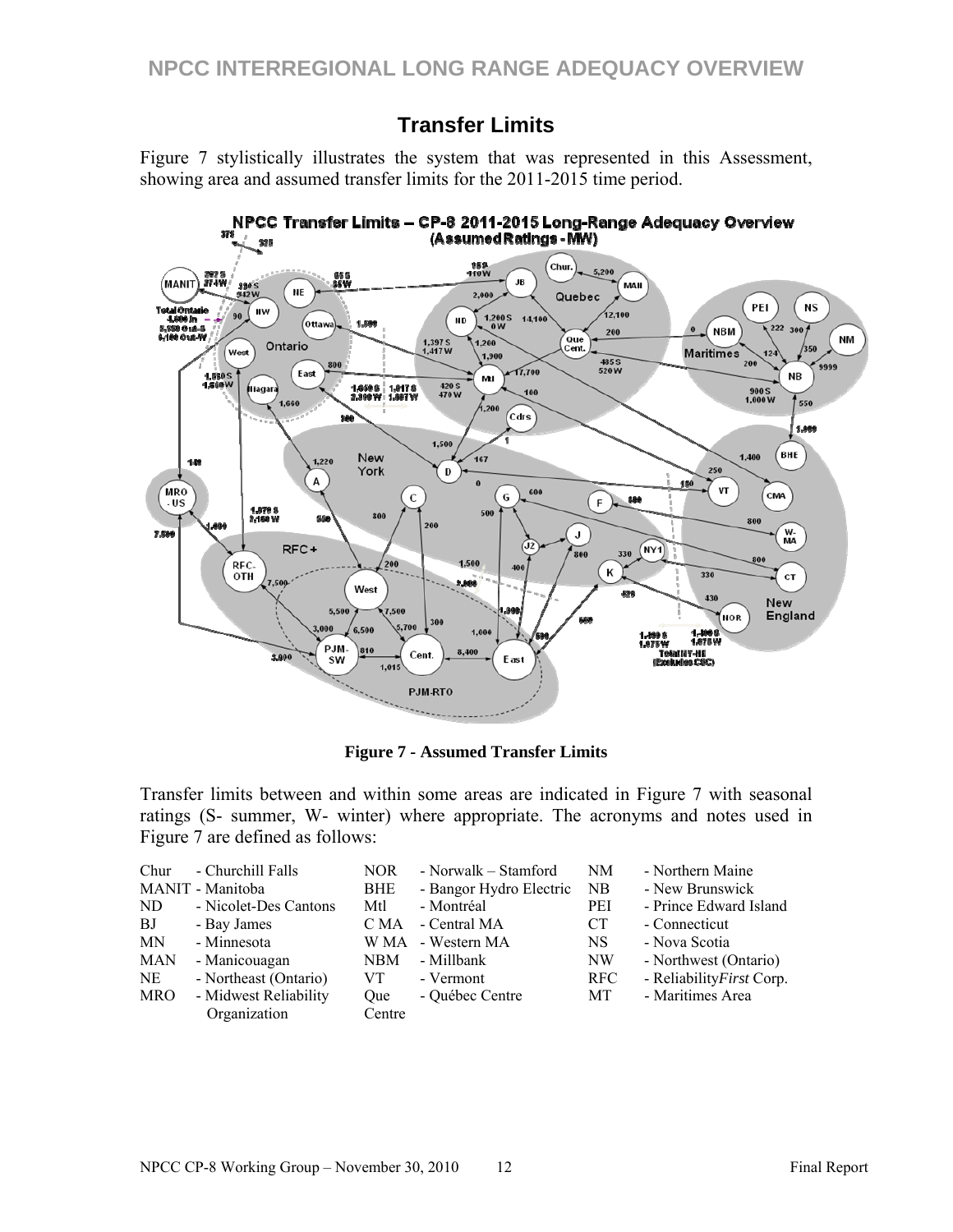## **Operating Procedures to Mitigate Resource Shortages**

Each area takes defined steps as their reserve levels approach critical levels. These steps consist of those load control and generation supplements that can be implemented before firm load has to be disconnected. Load control measures could include disconnecting or reducing interruptible loads, making public appeals to reduce demand, and/or implementing voltage reductions. Other measures could include calling on generation available under emergency conditions, and/or reducing operating reserves.

The need for an area to begin these operating procedures is modeled in MARS by evaluating the daily probabilistic expectation at specified margin states. The user specifies these margin states for each area in terms of the benefits realized from each emergency measure, which can be expressed in MW, as a per unit of the original or modified load, and as a per unit of the available capacity for the hour.

Table 2 summarizes the load relief assumptions modeled for each NPCC area. The Working Group recognizes that Areas may invoke these actions in any order, depending on the situation faced at the time; however, it was agreed that modeling the actions as in the order indicated in Table 2 was a reasonable approximation for this analysis.

| <b>Actions</b>                                               | МT<br>(Feb) | <b>NE</b><br>(Aug) | <b>NY</b><br>(Aug)      | ON<br>(Aug)          | QC<br>(Jan) |
|--------------------------------------------------------------|-------------|--------------------|-------------------------|----------------------|-------------|
| 1. Curtail Load / Utility Surplus<br>Appeals                 |             | 412                |                         | 315<br>1% of<br>load | 1,073       |
| RT-DR/SCR/EDRP<br><b>Manual Voltage Reduction</b>            |             | 682 15             | 233<br>5.49%<br>of load |                      |             |
| 2. No 30-min Reserves                                        | 229         | 744                | 600                     | 473                  | 500         |
| 3. Voltage Reduction or<br>Interruptible Loads <sup>16</sup> | 380         |                    | 1.53%<br>of load        |                      | 250         |
| RT-EG                                                        |             |                    | 488                     |                      |             |
| 4. No 10-min Reserves<br><b>Voltage Reduction</b>            | 660         | 1.50%<br>of load   |                         | 1,080                | 750         |
| <b>General Public Appeals</b>                                |             |                    | 188                     |                      |             |
| 5.5% Voltage Reduction                                       |             |                    |                         | 2.60%<br>of load     |             |
| No 10-min Reserves                                           |             | 1,079              | 1,200                   |                      |             |

**Table 2 NPCC Operating Procedures to Mitigate Resource Shortages Peak Month Load Relief Assumptions - MW** 

l

<sup>&</sup>lt;sup>15</sup> Derated value shown accounts for assumed availability.

<sup>&</sup>lt;sup>16</sup> Interruptible Loads for the Maritimes area (implemented only for the Area), Voltage Reduction for all others.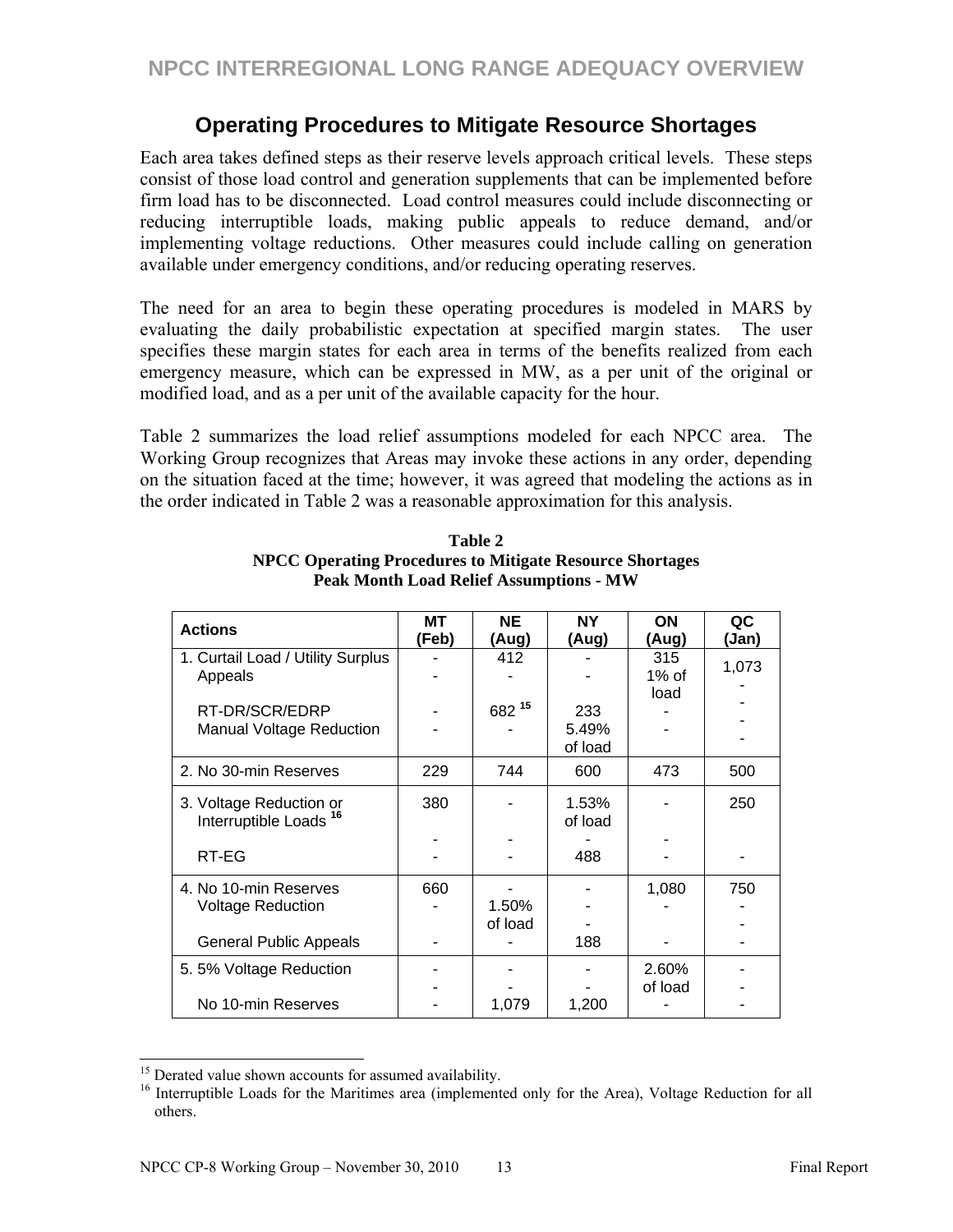## **Assistance Priority**

Table 3 indicates the priority order followed (valid through November 1, 2011) for allocating reserves and assistance to Control Areas with a resource deficiency. Except as shown, all Areas received assistance on a shared basis in proportion to their deficiency. In this analysis, each step was initiated simultaneously in all Areas and sub-Areas.

|                                  | <b>Priority of Assistance</b> |     |  |  |
|----------------------------------|-------------------------------|-----|--|--|
| <b>Area Providing Assistance</b> | ۵ST،                          | ეND |  |  |
| Millbank Units                   |                               |     |  |  |

**Table 3 Priority Order for Providing Emergency Assistance**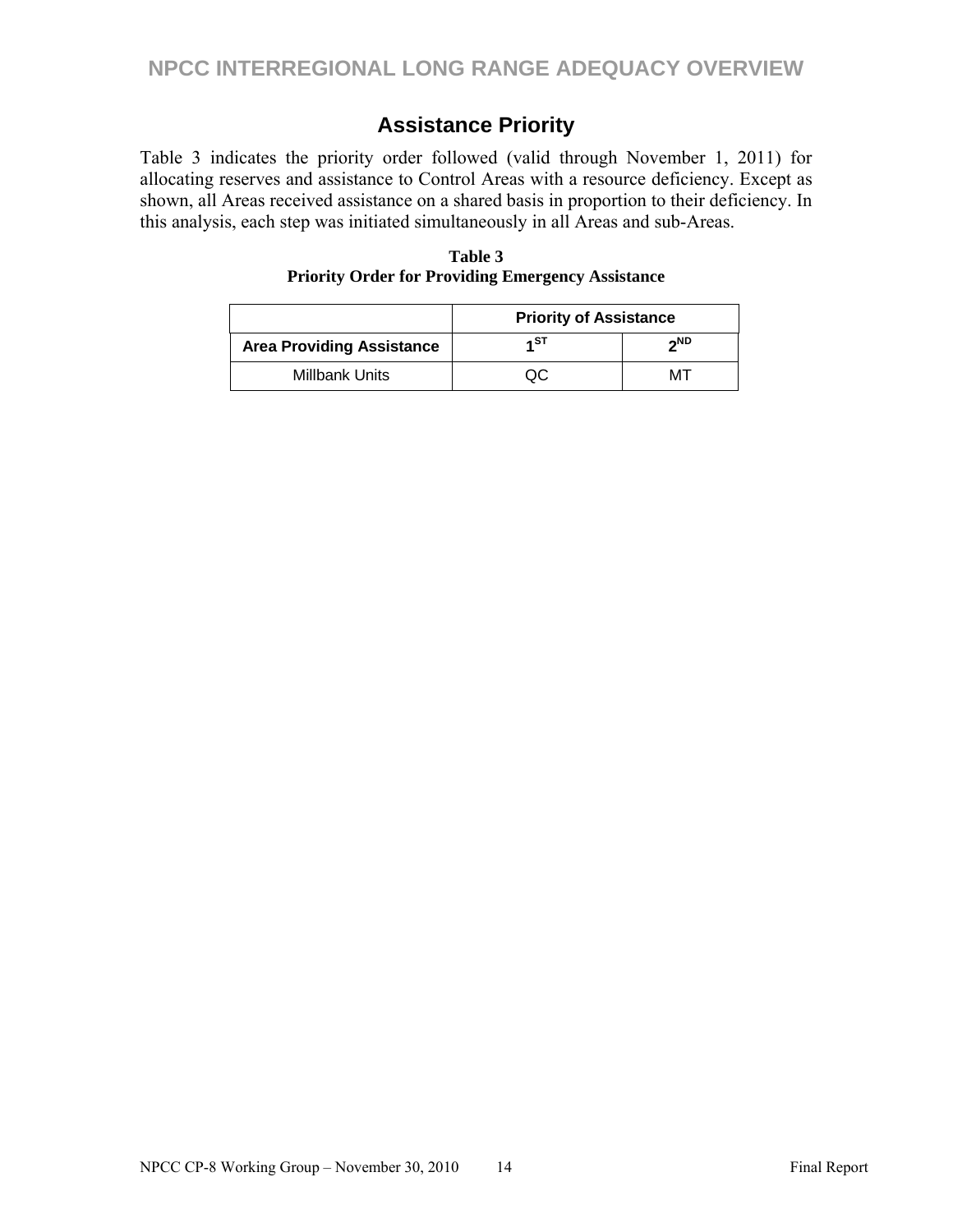## **AREA ASSUMPTIONS**

#### **Maritimes Area**

The footprint of the Maritimes Area is comprised of the provinces of New Brunswick, Nova Scotia, Prince Edward Island and the Northern Maine Independent System Administrator, Inc (NMISA). NMISA serves approximately 40,000 customers in northern Maine and is radially connected to the New Brunswick power system. The Maritimes Area is a winter peaking region.

Forecast peak demand for the Maritimes Area in 2010/11 is 5,430 MW. Forecast average annual growth rate is 0.2%.

Existing capacity resources for 2010/11 total 7,147 MW, including 282 MW (derated) of wind generation. Due in part to the projection of a zero total load growth rate, there are no future plans to add more conventional generation capacity in the Maritimes Area within the next five years. For each year of the forecast, the reserve margin of the Maritimes Area exceeds 34% and thus meets the 20% reserve margin criterion used for planning purposes.

The only new bulk transmission forecast is a 2016 conceptual project to build a parallel circuit to the existing 200 miles of 345 kV transmission between Coleson Cove, New Brunswick and Onslow, Nova Scotia.

There are no significant generating unit outages, transmission additions or temporary operating measures that are anticipated to impact the reliability of the Maritimes during the next five years.

#### **Demand**

The 2010/11 peak demand forecast is 5,430 MW. This is 545 MW lower than reported in the *2006 NPCC Interregional Long Range Adequacy Overview*. The forecast average annual peak demand growth rate is 0.1% over the next five years, and this is lower than the 1.7% growth rate forecasted in 2006. Contributing significantly to this lower load forecast are significant industrial load decreases, slower customer load growth, and energy efficiency programs.

Separate demand and energy forecasts are prepared by each of the Maritimes Area jurisdictions, as there is no regulatory requirement for a single authority to produce a forecast for the whole Maritimes Area. For Area studies, the individual forecasts are combined using the load shape of each jurisdiction.

The load forecast for New Brunswick is based on 30-year average temperatures (1971- 2000) with the annual peak hour demand determined for a design temperature of -24°C over a sustained 8-hour period. It is prepared based on a cause and effect analysis of past loads, combined with data gathered through customer surveys, and an assessment of economic, demographic, technological and other factors that affect the utilization of electrical energy.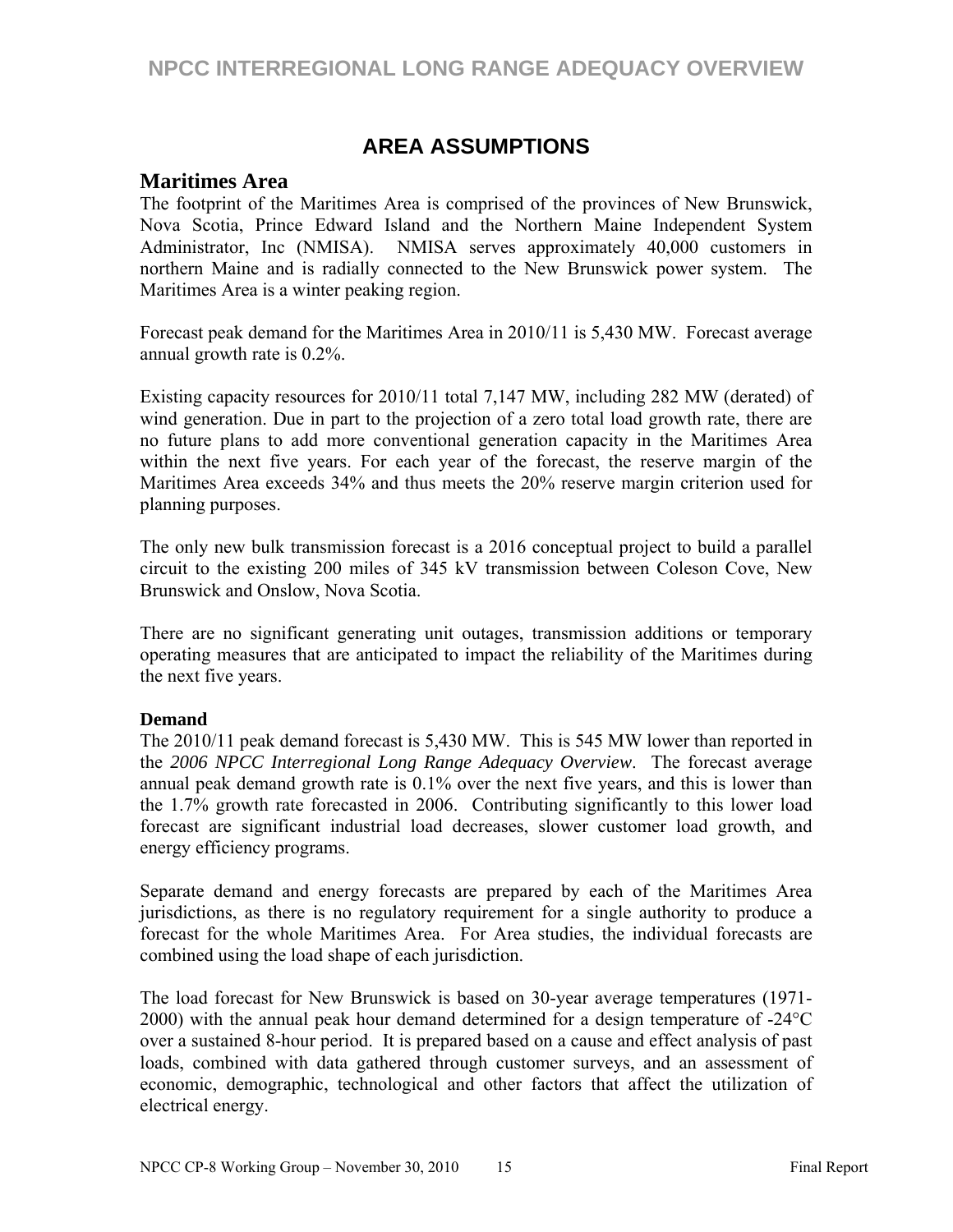The load forecast for Nova Scotia is based on the 10-year average temperatures measured in the Halifax area of the province, along with analyses of sales history, economic indicators, customer surveys, technological and demographic changes in the market, and the price and availability of other energy sources.

The load forecast for PEI uses an econometric model that factors in the historical relationship between electricity usage and economic factors such as gross domestic product, electricity prices, and personal disposable income.

The NMISA load forecast for northern Maine is based on historic average peak hour demand patterns inflated at a nominal rate and normalized to 30-year average historical weather patterns. Economic and other factors may also affect the forecast.

All jurisdictions in the Maritimes Area are winter peaking due to high electric heating load. Long term resource evaluations are based on a 20% reserve margin above the forecast firm winter peak load.

Current and projected energy efficiencies are incorporated directly into the load forecast. Nova Scotia Power Inc.'s (NSPI) energy efficiency programs are spread across various customer sectors - residential, commercial and industrial. They include programs for lighting, heating/cooling, refrigeration, water heating, motors and compressors. NSPI has developed a 2011 DSM Plan which has been approved by the Regulator. DSM is a relatively new initiative for the Utility and the program includes reporting mechanisms (independent evaluation by NSPI's Evaluation Consultant, and subsequent verification by the Regulator's Verification Consultant) to assess the demand and energy benefits particularly during the ramp-up period in the next few years. Going forward the new DSM Administrator, Efficiency Nova Scotia Corporation, will manage this function. This process is expected to be in operation by February 2011.

One of the demand response programs currently utilized in the Maritimes Area is interruptible demand. For 2010/11, the interruptible demand forecast for the peak month is 380 MW, which represents 7% of the peak demand forecast. In Nova Scotia, NSPI's demand response programs are primarily rate design-driven and along with interruptible pricing for large industrials, include time of day pricing for residential customers with electric thermal storage home heating equipment, and the Extra Large Industrial Interruptible Two Part Real Time Pricing rate for NSPI's two largest customers. Interruptible demand is reported separately; the other programs are incorporated directly into the load forecast. In Nova Scotia, future demand response programs are being contemplated but no specific measures have been identified.

In its NPCC Comprehensive Reviews of Resource Adequacy, the Maritimes Area uses a load forecast uncertainty representing the historical standard deviation of load forecast errors based upon the four year lead time required to add new resources.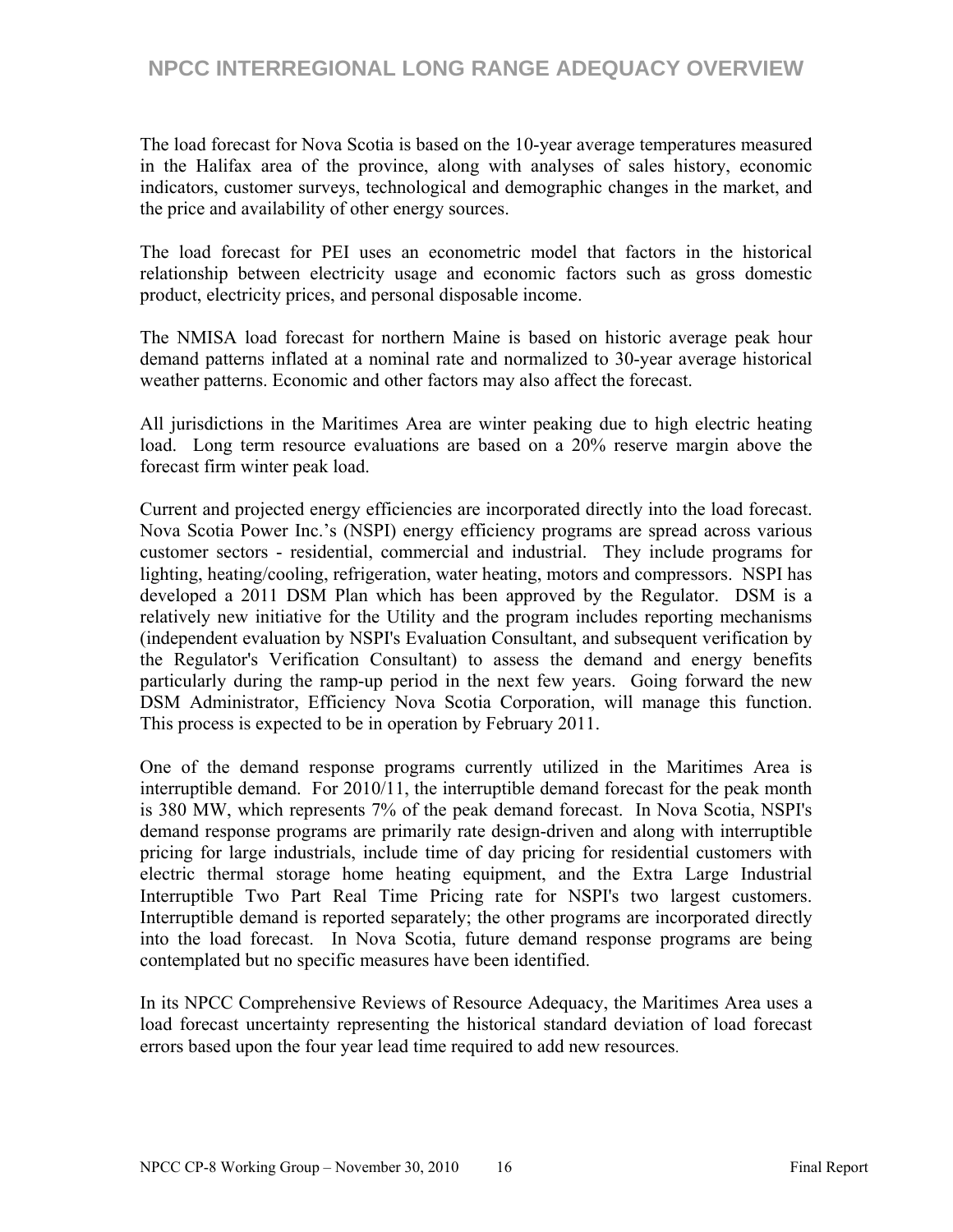#### **Capacity Transactions on Peak**

The Maritimes Area does not forecast any capacity imports from other regions during the next ten years.

For the period 2010 through October 2011, there is a firm capacity sale of 200 MW from the Maritimes to Hydro-Québec. This sale is tied to two 100 MW oil combustion turbines at Millbank, NB and is backed up by a transmission reservation.

#### **Transmission**

The only new bulk transmission forecast is a 2016 conceptual project to build a parallel circuit to the existing 200 miles of 345 kV transmission between Coleson Cove, New Brunswick and Onslow, Nova Scotia.

There are no transmission constraints in the Maritimes Area affecting reliability.

No other significant substation equipment additions planned for the Maritimes Area within the next five years.

#### **Generation**

Figure 8 depicts the Maritimes area resource capacity mix by fuel type for the year 2010 on an capacity basis, representing 18.5% hydro, 9.2% nuclear, 23.8% coal, 31.1% oil, 7.1% gas, 4.5% oil/gas, 1.9% biomass, and 3.9% wind (derated) generation.



**Figure 8 – Maritime Area Capacity Mix by Fuel Type for 2010** 

On-peak wind project capacity for the Maritimes (approx. 40% of nominal capacity) is equal to the three-year rolling average of actual winter capacity factor (combined with the forecasted capacity factor if in service less than three years). This deration of wind capacity for the Maritimes is consistent with the results from the September 2005 NBSO report "Maritimes Wind Integration Study." **<sup>17</sup>** This report showed that the effective capacity from wind projects, and their contribution to Loss of Load Expectation (LOLE) was equal to or better than their seasonal capacity factors. The coincidence of high winter wind generation with the peak winter loads results in the Maritimes Area receiving

 $\overline{a}$  $17$  See:

http://www.nbso.ca/Public/\_private/2005%20Maritime%20Wind%20Integration%20Study%20\_Final\_.pdf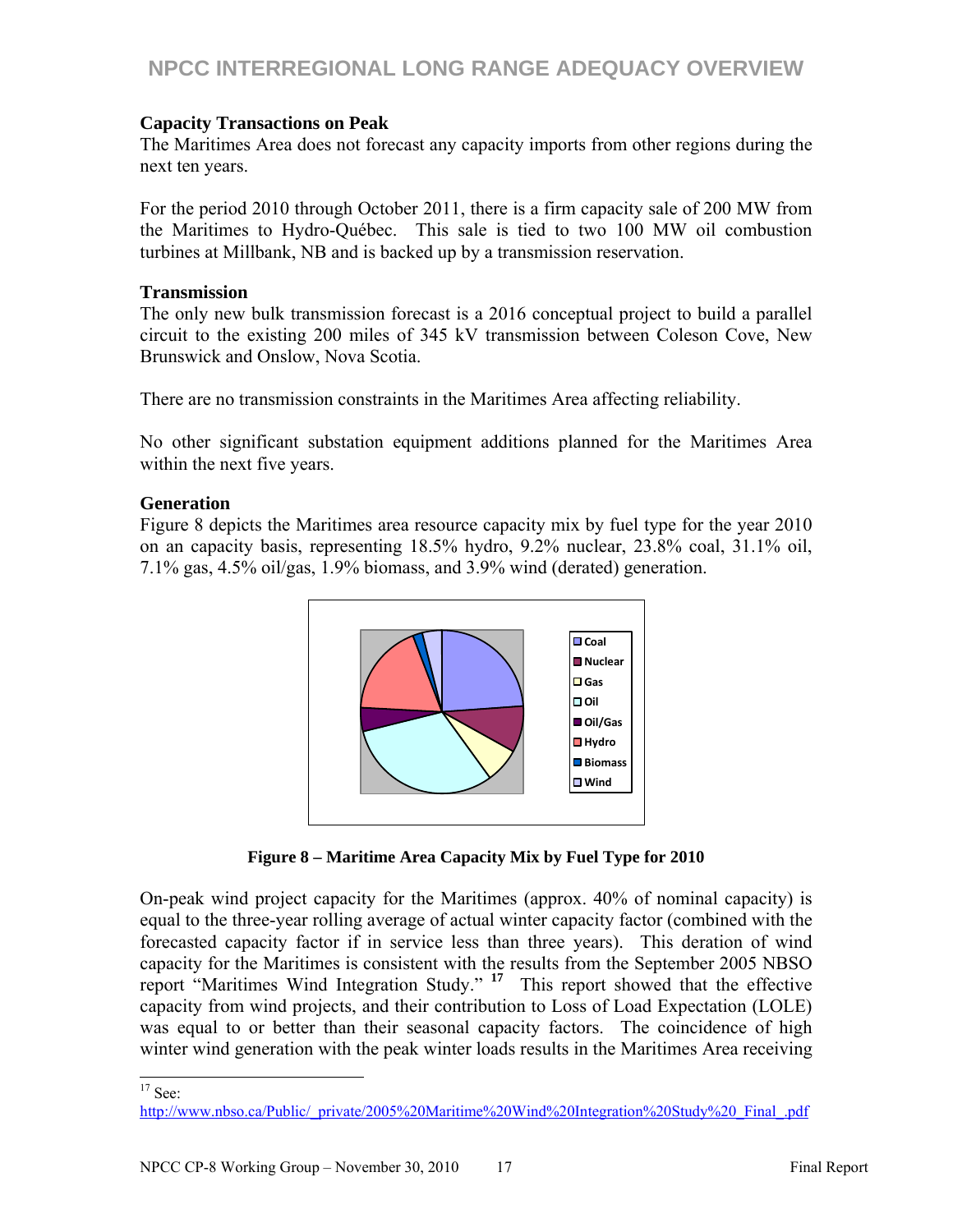a higher capacity benefit from wind projects versus that of a summer peaking area. The effective wind capacity calculation also assumes a good geographic dispersion of the wind projects in order to mitigate the occurrences of having zero wind production.

With relatively flat and even slightly negative load growth, there are no current plans for additional MW of conventional generation within the Maritimes Area during the study period. The majority of planned capacity for this period consists of new wind capacity driven by regional renewable energy targets as well as a small amount of hydro generation in Nova Scotia.

### **New England**

ISO New England Inc. (ISO-NE) forecasts no major reliability issues with respect to fuel supply, availability of both supply or demand-side resources, or the capability of the regional transmission system to serve the projected seasonal peak demands and energy requirements of the six-state New England region.

New England, a sub region of NPCC, is a summer peaking system. The 2009 summer actual peak demand was 25,100 MW which was 2,775 lower than the *NERC 2009 Long-Term Reliability Assessment* projection for the 2009 summer peak demand of 27,875 MW. A non-typical, rainy summer season in 2009 in New England produced very few peak demand days. The Total Internal Demand projected for the 2010 summer is 27,190 MW and for the 2019 summer is 30,730 MW. This year's forecast of the ten-year (2010- 2019) 50/50 summer peak demand compound annual growth rate (CAGR) is 1.4 percent. For the entire assessment period, the Net Internal Demand equals the Total Internal Demand.

For the 2010 summer, the Existing Capacity totals 32,567 MW which is 1,422 MW lower than the *NERC 2009 Long-Term Reliability Assessment* value of 33,989 MW. For the 2010 summer, the Existing, Certain capacity totals 32,251 MW which is 1,166 MW lower than last year's value of 33,417 MW. Approximately 3,010 MW of Future Capacity Additions are projected to be commercialized by the 2019 summer. Approximately one third (1,000 MW) of these overall capacity additions are new Demand Response Expected On-Peak and no major retirements of capacity is forecast through the end of the assessment period.

New England does not have a target reserve margin requirement. The NERC reference reserve margin for a thermal power system like New England is 15 percent. New England's 2010 summer reserve margin is 19.7 percent, which is 4.7 percent above the NERC reference reserve margin.

Transmission projects are developed to serve the entire New England region reliably and are fully coordinated with other regions. The following are significant additions projected to be placed in-service through the end of the assessment period:

1. The Maine Power Reliability Program (MPRP) establishes an additional 345 kV path through the state of Maine, beginning at Orrington. The new path continues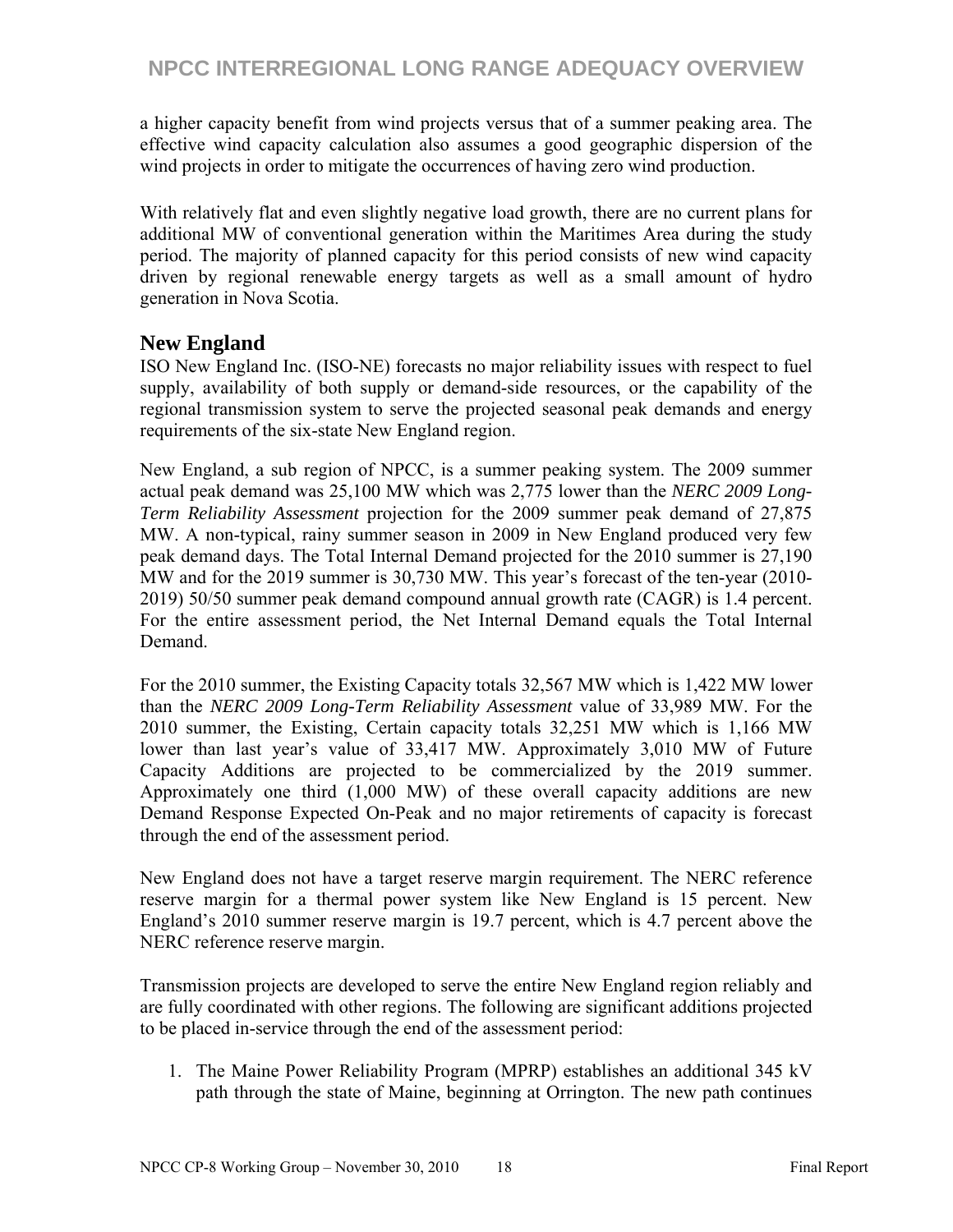south to Surowiec and ultimately ends at a new switching station at Three Rivers, near the Maine-New Hampshire border.

- 2. The New England East–West Solution (NEEWS) series of projects had been identified to improve system reliability. These projects include the addition of significant 345 kV transmission in Massachusetts, Rhode Island, and Connecticut. The continued need for all of the NEEWS projects is currently under review.
- 3. The Vermont Southern Loop Project installs a 51-mile 345 kV line between Vermont Yankee and Coolidge along with two 345/115 kV autotransformers at Newfane and Vernon.

Although recent improvements have been made, longer term studies of the southern New England system indicate possible future thermal, low-voltage, high-voltage, and shortcircuit concerns under certain system conditions. The most significant concerns involve maintaining the reliability of supply to serve demand and developing the transmission infrastructure to integrate generation throughout this area. Similar to northern New England, many system upgrades, which are either in progress or have been recently completed, will address these concerns.

The New England 2010 Regional System Plan **<sup>18</sup>** identifies three issues that could possibly impact future system reliability. These are:

- 1) A potentially large influx in the amount of new, intermittent capacity resources namely wind generation.<sup>19</sup> Currently, New England has very little existing wind capacity (less than 200 MW of nameplate), but concerns exist over the resultant impacts from compliance with state Renewable Portfolio Standards (RPS), and the corresponding build-out of these new supply-side resources in the near-term.
- 2) The unknowns associated with two upcoming nuclear plant (1,281 MW in total) relicensing processes that are scheduled to occur within a two year time frame.**<sup>20</sup>**
- 3) The potential need to modify, refurbish or retire, both river and coastal, steamgeneration power plants that currently use *"once-through"* cooling with *"closedloop"* cooling systems.

The uncertainty and variability of new wind resources may pose operational challenges. The New England Wind Integration Study (NEWIS) is investigating the operational impacts of different penetration levels of wind resources. The study will also recommend changes in operating practices and procedures to accommodate a large-scale penetration of wind resources.

<sup>&</sup>lt;sup>18</sup> See: http://www.iso-ne.com/trans/rsp/index.html

<sup>&</sup>lt;sup>19</sup> Currently, ISO-NE has approximately 2,650 MW (total) of new onshore and offshore wind projects requesting study within its Generation Interconnection Queue.<br><sup>20</sup> Within New England, approximately 1,281 MW of nuclear capacity has their current NRC Operating

License expiring within a two-year timeframe and approximately 3,347 MW of nuclear capacity has their current NRC Operating License expiring within a fifteen-year timeframe.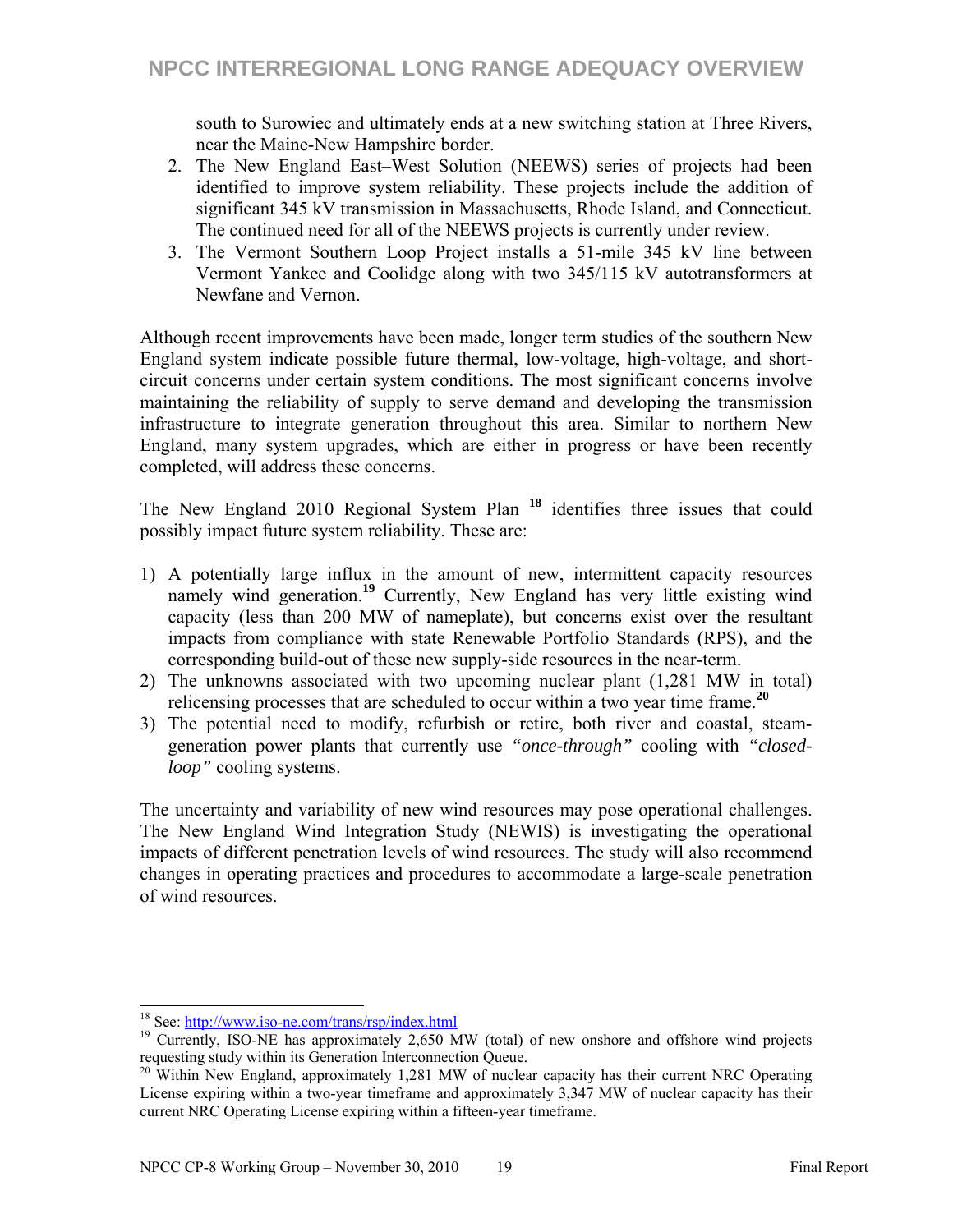#### **Demand**

A continuation of the economic downturn has lowered this year's forecast for summer peak demand and energy use when compared to last year's forecast. This year's forecast of the ten-year (2010-2019) 50/50 summer peak demand compound annual growth rate (CAGR) is 1.4 percent which has slightly increased from last year's ten-year (2009-2018) CAGR forecast of 1.2 percent for summer peak demand. However, this 2010 CAGR is somewhat misleading, as the demand level in the first year (2010) of the forecast is significantly lower due to the current economic downturn. This biases the overall compounded annual average growth rate in an upward fashion. The key factor leading to the lower summer peak demand forecast is that the economic downturn has significantly impacted the actual summer peak and energy demand within the New England region, which results in approximately a one to two year delay in achieving the same demand levels that had been previously predicted.

This year's forecast of the ten-year winter peak demand CAGR is 0.5 percent which has increased slightly from last year's ten-year CAGR forecast of 0.4 percent for winter peak demand. The forecast for winter peak demand is slightly higher than last year's forecast by the end of the forecast period based on updated historical demands and economic and price of electricity forecasts. The winter peak is less weather sensitive than the summer peak, closely linked to residential demand (the convergence of darkness and dinner), and less impacted by the recession.**<sup>21</sup>**

This year's forecast of the ten-year net annual energy CAGR is unchanged from last year's forecast of 0.9 percent. However, the overall forecast for net annual energy use is lower than last year's forecast due to the economic downturn.

ISO-NE's reference case demand forecast is the 50/50 forecast (50 percent chance of being exceeded), corresponding to a New England three-day weighted temperaturehumidity index (WTHI) of 79.9, which is equivalent to a dry-bulb temperature of 90.2 degrees Fahrenheit and a dew point temperature of 70 degrees Fahrenheit. The reference case demand forecast is based on the most recent reference economic forecast, which reflects the economic conditions that "most likely" would occur.

ISO-NE develops an independent demand forecast for the Balancing Authority area as a whole and the six states within it. ISO-NE uses historical hourly demand data from individual member utilities, which is based upon Revenue Quality Metering (RQM), to develop historical demand data from which the regional peak demand and energy forecasts are based upon.**<sup>22</sup>** From this historical data, ISO-NE develops a forecast of both state and monthly peak and energy demands. The peak demand forecast for the region and the states can be considered a coincident peak demand forecast.

 $\overline{a}$ 

 $21$  The winter peak is also somewhat-dependent on electric heating demand, while the summer peak is directly-dependant on air conditioning demand. A much larger number of homes in New England have air conditioning versus electric heat.

 $22$  RQM is submitted to the ISO-NE Settlements Department.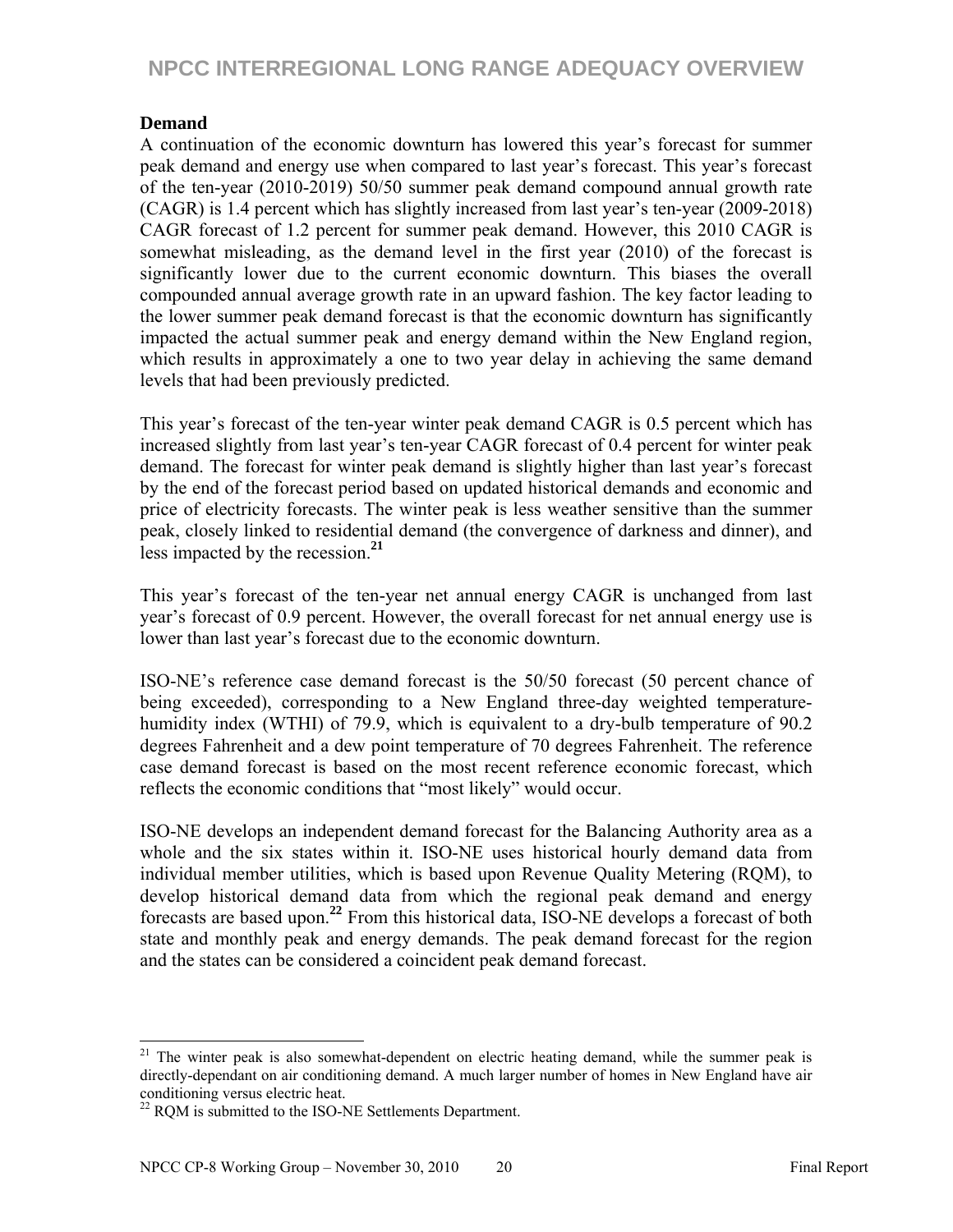Demand side resources are considered capacity resources in New England's FCM. Under FCM, there are passive demand resources (non-dispatchable/energy efficiency) and active demand resources (dispatchable/interruptible). The active demand resources can be triggered by ISO-NE in real-time under ISO-NE Operating Procedure No. 4 – *Action during a Capacity Deficiency* (OP4) to help mitigate a capacity deficiency, or dispatched day-ahead to mitigate a projected capacity deficiency.

As part of the qualification process to participate in a Forward Capacity Auction (FCA), any new demand resource must submit detailed information about the project, including location, project description, estimated demand reduction values, and projected commercial operation dates along with a project completion schedule. In addition, new demand resources must submit a Measurement and Verification (M&V) Plan, which must be approved by ISO-NE. The project sponsor is required to submit certification that the project complies with their ISO-approved M&V Plan. ISO-NE has the right to audit the records, data, and actual installations to ensure that the energy efficiency projects are providing the load reduction as contracted. ISO-NE tracks the project against their submitted schedules, thereby taking a proactive role in monitoring the progress of these resources to ensure they are ready to reduce demand by the start of the applicable FCM commitment period.

The demand resources that have cleared into the FCM through the first three auctions are: 1,898 MW of demand resources (572 of passive and 1,326 of active) will be available by August 2010, 2,388 MW by August 2011 (784 passive, 1,554 active), 2,898 MW by August 2012 (1,073 passive, 1,825 active), which are then held constant through the 2019 summer.

In addition to reliability-based DR programs, ISO-NE administers a price-response DR program where demand voluntarily interrupts based on the price of energy. As of May 2010, there were approximately 65 MW enrolled in the price response program. These programs are not counted as capacity resources since their interruption is voluntary.

Although several types of demand-side management resources can be used to satisfy state-mandated, renewable portfolio standards (RPS), ISO-NE does not require that information be submitted in order to participate in applicable demand-side markets.

ISO-NE addresses peak demand uncertainty in two ways:

- 1. **Weather** Annual peak demand distribution forecasts are made based on 40 years of historical weather which includes the reference forecast (50 percent chance of being exceeded), and extreme forecast (10 percent chance of being exceeded); $^{23}$
- 2. **Economics** Alternative forecasts are made using high and low economic scenarios.

 $\overline{a}$ 

 $^{23}$  On an annual basis, the 50/50 reference peak has a 50 percent chance of being exceeded, and the 90/10 extreme peak has a 10 percent chance of being exceeded.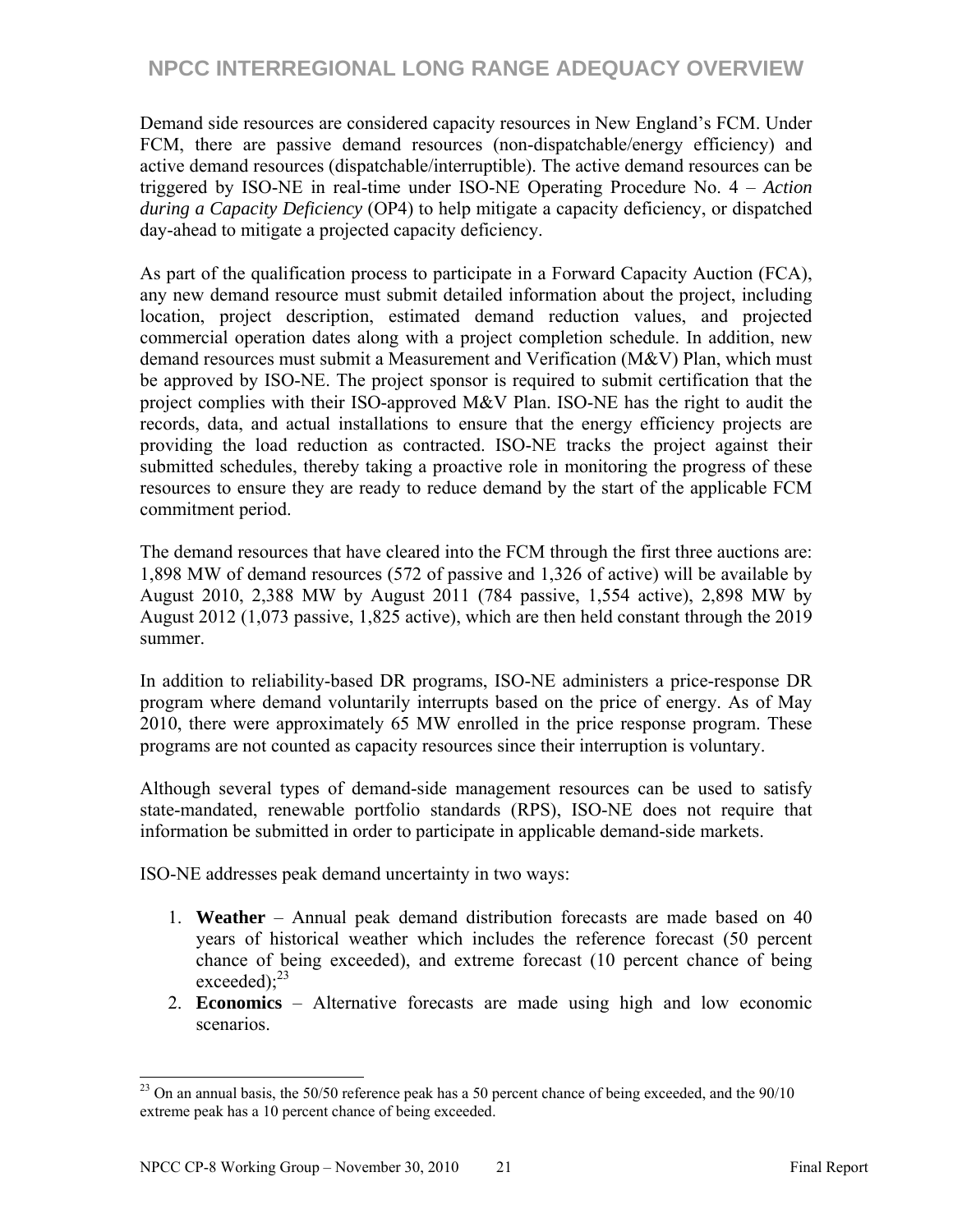ISO-NE also reviews projected summer and winter conditions of the assessment period using the annual extreme, 90/10 peak demand based on the reference economic forecast.

#### **Generation**

l

Figure 9 shows the aggregate capacity available at peak for the year 2010, representing 41.2% gas, 21.5% oil, 14.5% nuclear, 8.6% coal, 5.2% hydro (pumped storage), and 3.6% renewable generation.



**Figure 9 – New England Area Capacity Mix by Fuel Type for 2010** 

As of June 1, 2010, ISO-NE implemented its Forward Capacity Market (FCM) from which regional capacity is procured in advance to satisfy regional reliability requirements. June 1, 2010 marks the date by which regional capacity that now has Capacity Supply Obligations (CSO) under the FCM is reported within the *NERC 2010 Long-Term Reliability Assessment* as Existing, Certain capacity and all remaining non-CSO capacity is reported as Existing, Other capacity.**<sup>24</sup>** Since ISO-NE has already procured the CSO for the 2012/2013 Capability Period, regional capacity, through the time period 2010 through 2013, is identified within one of these two categories, depending on their CSOs. Beginning with the 2014 summer, those prior CSOs are then held constant throughout the assessment period.

For August 2010, ISO-NE reports 32,567 MW of Existing Capacity, which includes 32,251 MW of Existing, Certain capacity, 317 MW of Existing, Other capacity, and 0 MW of Existing, Inoperable capacity.

For August 2010, ISO-NE reports 111 MW of nameplate wind capacity, which includes 26 MW of Existing, Certain wind capacity expected on-peak along with an 85 MW onpeak derate of Existing, Other wind capacity.

<sup>&</sup>lt;sup>24</sup> Derates for all resources other than wind and hydro are based on the difference between their CSO and their Qualified Capacity, or the maximum amount with which they could participate in the Forward Capacity Auctions. Qualified Capacity is similar to the generators' Seasonal Claimed Capability. For wind and hydro, the derates are the difference between the CSO (within Existing, Certain) and nameplate capacity. These derates, along with ISO New England capacity that did not participate in the Forward Capacity Market, are included in the Existing, Other category.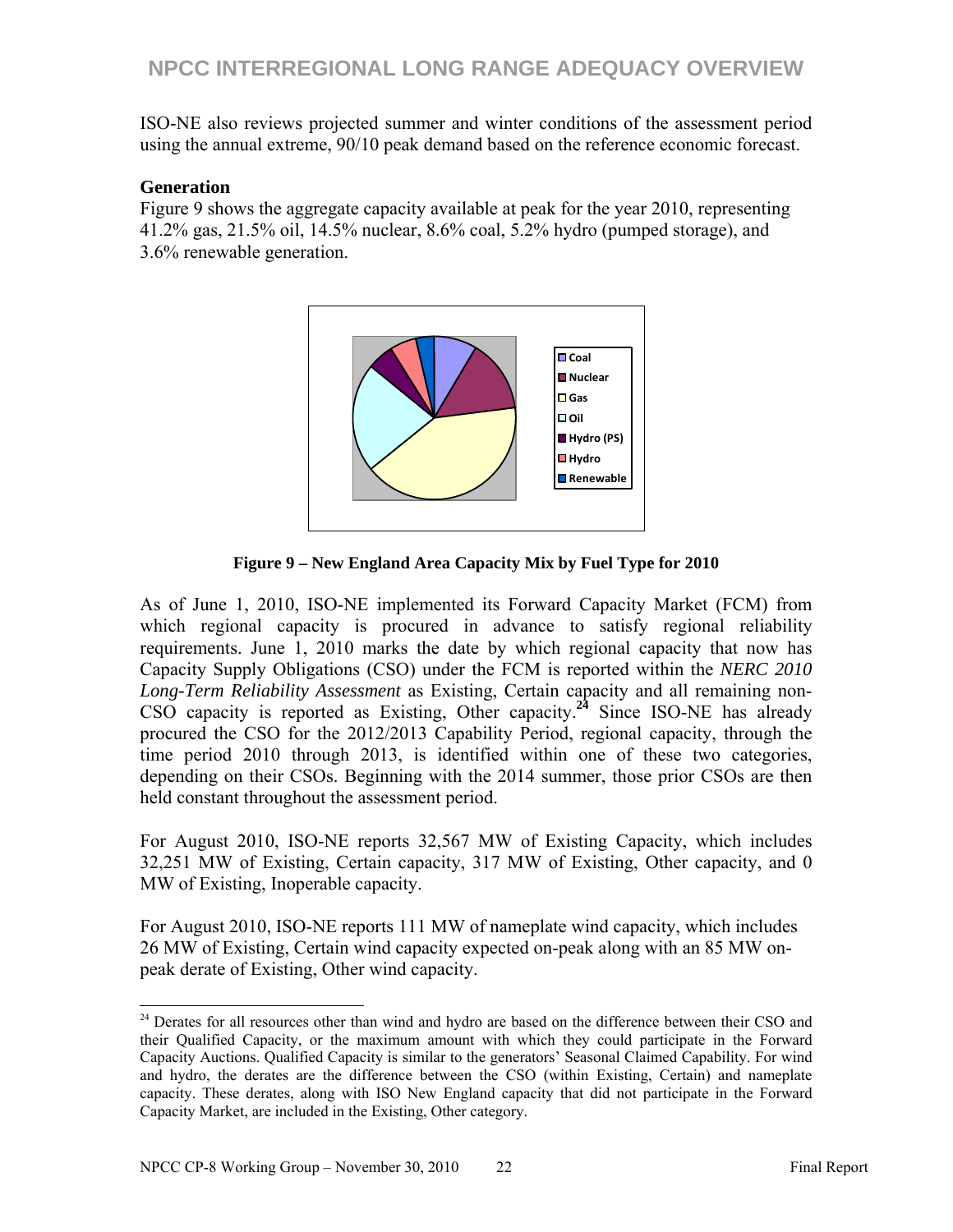ISO-NE's Reserve Margin calculations include Future Capacity Additions that are projected to begin commercial operation by the end of each year. If the new project's inservice date is prior to August  $1<sup>st</sup>$  of that year that capacity is included within the Future, Planned capacity for the summer of the year, otherwise it is included within the Future, Planned capacity for the winter of the following year. This information is based on either the date specified in a signed Interconnection Agreement (IA) or discussions with ISO-NE indicating that the project is nearing completion and is preparing to become an ISO generator asset. Also included in the Future Capacity Additions are new projects that have contractual obligations within the ISO-NE FCM for the years 2010-2013. Conceptual capacity is subsequently identified as all the capacity remaining within the ISO-NE Generation Interconnection Queue that has not been designated as Future, Planned capacity, through the selection process identified above.

ISO-NE has a total of 8,809 MW of projects categorized as either Future, Planned capacity or Conceptual capacity within its Generator Interconnection Queue, with inservice dates ranging from 2011 to 2016.**<sup>25</sup>** Although some projects that reside within the ISO-NE Generator Interconnection Queue have declared in-service dates of 2010 or 2011, some of those projects have not demonstrated viable pre-commercial activities and have therefore been categorized as Conceptual capacity. The Queue projects were included in the Future, Planned category if they had an FCM obligation or were projected to be in service by 2010 summer. All other Queue projects were treated as Conceptual.

A 20 percent Confidence Factor has been applied to the amount of projected Conceptual capacity resources. This 20 percent Confidence Factor represents the amount of Conceptual capacity that may become commercialized within the region, starting in the year 2011. This 20 percent Confidence Factor is held constant going forward in time.

The ongoing transmission planning efforts associated with the New England Regional System Plan (RSP) support compliance with the NERC Transmission Planning requirements and assures that the transmission system is planned to sufficiently integrate generation with demand.

#### **Capacity Transactions On-Peak**

Firm summer capacity imports amount to approximately 388 MW in 2010, 2,150 MW in 2011, 1,920 MW for 2012, and 334 MW in 2013 and 2014. The capacity imports for 2010 through 2013 reflect the results of the appropriate Forward Capacity Auctions (FCAs). The 2013 FCA results were assumed to remain in place in 2014. Since the FCA imports are based on one-year contracts, beginning in 2015 the imports reflect only known, long-term Installed Capacity (ICAP) contracts. Firm summer capacity imports are 284 MW in 2015, 112 MW in 2016, and then level off at 6 MW for the 2017, 2018, and 2019 summers. If the imports that cleared in the 2013 summer do not clear in future FCM commitment periods, the lost capacity will be replaced by other supply or demand-side resources.

 $\overline{a}$  $^{25}$  As of the April 1, 2010 ISO-NE Generation Interconnection Queue publication.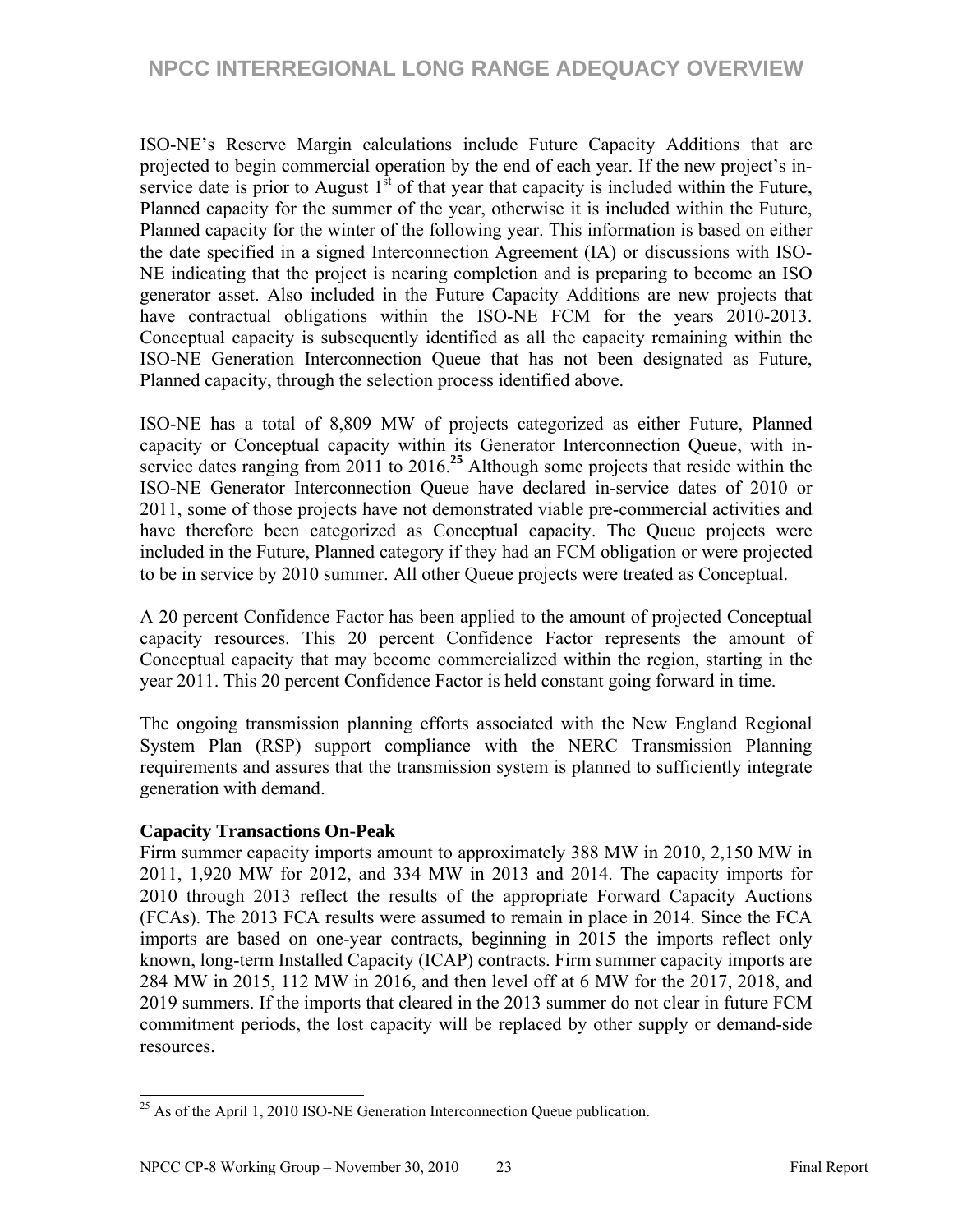The entire amount of ICAP imports are backed by firm contracts for generation and the imports under the FCM are import capacity resources with an obligation for the 2010- 2013 commitment periods. Although there is no requirement for those imports to have firm transmission service, it is specified that deliverability of firm imports must meet New England delivery requirements and should be consistent with the deliverability requirements of internal generators. The market participant is free to choose the type of transmission service it wishes to use for the delivery of firm energy, but the market participant bears the associated risk of market penalties if it chooses to use non-firm transmission services. Import assumptions are not based on partial path reservations.

For the 2010 summer, ISO-NE reports a firm capacity sale to New York (Long Island) of 100 MW, anticipated to be delivered via the Cross-Sound Cable (CSC). This firm capacity sale is held constant through the assessment period.

#### **Transmission**

ISO-NE's 2010 Regional System Plan **<sup>26</sup>** identifies the region's needed transmission improvements for the ten-year period. The current plan builds on the results of previous RSPs and other regional activities. The transmission projects have been developed to coordinate major power transfers across the system, improve service to demand, and meet transfer requirements with neighboring balancing authority areas. Each RSP describes the transmission upgrades that are critical for maintaining the bulk transmission system. The New England region currently has over 200 transmission projects and components in various stages of planning, construction, and implementation.

Presently there are no significant concerns over meeting target in-service dates. However, if the implementation of much needed projects is delayed, interim measures will be taken, such as issuing gap *Requests-for-Proposals* (RFPs) to install temporary generation in a specific area of the system.

Currently, there are no transmission constraints which prevent the system from being operated in a manner which ensures the reliability of the New England-wide system.

#### **New York**

 $\overline{a}$ 

The compound annual demand forecast growth rate for the New York Control Area (NYCA) reported this year is 0.64 percent versus the 0.65 percent reported last year. The primary drivers are a recovery from the recession in the short term and additional energy efficiency impacts. Total Internal Demand in the  $10<sup>th</sup>$  year is projected to be 34,986 MW while the Net Internal Demand is projected to be 34,792 MW.

Capacity classified as "Existing Certain" resources totals 39,260 MW. This includes 317 MW of new generation added since the prior reporting year and 982 MW of generation retirements. New capacity additions planned to be in-service over the assessment timeframe total 1,941 MW, of which 1,722 MW are combined cycle units. The current Installed Reserve Margin requirement, as determined by the New York State Reliability

<sup>26</sup> See: http://www.iso-ne.com/trans/rsp/index.html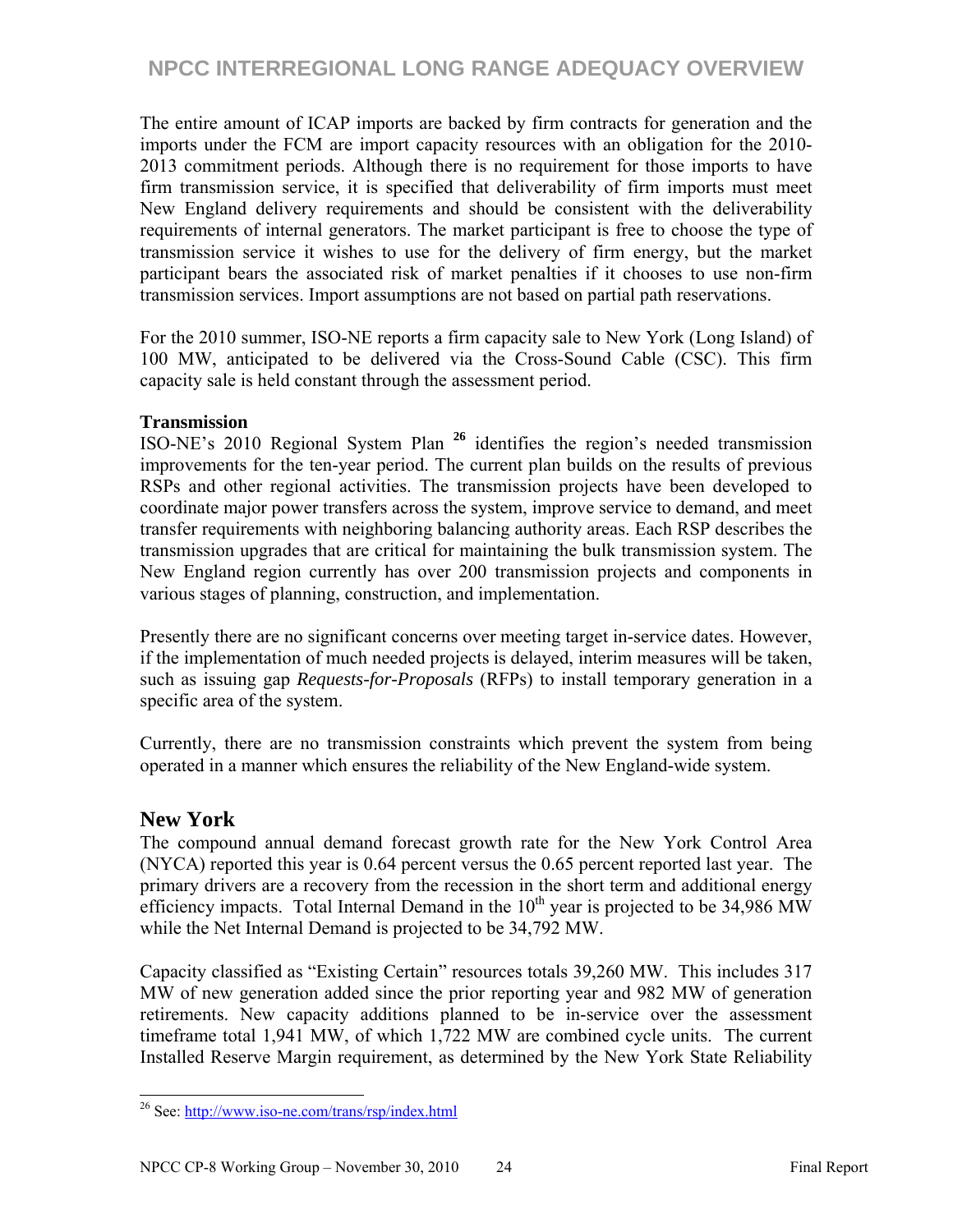Council (NYSRC), for the New York Control Area for the Capability Year 2010 – 2011 is 18.0 percent. The projected reserve margins reported on the *NERC 2010 Long Term Reliability Assessment* exceed the current required reserve margin throughout the assessment period.

New York State is considering a number of environmental initiatives under the federal Clean Air Act, Clean Water Act and state law that could affect the availability of generation resources in New York or lead to retirements. The NYISO monitors those programs and analyzes their potential reliability impact through its Reliability Needs Assessment (RNA) and Comprehensive Reliability Plan (CRP). At this time there are no environmental or regulatory restrictions that adversely impact reliability during the 2010- 2019 timeframe within the NYCA.

The NYISO's Reliability Planning Process is a long-range assessment of both resource adequacy and transmission reliability of the New York bulk power system conducted over five-year and ten-year planning horizons to ensure that the New York State bulk power system meets or exceeds the planned loss of load expectation (LOLE) that, at any given point in time, is less than or equal to an involuntary load disconnection that is not more frequent than once in every 10 years, or 0.1 days per year. Preliminary results of 2010 draft RNA demonstrate that the LOLE for the New York Control Area does not exceed 0.10 days per year in any year through 2020 under Base Case conditions.

#### **Demand**

Last year's compound annual growth rate reported in the *NERC 2009 Long-Term Reliability Assessment* for the NYCA was 0.65 percent from 2009 to 2018. This year's compound annual growth rate is 0.64 percent from 2010 to 2019. The primary differences between last year's forecast and this year's are a recovery from the recession in the short term and the impact of additional statewide energy efficiency programs.

The weather assumptions and economic assumptions for the 50-50 forecast confidence interval case are normal weather and an eventual recovery from the recession.

The NYISO develops independent forecasts for each of 11 zones in its control area; the total is based on the sum of the zones. Both coincident and non-coincident peak demands are forecast. The peak producing conditions are based upon the 50th percentile for most regions of the state. However, in certain regions in and around New York City, the peakproducing conditions are more conservative, based upon the 67th percentile. This provides additional reliability for this part of the control area.

Both the current and the previous forecasts have incorporated reductions in peak demand expected to be achieved by statewide energy efficiency programs. These programs are funded by the State of New York through system benefits charges applied to all retail rates. The programs are implemented by the New York State Energy and Research Development Agency (NYSERDA), the major investor-owned utilities in the state, and by state power authorities, such as the Long Island Power Authority and the New York Power Authority.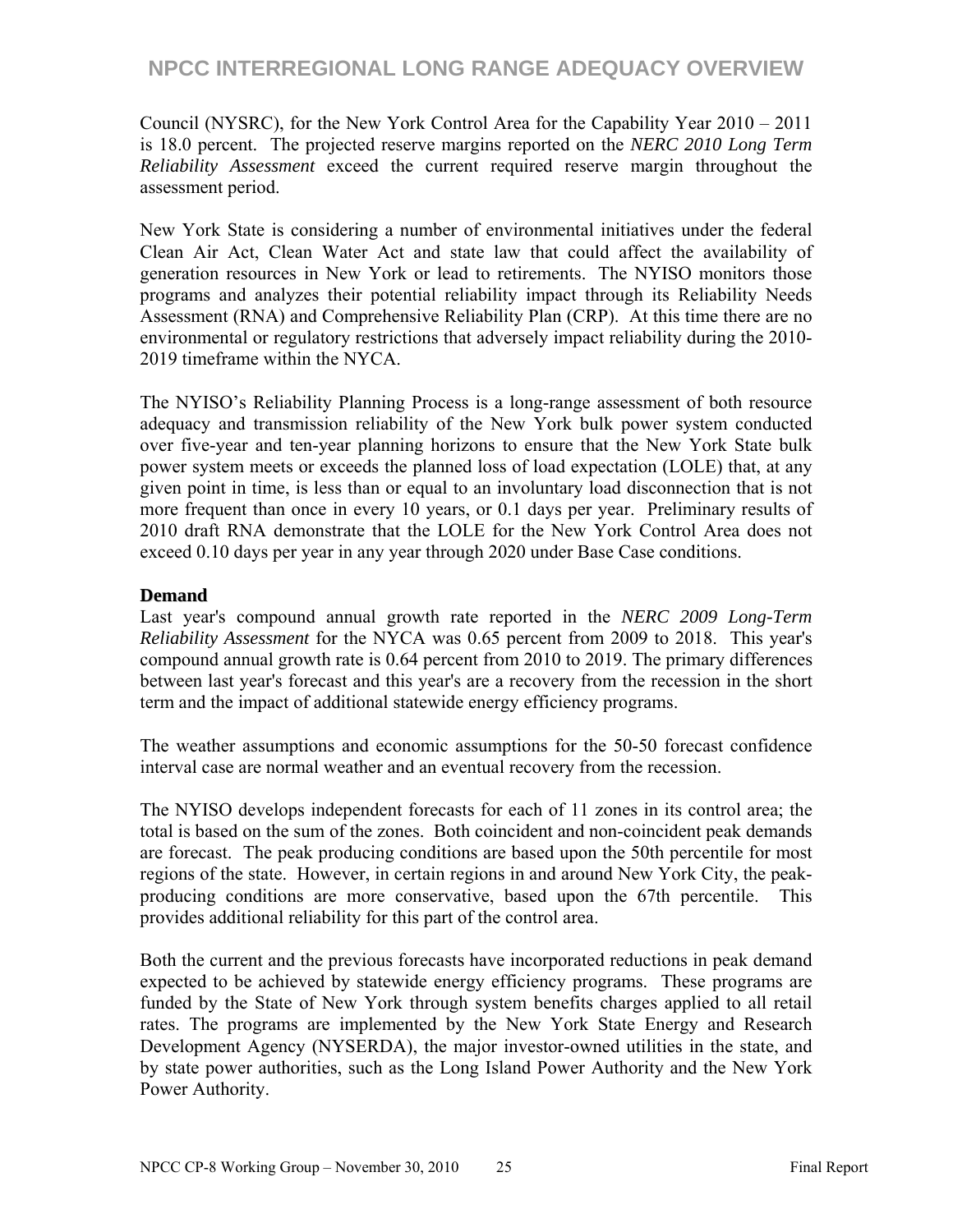The New York State Public Service Commission has ordered the creation of an Evaluation Advisory Group to develop statewide standards for the measurement and verification (M  $\&$  V) of the impacts of the programs, after they are installed. This group is currently developing M  $\&$  V protocols that will be followed by program implementers. Monthly program tracking results are provided to the Department of Public Service staff to determine whether program activities are meeting the goals set by the state.

The NYISO has two reliability-based Demand Response programs: the Emergency Demand Response Program (EDRP) and Installed Capacity (ICAP) Special Case Resources (SCR) program. Both programs can be deployed in energy shortage situations to maintain the reliability of the bulk power grid.

The Emergency Demand Response Program is designed to reduce power usage through the voluntary reduction in demand from businesses and large power users. Companies, mostly industrial and commercial, register with NYISO to take part in the EDRP. The companies are paid for reducing energy consumption when asked to do so. No activations, other than tests, which are required each Capability Period to demonstrate that the resource can achieve the demand reduction registered in the program, have occurred since August 3, 2006.

The Special Case Resources program also seeks to reduce power usage through the reduction of demand from businesses and large power users. Companies, mostly industrial and commercial, register to participate as SCRs. The companies must, as part of their agreement, curtail power usage, usually by shutting down when asked by the NYISO. In exchange, they are paid for their ICAP in advance for agreeing to cut power usage upon request and for the reduced power usage when actually called. No activations, other than tests, which are required each Capability Period to demonstrate that the resource can achieve the demand reduction registered in the program, have occurred since August 3, 2006.

Effective July 1, 2007, NYISO implemented the Targeted Demand Response Program (TDRP) to respond to requests for assistance from a Transmission Owner (TO) by activating EDRP and ICAP/SCR resources on a voluntary basis in one or more subzones. TDRP currently applies to Zone J, New York City, where nine subzones have been defined. No TDRP activations have occurred since August 3, 2007.

The NYISO has two economic programs; (1) the Day-Ahead Demand Response Program (DADRP), which allows energy users to bid their load reductions, into the NYISO's Day-Ahead energy market as generators do, and (2) the Demand-Side Ancillary Services Program (DSASP) that allows energy users to provide ancillary services such as Operating Reserve and Regulation. DADRP bidding and scheduling activity remains frequent, but is limited to only a handful of resources. There are no resources currently enrolled in DSASP.

The NYISO has used substantially the same methods for forecasting loads in 2009 and 2010. An econometric energy forecast is produced for each zone, based on economic and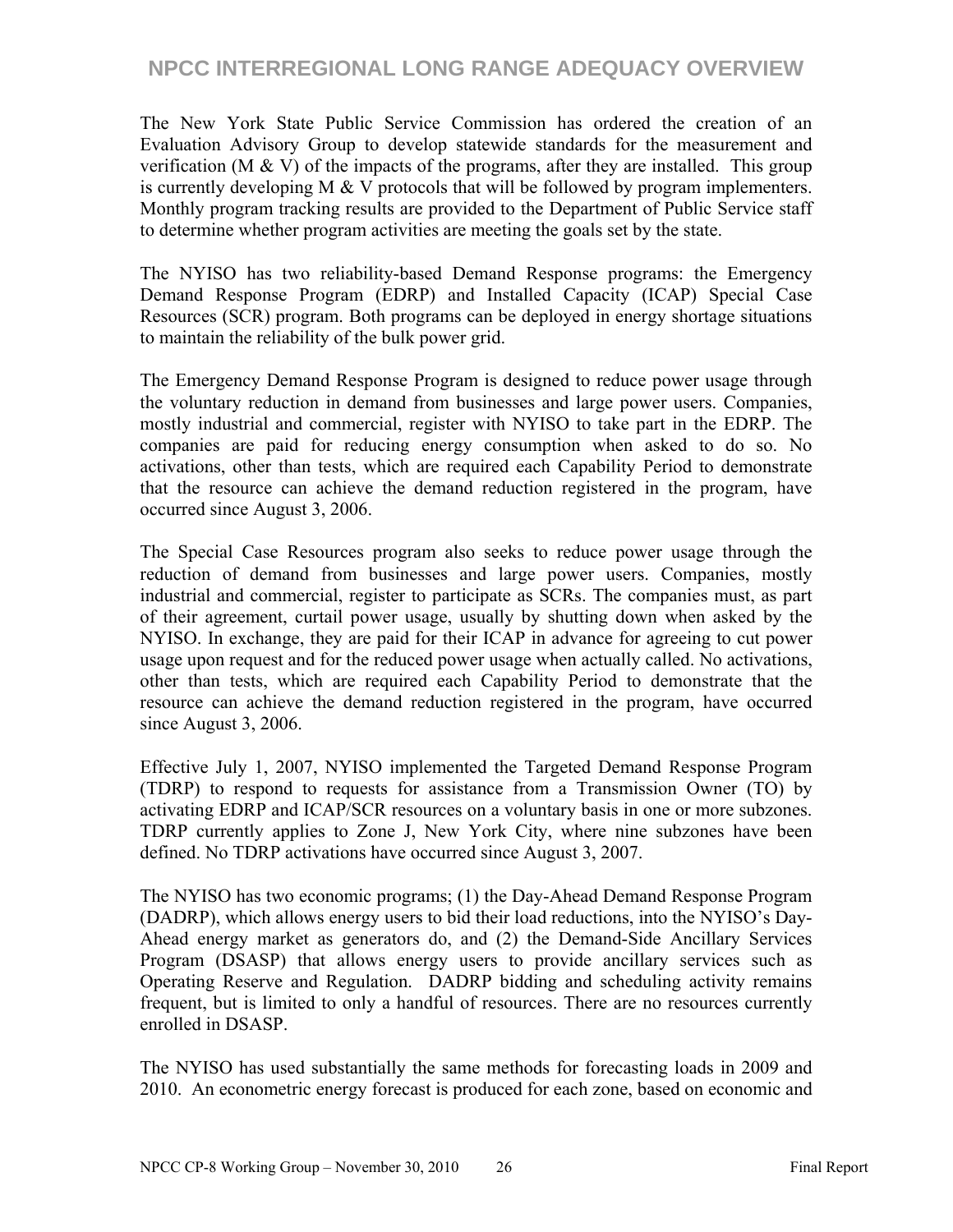demographic forecasts provided by its economic consultant. A set of zonal load factors are applied to derive the zonal peak coincident demands. The system coincident peak demand is the sum over the zones. A set of zonal diversity factors are applied to derive the zonal non-coincident peak demands from the coincident peak demands. Finally, adjustments are made to each zone for the energy and demand impacts expected from energy efficiency programs.

The NYISO constructs a statistical estimate of the 90th percentile and 10th percentile bounds on the base case forecast due to the combined effects of variations in weather and the economy, by modeling the variation in the historic energy and peak data for the preceding 35 years.

#### **Generation**

Figure 10 represent the existing resources in the New York Control Area with a breakdown by fuel type and as published in the NYISO's 2010 Load and Data Report (Gold Book); **<sup>27</sup>** representing 18% gas, 9% oil, 36% gas & oil, 7% coal, 14% nuclear, 4% hydro (pumped storage), 11% hydro, <1% wind and 1% other (methane, refuse, solar, and wood) generation.



**Figure 10 – New York Area Capacity Mix by Fuel Type for 2010** 

The NYISO maintains a list by Class Year of proposed **<sup>28</sup>** generation and transmission projects in the NYISO interconnection process. The interconnection process is a formal process defined by NYISO's tariffs by which the NYISO evaluates transmission and generation projects, submitted by Market Participants, developers, and other qualified organizations to determine their impact on system reliability.

#### **Capacity Transactions on Peak**

External capacity (ICAP) purchases and sales are administered by the NYISO. An annual study is performed to determine the maximum level of capacity imports from

 $\overline{a}$  $27$  Load and Data Report:

http://www.nyiso.com/public/markets\_operations/services/planning/documents/index.jsp<br><sup>28</sup> The Class Year is the final step in the New York interconnection process where the system upgrade

facilities, or "but for" facilities, are determined for proposed new interconnections and cost responsibility for those facilities is assigned.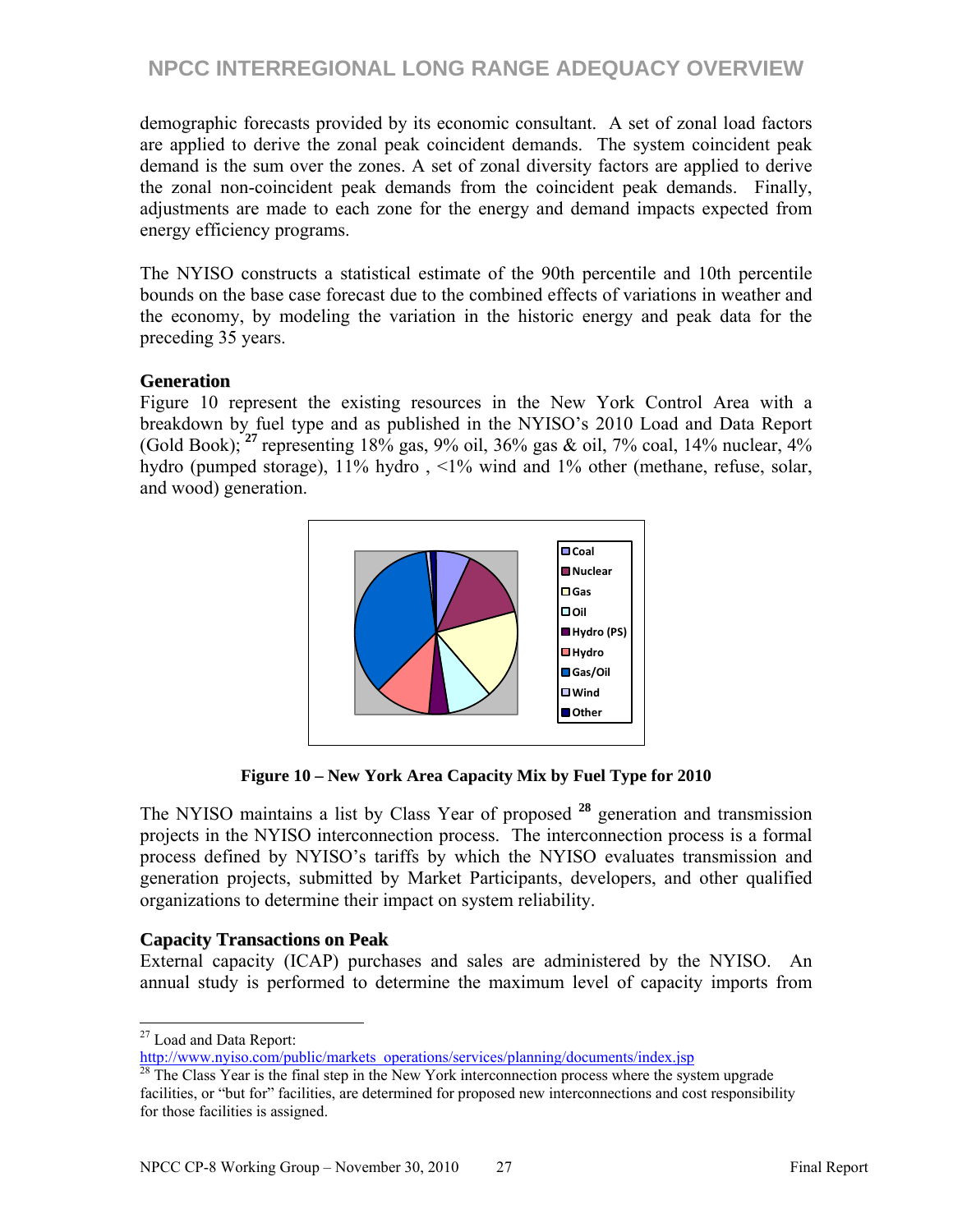neighboring control areas allowed without violating the New York Control Area's (NYCA) Loss of Load Expectation (LOLE) criteria. For the Capability Year 2010, the amount is 2,645 MW. Except for Grandfathered Contracts, these Import Rights are allocated on a first-come, first-served basis with a monthly obligation. While capacity purchases are not required to have accompanying firm transmission, adequate external transmission rights must be available to assure delivery to the NYCA border when scheduled. All external ICAP suppliers must also meet the eligibility requirements as specified in the Installed Capacity Manual.

Unforced Capacity Deliverability Rights (UDRs) are rights associated with new incremental controllable transmission projects that provide a transmission interface to a NYCA locality where a minimum amount of Installed Capacity must be maintained. Three such projects are currently in service with a total transmission capability of 1,290 MW. Capacity transactions associated with a UDR are considered confidential market data.

NYCA resources that have sold capacity to an external control area are not qualified to participate in the NYISO ICAP Market, and are not counted as resources eligible to meet the NYCA's LOLE reliability criterion for the period the capacity is sold.

#### **Transmission**

Con Edison's M29 project consists of a 345 kV cable from Sprainbrook to Sherman Creek across the Dunwoodie South Interface. This project is planned to be in service in 2011. Con Edison is also increasing the rating of two 345 kV cable circuits between Farragut and East  $13<sup>th</sup>$  St. by installing refrigerated cooling.

The interface into New York City and Long Island from Westchester, New York, namely Dunwoodie South, could become significantly limiting and impact reliability if there are unanticipated delays in new projects, unexpected retirements, or unanticipated load growth. These scenarios are monitored by the NYISO, and if any happen, the NYISO will determine whether there will be a significant reliability impact. If the impact is imminent, the NYISO will request that the New York Transmission Owners (TOs) implement a Gap Solution under the Comprehensive System Planning Process (CSPP). If there is a significant reliability impact to the system that will manifest itself during the next CSPP cycle, the NYISO will address the issue in the next Reliability Needs Assessment.

#### **Ontario**

The average annual demand growth rate for Ontario is revised upward by 0.5% compared to what was reported in the *NERC 2009 Long-Term Reliability Assessment*. The Reserve Margin is projected to be 27.7% in 2011, dropping to 20.0% in 2015 and then increasing to 27.8% in 2019, all above the target levels.

#### **Demand**

This year's demand forecast net of conservation has an average annual growth rate of - 0.4% over the period 2010-2019 compared to last year's average growth of -0.9% for the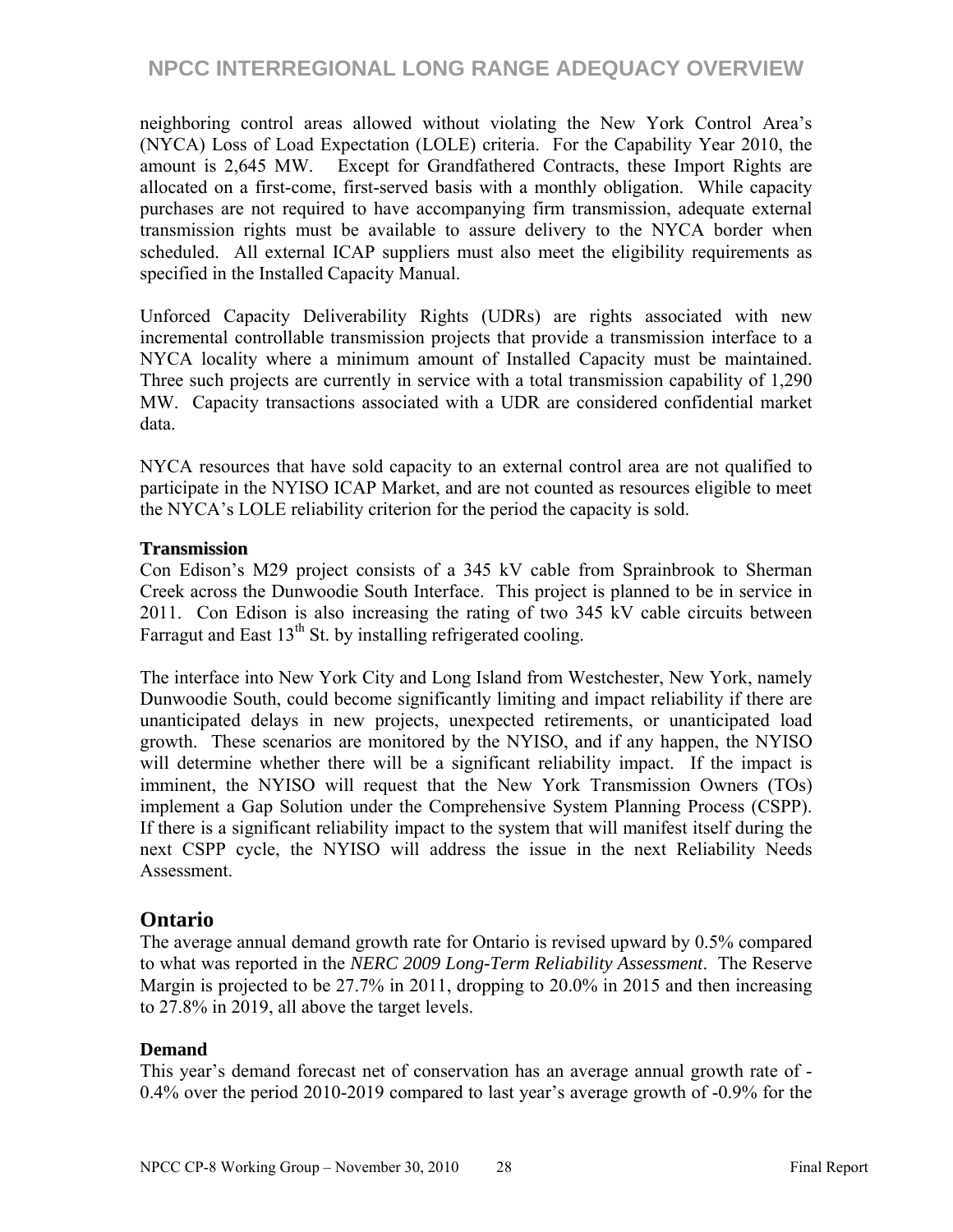2009-2018 timeframe. The average growth rate is higher this year as the recessionary year of 2009 is no longer part of the calculation. However, the negative demand growth continues as a result of increased conservation efforts, growth in embedded (distributed) generation and restructuring in the energy-intense industrial sector.

Ontario's forecast of demand is based on Monthly Normal (50/50) weather. The economic forecast is based on the most recent available information and predicts a slow economic recovery over the near term (2010-2011) before returning to its long-term growth trend based on demographic factors. Electricity demand is expected to lag the general economic recovery as structural changes take place in Ontario's economy. Conservation savings and the growth in embedded generation are expected to more than offset the growth in demand from increased population and economic expansion. Reliability analysis is based on this demand forecast.

The forecast of Ontario peak demand is the system peak demand and therefore represents the coincident peak demand of Ontario's ten main sub-areas. All analysis is done on the system peak demand.

The Ontario Power Authority **<sup>29</sup>** (OPA) is responsible for coordinating conservation programs throughout the province. To date, there are a number of initiatives that will reduce electricity demand. These programs range from lighting and appliance replacement to building retrofits targeted towards the residential, commercial, and industrial sectors. Measurement and verification is the responsibility of the OPA as part of their mandate. Incremental conservation savings are expected to reach 3,300 MW over the forecast horizon.

Demand response within Ontario includes a number of different programs. Some wholesale customers within the province bid their load into the market and are responsive to price through IESO dispatch instructions. Other customers have been contracted by the OPA to provide demand response under tight supply conditions. The combined amount of these demand measures has been steadily increasing and currently amounts to slightly more than 1,250 MW in total, of which 56% is included for seasonal capacity planning purposes, with half of the included amount categorized as interruptible. This amount is expected to grow over time as more load is contracted to respond to tight supply conditions. By the end of the forecast, the interruptible component is expected to grow by more than 525 MW. The impacts of these initiatives are reflected in the reliability analysis.

The IESO quantifies the uncertainty in peak demand due to weather variation through the use of Load Forecast Uncertainty (LFU), which represents the impact on demand of one standard deviation in the underlying weather parameters. This is used with Monthly Normal weather demand to conduct probabilistic analysis. As well, the IESO uses an Extreme Weather scenario to study the impacts of adverse weather conditions on reliability of the IESO controlled grid. The IESO also reviews the reliability of the system prior to the impact of planned conservation savings. Although the IESO did not

 $\overline{a}$ 

<sup>&</sup>lt;sup>29</sup> See: http://www.powerauthority.on.ca/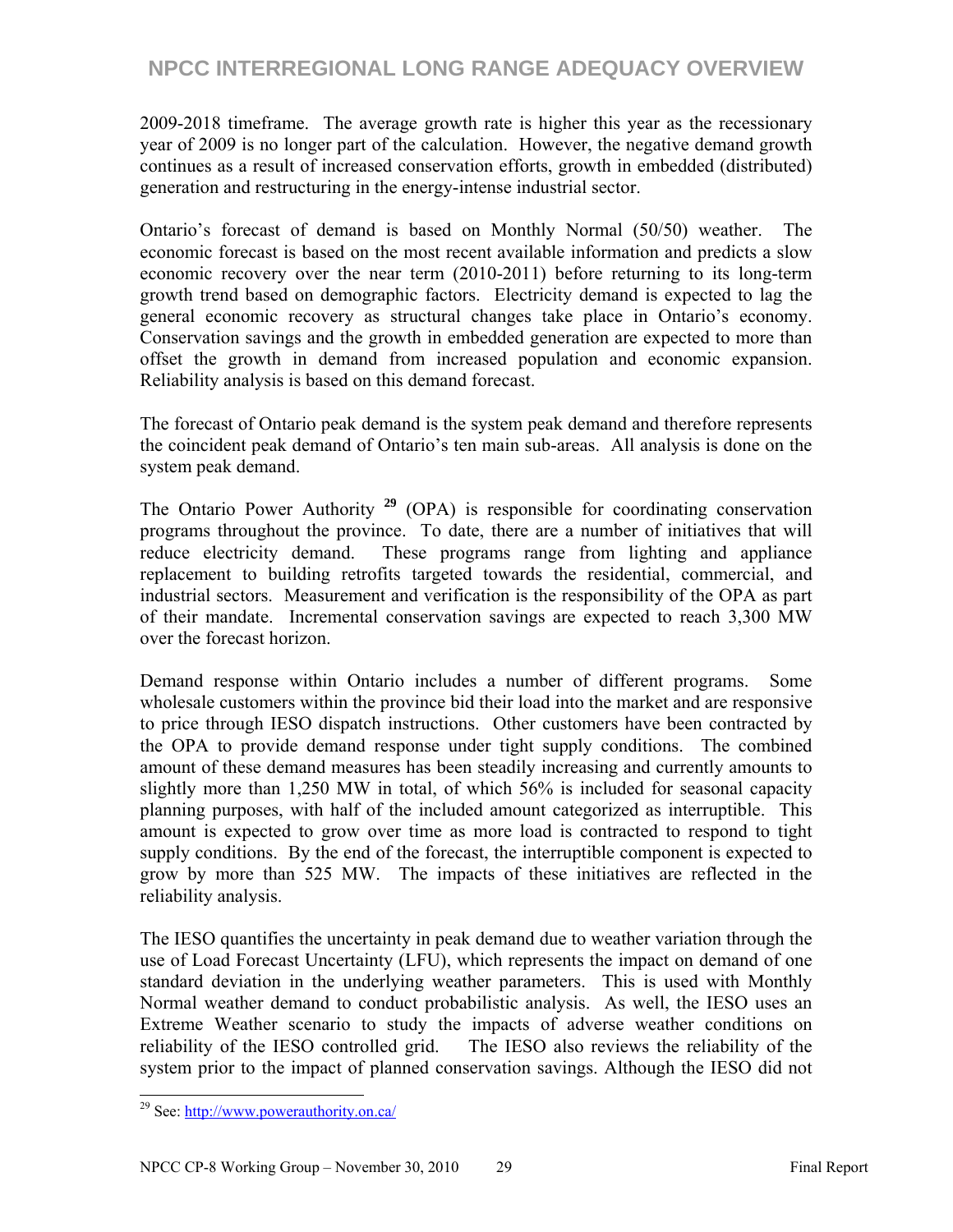explicitly look at alternate economic scenarios, the pre-conservation results are considered as a surrogate for the potential to return to previous growth rates.

#### **Generation**

As shown in Figure 11, Ontario's existing installed generation capacity represents nuclear (32%), coal (18%), oil/gas (25%), hydroelectric (22%), wind (3%), wood (biomass) and waste-fuelled (landfill gas) (0.3%) generation.



**Figure 11 – Ontario Area Capacity Mix by Fuel Type for 2010** 

For summer 2010, the total existing Certain capacity resources connected to the IESO controlled grid is 32,115 MW. The existing Other capacity amounts to 4,849 MW which includes on-peak resource deratings, planned outages and transmission-limited resources. The Inoperable capacity is 28 MW. A net capacity increase of about 1,000 MW is recorded since last summer. Most of the increase was from gas-fired generation with smaller additions from hydroelectric and biomass generation

The installed capacity of the existing resources will decrease by about 2,000 MW in October 2010 with the de-registration of four coal-fired units at Lambton and Nanticoke. The remaining coal generation capacity, amounting to 4,400 MW, will cease burning coal by the end of 2014. Besides coal shutdown, additional decreases are attributed to the anticipated retirement or refurbishment of several nuclear units. Therefore, the existing capacity may decrease significantly at the end 2014 and onward to 2019. To manage the possible reduction in existing resources, 12,500 MW of future capacity resources, as well as 9,000 MW of conceptual capacity resources, are scheduled to be in service by 2019, depending on unit refurbishment or retirement plans. With the estimated contribution of conservation programs administered by the OPA, and forecast increases in distributed generation, the combination of Existing, Future and Conceptual resources are expected to satisfy target reserve margins, ranging from 17.0% to 18.9%, throughout the forecast period.

As of spring 2010, the existing installed capacity of wind generation resources on the IESO controlled grid was 1,084 MW. Thirteen percent of the installed wind capacity is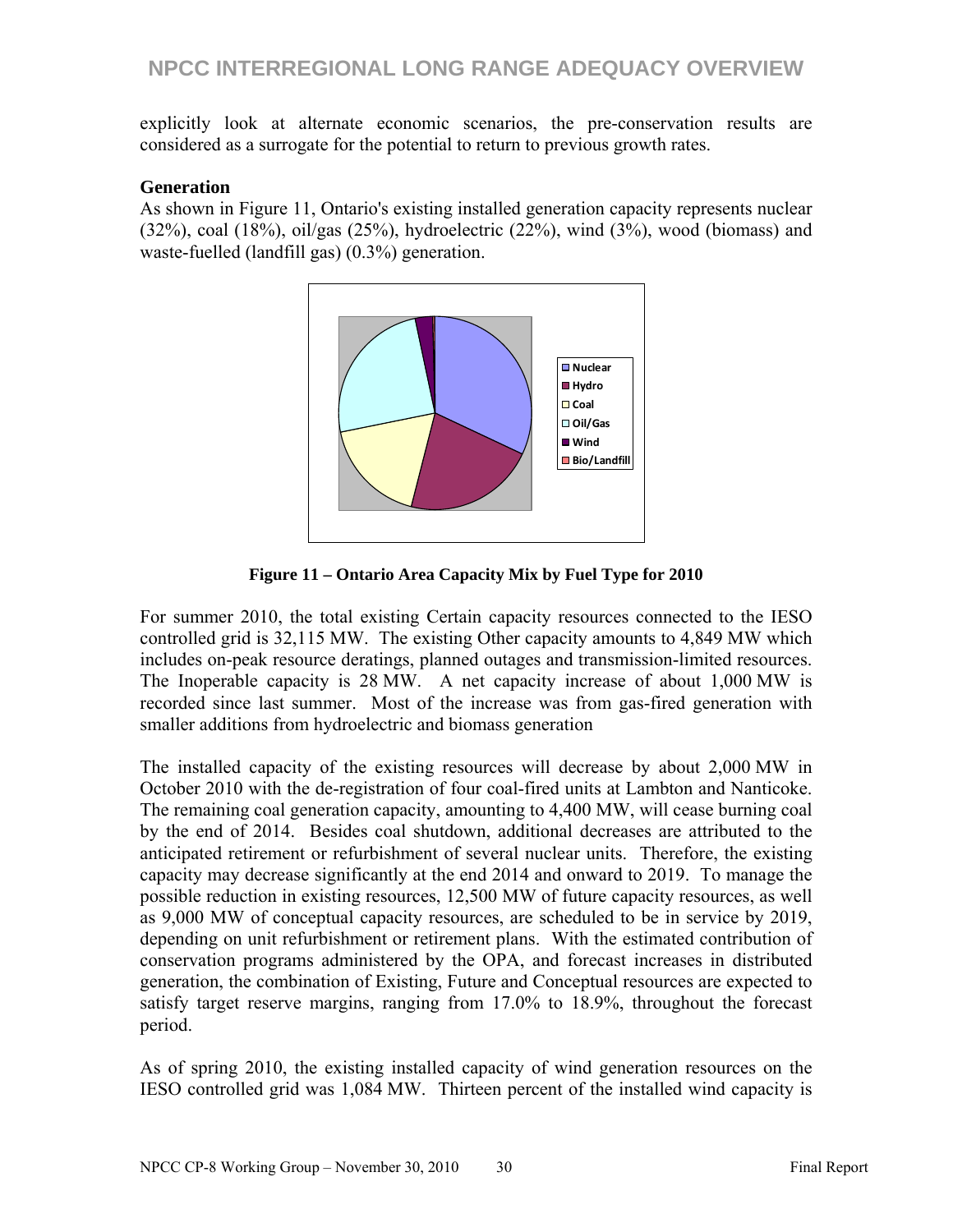assumed to be available at the time of summer peak, and thirty-two percent is assumed to be available at the time of winter peak. Monthly Wind Capacity Contribution (WCC) values are used to forecast the contribution from wind generators. WCC values (percent of installed capacity) are determined by picking the lower value between the actual historic median wind generator contribution and the simulated 10-year wind historic median contribution at the top five contiguous demand hours of the day for each winter and summer season, or shoulder period month. The process of picking the lower value between actual historic wind data, and the simulated 10-year historic wind data will continue until 10-years of actual wind data is accumulated; at which point the simulated wind data will be phased out of the WCC calculation. The WCC values are updated annually.

Ontario's solar capacity value is forecast to be forty percent of installed for the summer peak and five percent of installed for the winter peak. These values are based on historical modeled photovoltaic output data at the time of summer and winter peaks.

No derate is forecast for biomass generation. It is assumed that the full installed capacity will be available at the time of the peak.

Assumptions related to amounts and types of Conceptual capacity resources are from the Ontario Power Authority. Established in 2005, the OPA is the electricity system planner for the province of Ontario.

The OPA's statutory objects require it to, among other things, ensure adequate, reliable and secure electricity supply and resources in Ontario and to conduct independent planning for electricity conservation, demand management, renewable and other generation, and transmission.

In September 2009 the provincial government passed the Green Energy and Green Economy Act (GEGEA) providing a comprehensive framework for developing renewable energy generation. This framework includes a feed-in tariff (FIT) program and provisions that will facilitate the implementation of the necessary transmission and distribution infrastructure to support those renewable projects.

Approximately 3,300 MW of Conceptual renewable resources are expected to come online by 2019. This amount includes resources that are embedded and grid-connected. This is made up by about 2,400 MW of wind, 700 MW of solar, 80 MW of hydroelectric and 25 MW of biomass.

Generation resources identified for reliability analysis include (a) those which are currently in operation, (b) those which are not currently in operation but are anticipated to enter service in the future further to an executed financial contract with the Ontario Power Authority or further to an existing or anticipated government directive and (c) those conceptual sources identified in longer-term power system planning scenarios developed by the Ontario Power Authority. An adjustment or confidence factor was not applied to Conceptual resources for purposes of this assessment. Planning scenarios are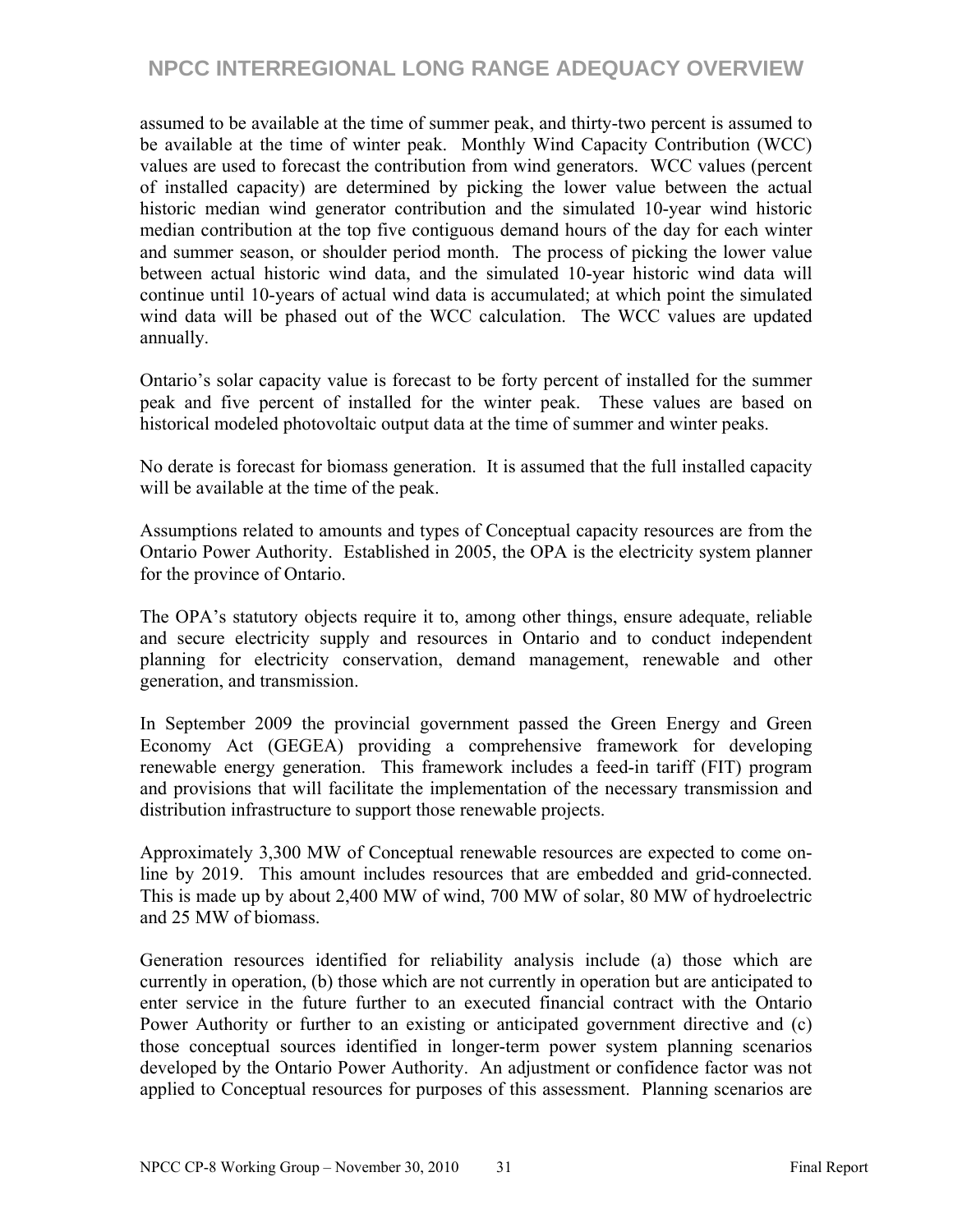developed by the Ontario Power Authority on an ongoing basis as part of its regular planning activities. Sensitivities and/or revisions to projections of conceptual resources take place within that ongoing planning process.

Conceptual resources have been identified and categorized consistent with the planning assumptions of the Ontario Power Authority. These planning assumptions reflect anticipated take-up of renewable energy procurement initiatives administrated by the Ontario Power Authority, sequencing of associated transmission developments, projections around nuclear refurbishments and other projections.

#### **Capacity Transactions on Peak**

No Firm, Expected or Provisional imports into Ontario or exports to other regions are considered in the *NERC 2010 Long-Term Reliability Assessment*.

The IESO has agreements in place with neighbouring jurisdictions in NPCC, RFC and MRO for emergency imports and reserve sharing, should they be required in day-to-day operations.

#### **Transmission**

Construction of a new 176 km (110 mile) 500 kV double-circuit line from the Bruce Power complex to Milton Switching Station (SS) is in progress, with completion expected in 2012. This new line is required to accommodate the output of all eight generating units at the Bruce complex together with approximately 500 MW of existing wind- generating capacity, as well as a further 1,200 MW of new renewable generating capacity that is forecasted for development within the area. With the new generating facilities, the combined generation in the Bruce area is projected to total approximately 8,100 MW.

The existing Bruce special protection system (SPS) is also to be enhanced not only to accommodate the two new 500 kV circuits between the Bruce complex and Milton SS but also to address other contingency conditions not presently covered by the SPS. The intent of the expanded coverage is to limit the extent of restrictions imposed on the output from the Bruce units during transmission element outage conditions while also assisting with the re-preparation of the system following a permanent fault when subsequent contingency conditions may become more critical. This SPS will be a permanent feature to deal with contingencies and is not intended to avoid or delay the construction of bulk transmission facilities.

Since the current version of the Bruce SPS has now been in-service for over 16 years and some of the equipment has been superseded by more advanced technology, a project has been initiated by Hydro One Networks to replace the existing facilities. The replacement SPS is scheduled to be in-service by late-2012.

To coincide with the completion of the new Bruce to Milton 500 kV line, a 350 MVAR SVC is to be installed at Nanticoke SS, connected to the 500 kV bus bar, and another 350 MVAR SVC is to be installed at Detweiler TS, connected to the 230 kV bus bar. These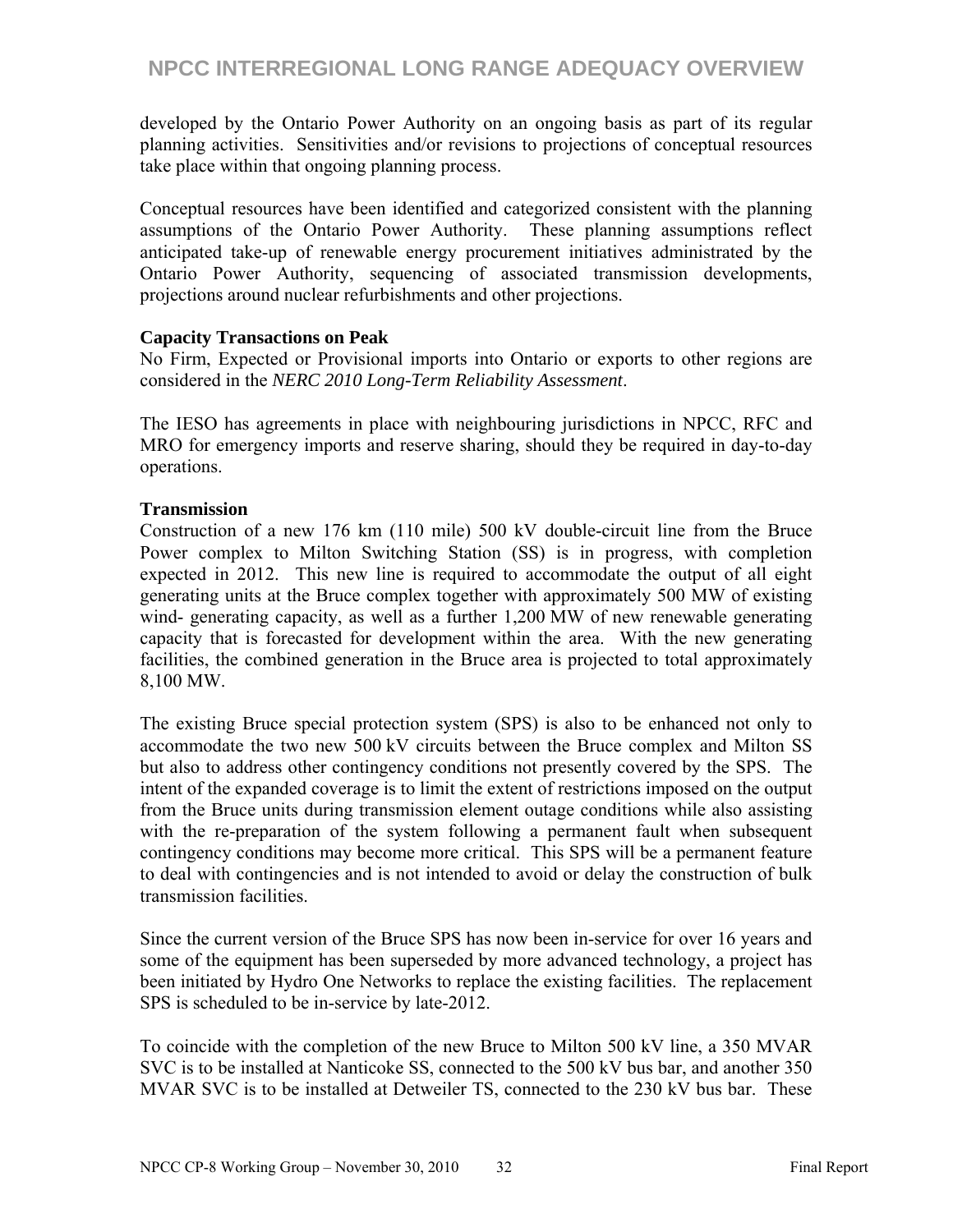SVCs are required to provide dynamic reactive support following a critical contingency involving either of the 500 kV circuits between the Bruce complex and Milton SS.

In 2010, approximately 1,500 MVAR of 230 kV-connected shunt capacitor banks are to be installed at Nanticoke SS and Middleport TS. Although these capacitor banks are required primarily to provide reactive support following the anticipated shut-down at the end of 2014 of the generating facilities at Nanticoke GS, they are also an integral component of the measures required during the interim period prior to the completion of the new Bruce to Milton 500 kV line. With Units  $1 \& 2$  at the Bruce complex scheduled to return to service late 2011 or early 2012, there will be periods during 2011 and 2012 when either seven or eight Bruce units will be available for service. During these periods of high loading on the existing transmission circuits, reactive power management plays a significant role in reducing generation constraints. During the interim period, prior to the new line being completed, the new shunt capacitor banks will allow as much of the reactive capability from each of the operational units at Nanticoke SS to remain available for post-contingency voltage support. Once the new line is in service, the shunt capacitor banks together with new SVCs are required to support the post-contingency transfers without the need for generation rejection.

In late 2010, installation of series capacitors is to be completed at Nobel TS, the approximate mid-point of the two 500 kV circuits between Hanmer TS (Sudbury) and Essa TS (Barrie). To complement these series capacitors, the installation of a 300/-100 MVAR SVC will be completed at Porcupine TS (Timmins) and a 200/-100 MVAR SVC is to be installed at Kirkland Lake TS. Together, these facilities will increase the transfer capability of the Flow-South Interface from 1,300 MW to approximately 2,100 MW. This increase will be sufficient to relieve the existing congestion on this interface, while also accommodating the additional output from the proposed expansion of the four existing hydroelectric stations on the Lower Mattagami River (approximately 450 MW) together with other committed renewable energy developments in northern Ontario.

Phase angle regulators (PARs) are installed on the Ontario-Michigan interconnection at Lambton TS, representing two of the four interconnections with Michigan, but are not currently operational until completion of agreements between the IESO, the MISO, Hydro One and International Transmission Company. The expected in service date is not known at this time. The operation of these PARs along with the PAR on the Ontario-Michigan interconnection near Windsor will control flows to a limited extent, and assist in the control of Lake Erie Circulation.

The capability to control flows on the Ontario-Michigan interconnection between Scott TS and Bunce Creek is unavailable. The PAR installed at Bunce Creek in Michigan has failed and is scheduled for replacement. Without all four PARs in-service, there is no capability to control Lake Erie Circulation.

In October 2009, Ontario launched a feed-in tariff (FIT) program which generated interest in more than 9,000 MW of renewable generation – predominantly wind and solar generation - during the first two months of the program. Contracts for FIT program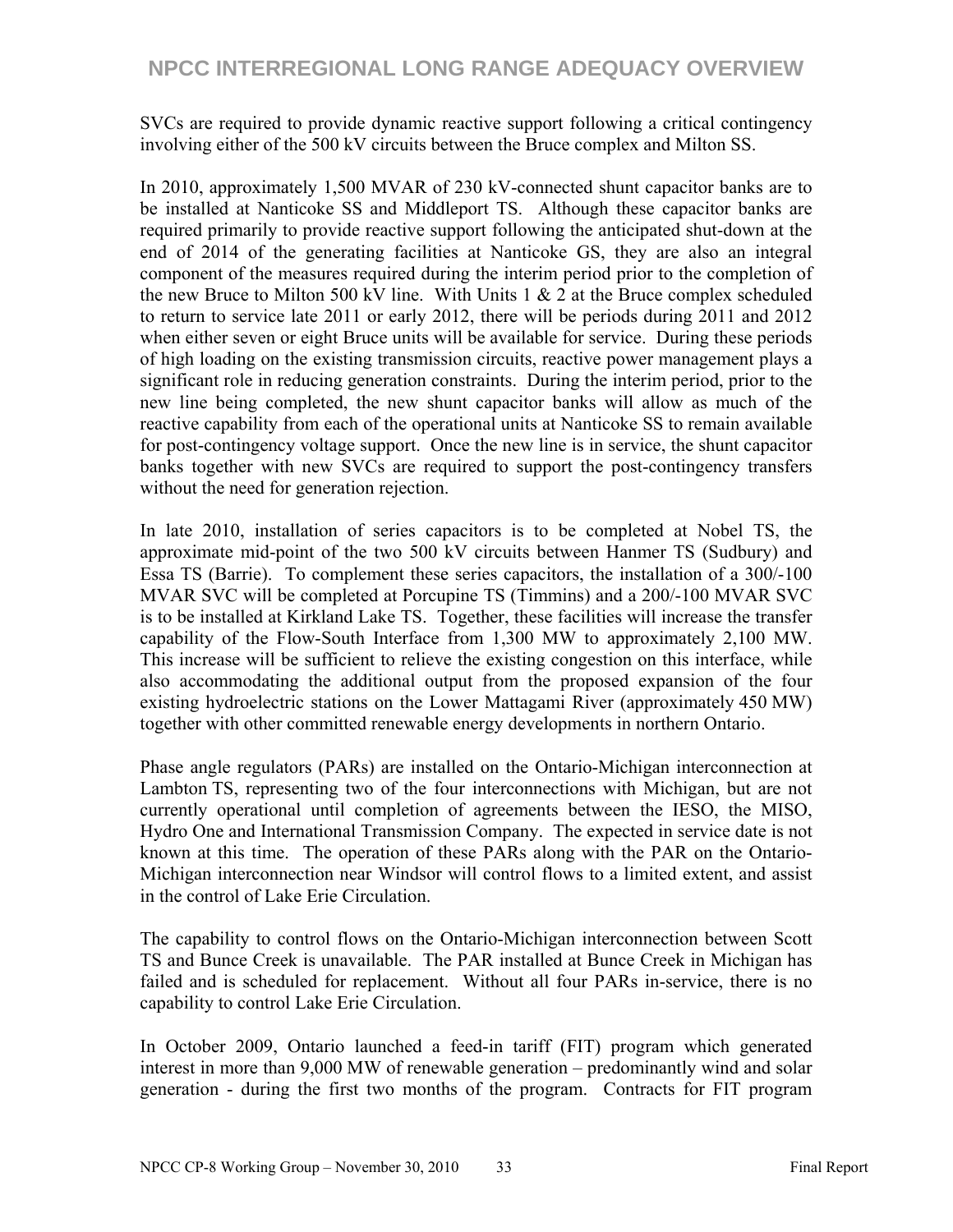projects totaling 2,000 MW were executed based on existing transmission capability. This includes transmission and distribution connected projects. There are limitations to the existing transmission system that limits the amount and location of generation that can be connected. Some are regionally related while others are related to specific connection limitations associated with equipment capability or short circuit capability. These limitations vary over different parts of the system.

A number of major transmission reinforcement projects are being considered to enable greater renewable generation development across Ontario. The need and timing of these projects are driven by the uptake and location of the generation projects that have applied under the FIT program or that have been procured through other means.

The completion of new gas-fired generating facilities in the Sarnia and Windsor area has added approximately 1,900 MW of capacity in the area and resulted in constraints on the transmission system west of London. Two coal-fired units in this area, at Lambton, are planned to be deregistered in 2010 as part of Ontario's plan to phase-out coal-fired generation. Development of significant amounts of renewable generation west of London, driven by the FIT program, will require transmission reinforcement west of London. The FIT program received a significant number of applications for renewable generation in this area. Depending on the total amount of new generating capacity expected to be incorporated, these transmission facilities, including associated autotransformers, would be designed for operation at either 230 kV or 500 kV.

The northwest system is a sub-system connected to the rest of Ontario by the double circuit 230 kV East-West Tie. The region has significant amounts of hydroelectric generation and low water conditions can have a negative impact on the ability to serve the area load. A material portion of the coal phase-out program is occurring in this area, at Atikokan and Thunder Bay (a combined 500 MW). To maintain supply security in this area, over the wide range of possible system conditions, additional generation or increased westbound transfer capability into this region is required. This is one of the needs for this area. At other times, there can be periods of significant excess of supply over local demand. The FIT program has received significant renewable generation interest in this region. Additionally, demand in this area has reduced by 350 MW and 2.5 TWh over the past few years. However, there is limited transmission capability to transfer power eastbound out of this region, thus additional transfer capability is required. Solutions to meeting both needs are being assessed.

The transmission projects that are under various stages of construction and the planned projects will address the transmission constraints identified. The transmitters in Ontario together with the OPA proactively plan the transmission network in order to ensure timely system adjustments, upgrades, and expansions. Delays to the in-service of bulk transmission projects resulting from delays in obtaining required approvals or delays in construction may result in increased congestion or generation rejection in the interim. In the northwest, the supply security constraint may be addressed in the interim through imports, generation procurements, demand response, or post-contingency load rejection in the interim until the appropriate solutions are in service.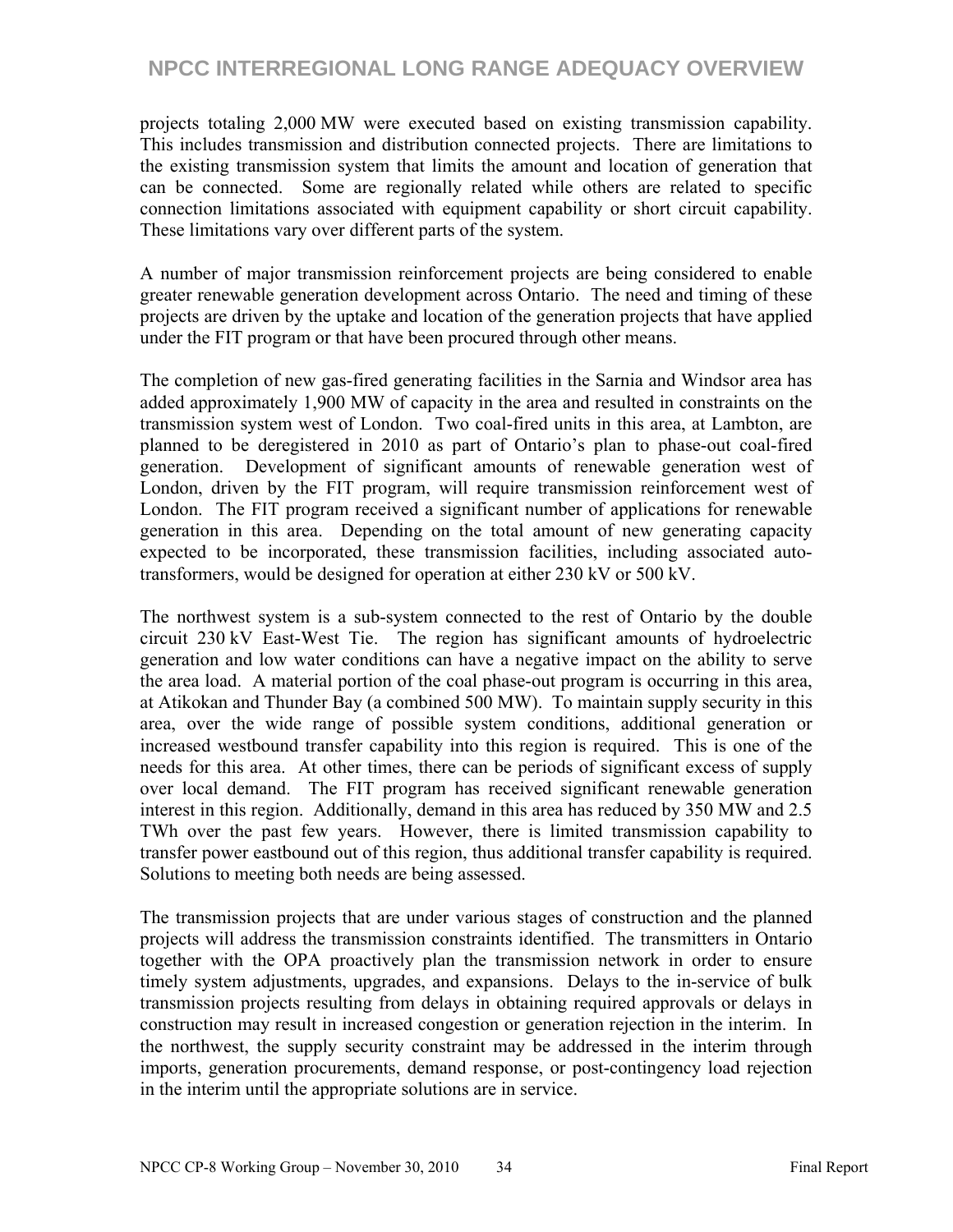In addition to the bulk transmission projects, there are plans, under various stages of development, to address the concerns identified in some of the large load centers regarding supply security and the ability to restore the supply following an interruption. In Windsor-Essex, a new transformer station and a new 230 kV line are being proposed to address inadequate supply capability and security. For the Kitchener-Waterloo-Cambridge-Guelph region the on-going needs would be addressed through a multi-staged solution that includes conservation, local generation and transmission. In the case of the Northern York Region, demand management and the addition of Holland TS in 2009 have helped to relieve some of the growing supply constraint in the region in the interim. New gas-fired generation is expected to be in service in 2012 to address inadequate supply to this area. The installation of generation capacity in the south-western portion of the Greater Toronto Area is required to maintain reliability at the local level, while providing for the required system level security as coal-fired generation is decommissioned in accordance with government policy by 2014.

Five units at Pickering Nuclear Generating Station (NGS) are anticipated to reach end of life by 2015 and all units are anticipated to reach end of life by 2016. Ontario Power Generation announced early this year its investment plan for continued safe and reliable performance of its Pickering B station for approximately 10 years. Currently, Pickering NGS connects directly to the 230 kV system at Cherrywood TS in the east GTA. The retirement of Pickering NGS would require a new 500 kV/230 kV transformer station in the Oshawa area to reliably supply loads in the region.

For area supply adequacy and security, the OPA's integrated planning approach addresses project delays. Integrated planning develops options for each need, not in isolation but in a coordinated manner. Integrated planning is guided by principles that maintain a long term view that anticipates uncertainties and maintains flexibility. Conservation, supply, and transmission plans are coordinated to deliver the options that are required. This includes regional balances of supply and demand as well.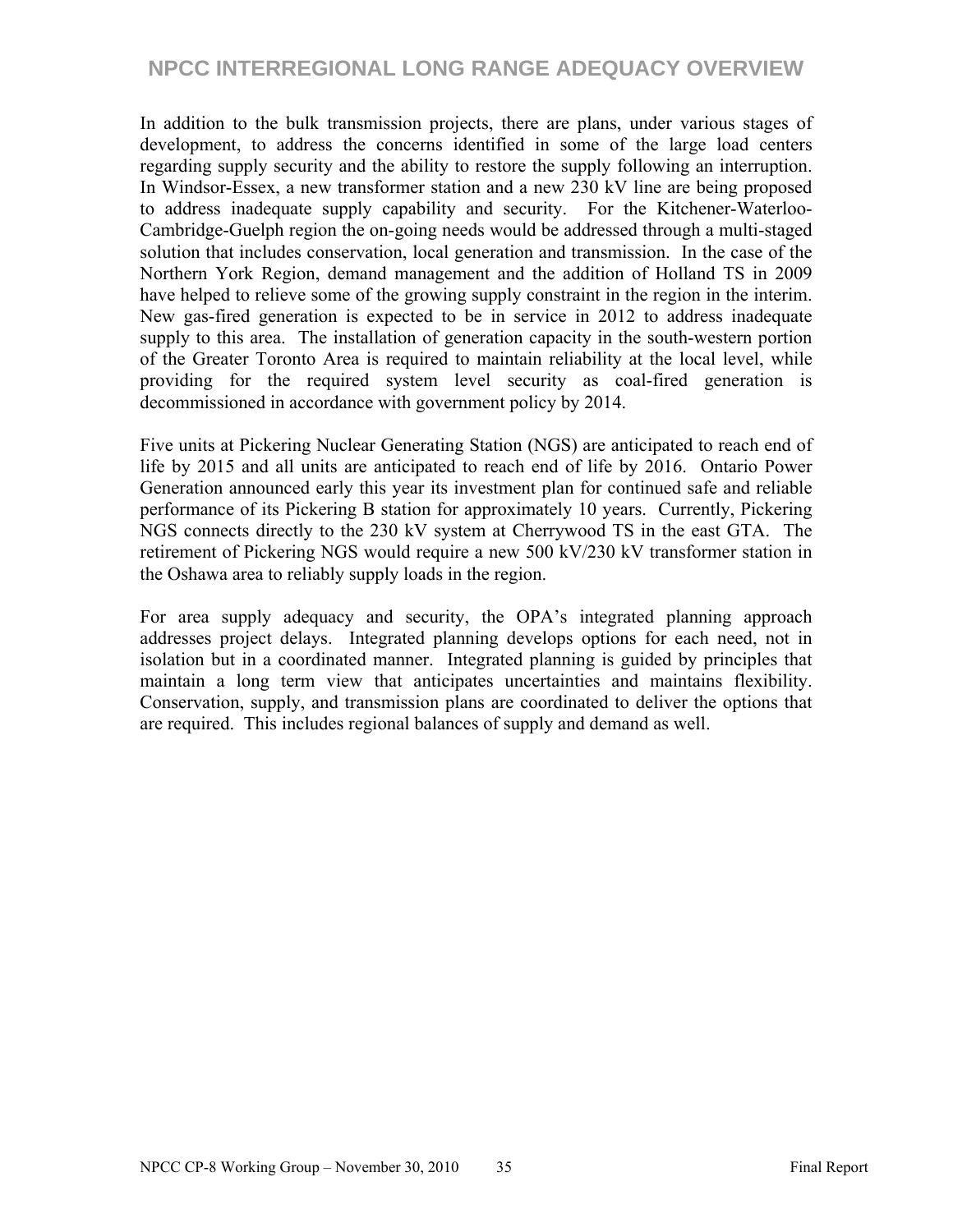## **Québec**

The demand forecast growth for the *NERC 2010 Long Term Reliability Assessment* (LTRA) over the 2010-2019 period is revised downward compared to the *NERC 2009 Long Term Reliability Assessment*. The compound average growth is about 0.9 percent over the current assessment period, and this is 0.4 percent lower than in the 2009 LTRA. This downward revision of the demand forecast is explained by the introduction of a new and higher energy savings target and by a general economic slowdown affecting mostly the large industrial sector. The Total Internal Demand in the 10th year (2019/2020) of this assessment is 40,099 MW while the Net Internal Demand is 38,849 MW.

The Existing Capacity resources for the 2010/2011 period total 42,320 MW, of which 38,855 MW is categorized as Existing Certain. Wind power capacity contribution is accounted for in *NERC 2010 Long-Term Reliability Assessment*. A portion of wind power installed capacity is under contract with Hydro-Québec Production and is still derated by 100 percent as it was in earlier LTRA assessments. All other wind generation sites are under contract with Hydro-Québec Distribution and a capacity credit equivalent to 30 percent of nameplate capacity is retained for this portion. In 2011, the Gentilly-2 nuclear generating station (G.S.) (675 MW) is temporarily out of service for a complete refurbishment. Gentilly-2 will be back in service for Québec's 2012/2013 peak period with a 25 MW additional capacity for a total of 700 MW. **<sup>30</sup>**

In the last Québec Balancing Area Interim Review of Resource Adequacy, which was approved by NPCC's Reliability Coordinating Committee on March 10, 2010, it was found that the Required Reserve Margin for reliability criterion compliance, expressed as a percentage of the Total Load Forecast should be 9.3 percent for the short term and around 12 percent in the long run. Over the current assessment period the reserve margin based on existing capacity and net firm transactions varies between 9.2 percent and 0.3 percent. The reserve margin based on deliverable resources varies between 9.4 percent in the first year and 10.6 percent in the last year of this assessment. This indicates that Québec Area meets its target reserve margin in the first year but needs additional resources to be above the region target reserve margin for the remaining period of this assessment. The reserve margin on prospective and potential resources varies between 15.2 percent in the first year and 15.8 percent in the last year of this assessment. This clearly shows that the Québec Area is above the target reserve margin throughout the current assessment period.

Over this assessment's time horizon, a total of 997 miles of new transmission lines are expected to be placed in-service. There is no transmission reliability concern identified for the Québec Balancing Authority area.

### **Demand**

 $\overline{a}$ 

The *NERC 2010 Long-Term Reliability Assessment* compound annual growth rate is 0.9 percent. Compared to the 2009 LTRA annual growth rate, it is 0.3 percent lower. The load forecast used in this 2010 LTRA is the last revision issued in August 2010. The lower growth rate in the 2010 LTRA is mainly due to the general economic slowdown.

 $30$  Hydro-Québec has announced earlier in August that the refurbishing of Gentilly-2 will be delayed by one year.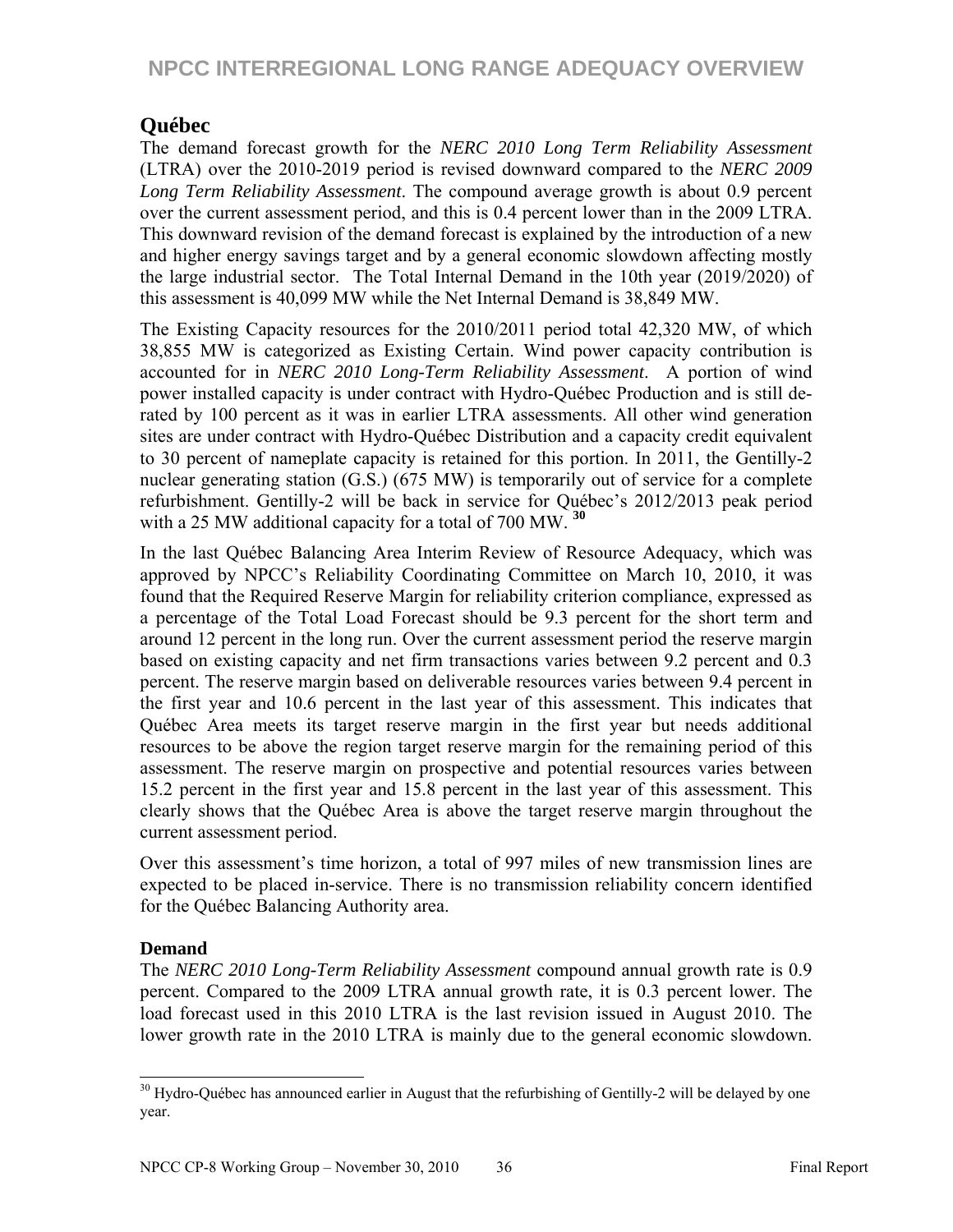This difficult economic situation has affected all sectors of the economy and in particular, large industries. Moreover, the new demand forecast includes a new energy savings target which is higher than the previous.

Hydro-Québec Distribution (HQD) is the only Load Serving Entity (LSE) in the Québec sub-region. Thus, the load forecast is conducted for the Québec Balancing Authority Area represented as a single entity and there is no requirement for demand aggregating. Resource evaluations are based on coincident winter peak forecasts, with base case and high case scenarios.

Average weather conditions and uncertainties in demand are modeled by recreating each hour of a 36-year period (1971 through 2006) under the current load forecast conditions. Moreover, each year of historic data is shifted up to  $\pm$  3 days to gain information on conditions that occurred during a weekend. Such an exercise generates a set of 252 different demand scenarios. The base case scenario is the arithmetical average of peak hour in each of those 252 scenarios.

Load Forecast Uncertainty (LFU) includes weather and structural uncertainties. Demand variation modeling related to weather uncertainties was discussed previously. Structural uncertainty is caused by the evolution of economic and demographic parameters affecting demand (Prices, GDP, net family income, number of households, new residential developments, etc).

Global uncertainties are calculated as the independent combination of these two categories. Global uncertainty, expressed as a percentage of load is higher in this review than in the previous one. Higher structural uncertainties can be explained by the greater economic risks associated with the deployment of large industrial projects. No changes have been made to Hydro-Québec's demand forecast methodology since the *NERC 2009 Long Term Reliability Assessment*.

#### **Energy Efficiency and demand response programs**

Hydro-Québec Distribution's goal for 2010 is 4.5 TWh in recurring energy savings. The Energy Efficiency Plan (EEP) has set a new target of 17 TWh/year for 2021. The EPP focuses on energy conservation measures and includes programs tailored to residential customers, commercial and institutional markets, small and medium industrial customers, and large-power customers.

Hydro-Québec has two Demand Response Programs totalling 1,750 MW specifically design for peak shaving during winter cold periods:

- Interruptible demand programs mainly addressed to large industrial  $\text{cutsomers}$   $-$  have an impact of 1,500 MW on peak demand.
- A voltage reduction scheme with 250 MW of demand reduction at peak has been set up by TransÉnergie.

In Québec, there are no Renewable Portfolio Standards (RPS) as in other Control Areas. However, some Demand Side Management targets are planned by the Québec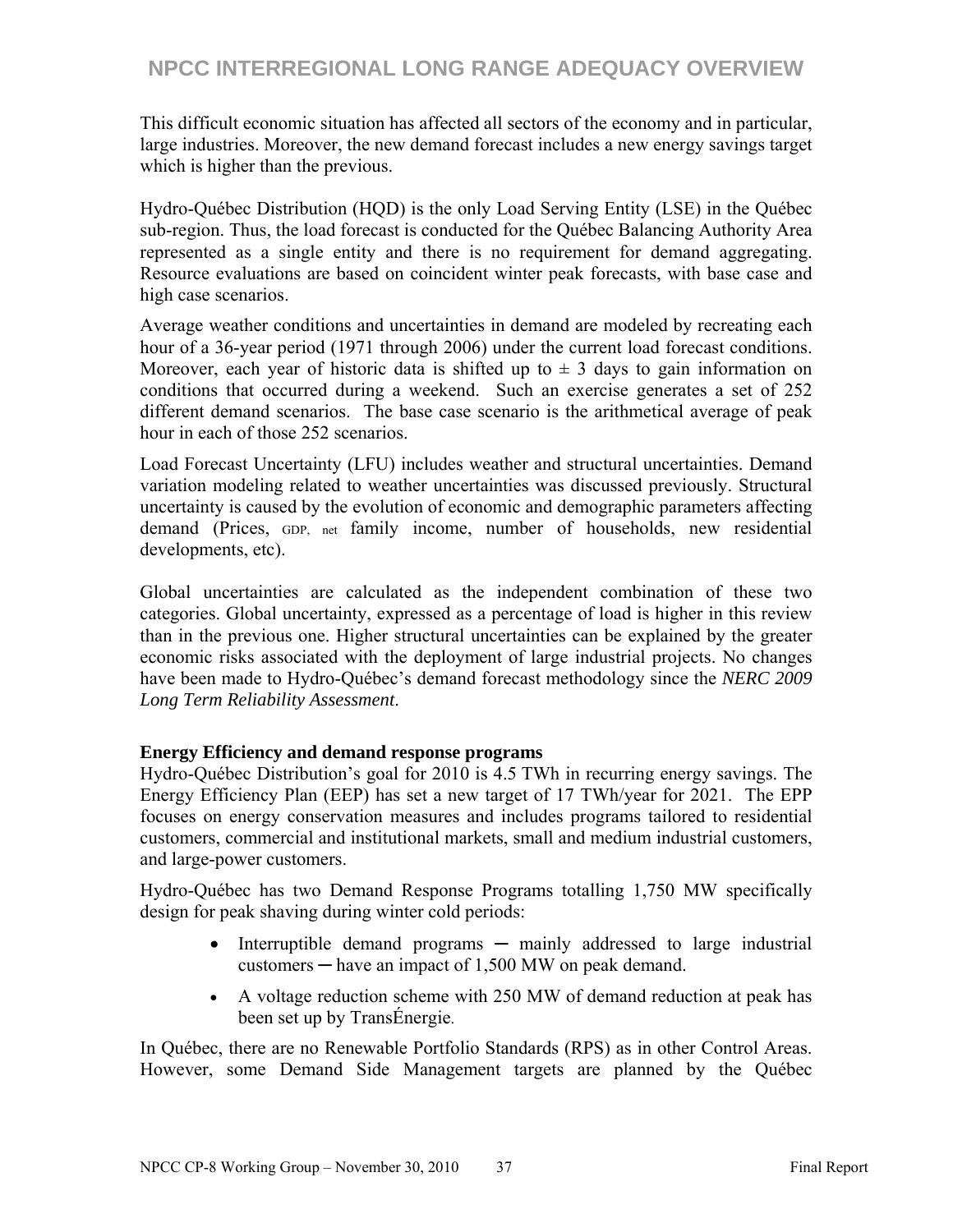Government and Hydro-Québec Distribution has to file monitoring reports to the "Régie de l'énergie du Québec" (Québec Energy Board) in relation to these targets.

The Energy Efficiency Program features can be found on Hydro-Québec's Website. **<sup>31</sup>**

#### **Generation**

In Québec, all new expected resources are renewable such as wind power, biomass and hydroelectric power. As shown in Figure 12, Québec's existing installed generation capacity 90.6% hydroelectric, 5.2% thermal, 1.9% nuclear, 1.8% wind, and 0.5% biomass generation.

Among existing capacities, the Gentilly-2 generation facility (currently rated 675 MW) is scheduled to be out of service for refurbishing from 2014 through 2015 **<sup>32</sup>**. After returning in service, the total plant capacity will be upgrade to 700 MW, 25 MW over the actual. The 547 MW natural gas unit operated by TransCanada Energy (TCE) at Bécancour (under contract with HQD) is mothballed according to an agreement with HQD, approved by the Québec Energy Board. This generating facility is planned to be out of service until 2015/2016.



**Figure 12 – Québec Area Capacity Mix by Fuel Type for 2010** 

Variable resources in the sub-region are mostly wind generating resources. Wind generation sites are owned and operated by Independent Power Producers (IPPs). Nameplate capacity is presently 642 MW of which 195 MW is under contract with Hydro-Québec Production (HQP) and is de-rated by 100 percent for this assessment. The rest (447 MW) is under contract with HQD and is derated by 70 percent for this assessment. Around 3,500 MW of wind projects are expected to be on-line through 2015. Capacity credit evaluation has shown that a 70 percent de-rate factor can be safely used for resource adequacy evaluations. Methods used for this assessment are discussed later in this document.

<sup>&</sup>lt;sup>31</sup> http://www.hydroquebec.com/energywise/index.html

<sup>&</sup>lt;sup>32</sup> Hydro-Québec has recently announced the refurbishing of Gentilly-2 will be 2013 through 2014.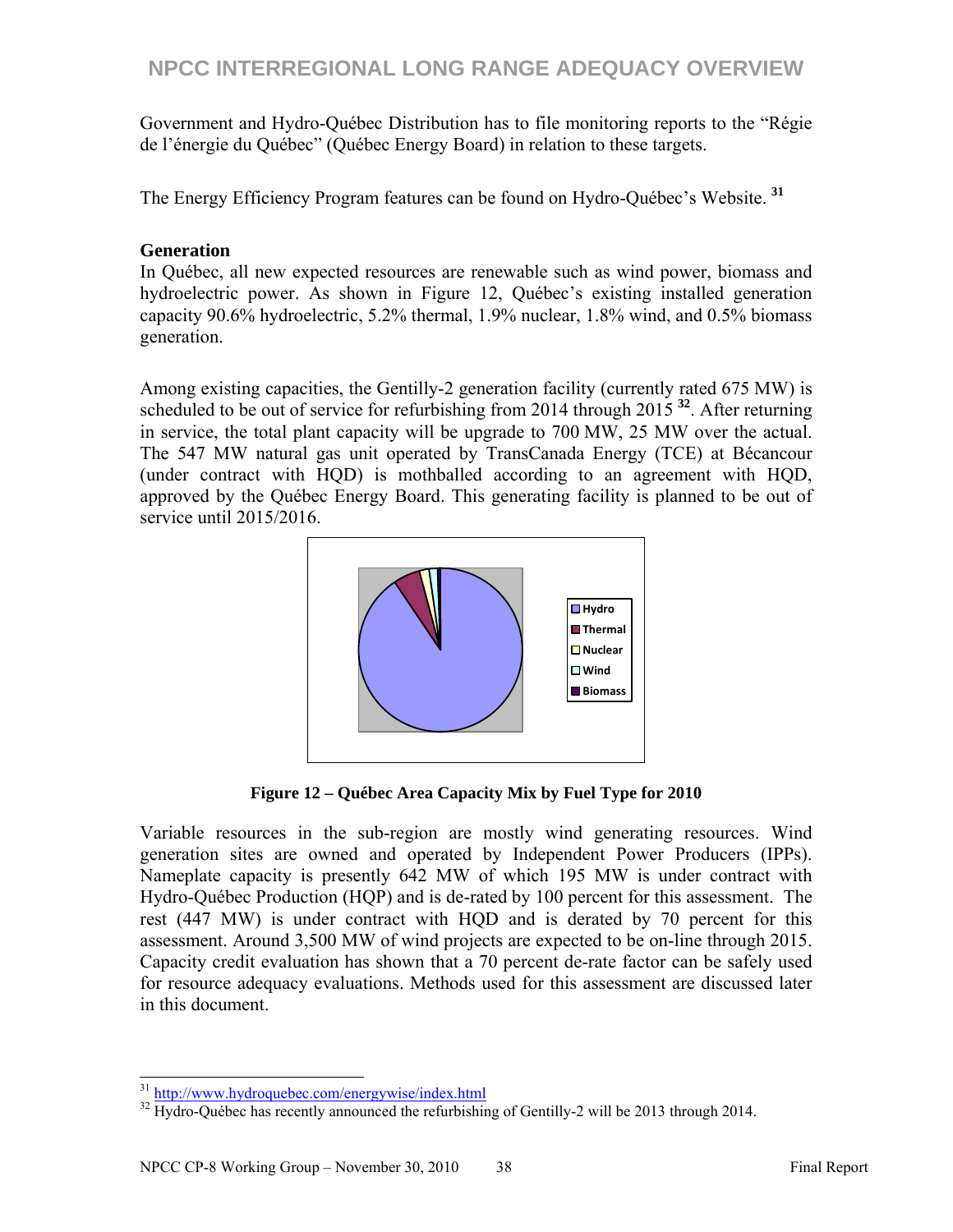Moreover, approximately 180 MW of the sub-region's capacity is biomass. For the purpose of this evaluation another 125 MW of biomass was expected to be available for the 2012/2013 peak period.

There are no conceptual capacity resources in the Québec Area for this assessment period. However, several projects are under construction or consideration. These projects when completed will provide a significant increase in capacity over the next few years.

The projects are:

#### **Eastmain-1 A / La Sarcelle Project**

The project consists in building two generating stations (Eastmain-1 A - 768 MW, 2.3 TWh/year and La Sarcelle - 150 MW, 0.9 TWh/year) in the James Bay area, near the existing Eastmain-1 G.S. The project, scheduled for commissioning in 2011/2012, will provide Hydro-Québec's generating fleet with an additional capacity of 918 MW and an additional output of 3.2 TWh per year.

#### **Romaine Complex Project**

Hydro-Québec has obtained the necessary approvals to build a 1,550 MW hydroelectric complex on the Rivière Romaine, on the north shore of the St. Lawrence Gulf. The complex will consist of four hydro generating stations with an annual output of 8.0 TWh. Construction has begun in March 2009 and is scheduled to be completed in 2020. The first power station commissioning is planned for 2014.

#### **SM-3 PA Project**

The project consists in adding a 440 MW unit to the existing SM-3 generation station on the Sainte Marguerite River. The project is scheduled to be completed in 2014/2015.

#### **Wind Generation Projects**

Table 4 summarizes all wind generation projects, near 2,500 MW, that are expected to be in service over the next few years through HQD's first and second calls for tenders.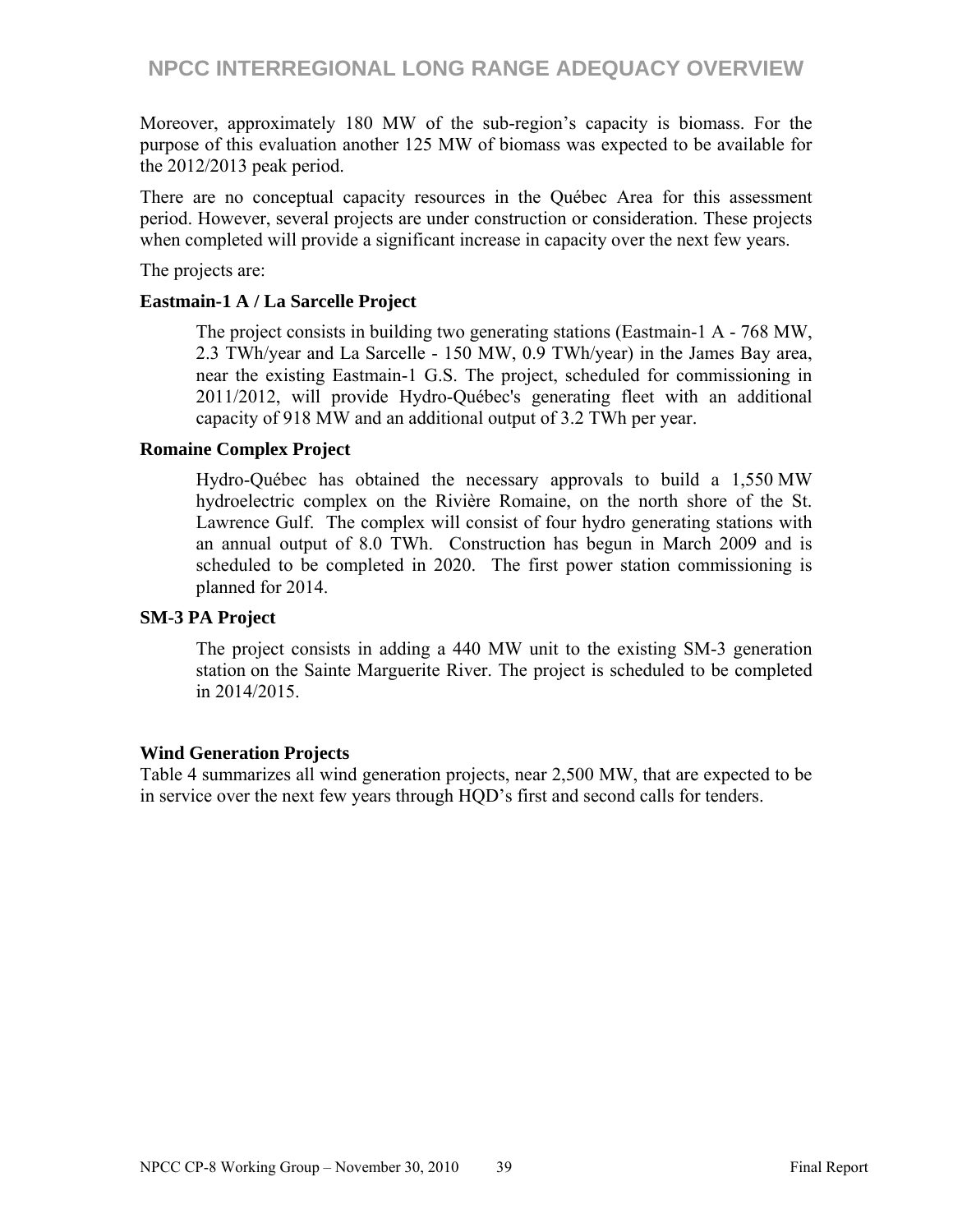| <b>Supplier</b>    | <b>Project</b>     | <b>Nameplate</b>     | <b>In Service Date</b>  |
|--------------------|--------------------|----------------------|-------------------------|
| <b>Name</b>        | <b>Location</b>    | <b>Capacity (MW)</b> |                         |
| Northland          | St-Ulric-St-       | 22.5                 | December $1, 2011^{33}$ |
| Power Inc.         | Léandre            |                      |                         |
| Northland          | Mont-Louis         | 100.5                | December 1, 2011        |
| Power Inc.         |                    |                      |                         |
| Cartier-Énergie    | Les Méchins        | 150                  | December 1, 2011        |
| Éolienne INC       |                    |                      |                         |
| Cartier-Énergie    | Montagne Sèche     | 58.5                 | December $1, 2011$      |
| Éolienne INC       |                    |                      |                         |
| Cartier-Énergie    | <b>Gros Mornes</b> | 100.5                | December 1, 2011        |
| Éolienne INC       |                    | 111                  | December 1, 2012        |
| 3Ci                | Des Moulins        | 156                  | December 1, 2011        |
| Enerfin            | De L'Érable        | 100                  | December 1, 2011        |
| Invenergy          | Le Plateau         | 138.6                | December 1, 2011        |
| St-Laurent         | Robert<br>Saint    | 80                   | December 1, 2011        |
| Energies           | Ballarmin          |                      |                         |
| Kruger             | St-Rémi            | 100                  | December 1, 2012        |
| St-Laurent         | Lac Alfred         | 150                  | December 1, 2012        |
| Energies           |                    | 150                  | December 1, 2013        |
| St-Laurent         | Massif du Sud      | 150                  | December 1, 2012        |
| <b>Énergies</b>    |                    |                      |                         |
| Venterre           | New Richmond       | 66                   | December 1, 2012        |
| Venterre           | St-Valentin        | 50                   | December 1, 2012        |
| Boralex/SEC        | Seigneurie<br>de   | 132.6                | December 1, 2013        |
|                    | Beaupré #2         |                      |                         |
| Boralex/SEC        | Seigneurie<br>de   | 139.3                | December 1, 2013        |
|                    | Beaupré #3         |                      |                         |
| <b>B&amp;B VDK</b> | <b>MRC</b><br>La   | 100                  | December 1, 2014        |
|                    | Matapédia          |                      |                         |
| St-Laurent         | Rivière<br>du      | 150                  | December 1, 2014        |
| Énergies           | Moulin             | 200                  | December 1, 2015        |
| St-Laurent         | Clermont           | 74                   | December 1, 2015        |
| Energies           |                    |                      |                         |

#### **Table 4 – Quebec Wind Generation Projects**

Other generation from biomass, small hydro and wind are expected to be in service in the next few years. These include the following:

- A call for tenders launched in January 2009 for 125 MW of biomass cogeneration.
- A Power Purchase Program for small hydropower projects of 50 MW or less for a total of 150 MW

 $\overline{a}$ 

 $33$  For the time being, the project consisting in an addition of 22.5 MW to St-Ulric wind farm is delayed.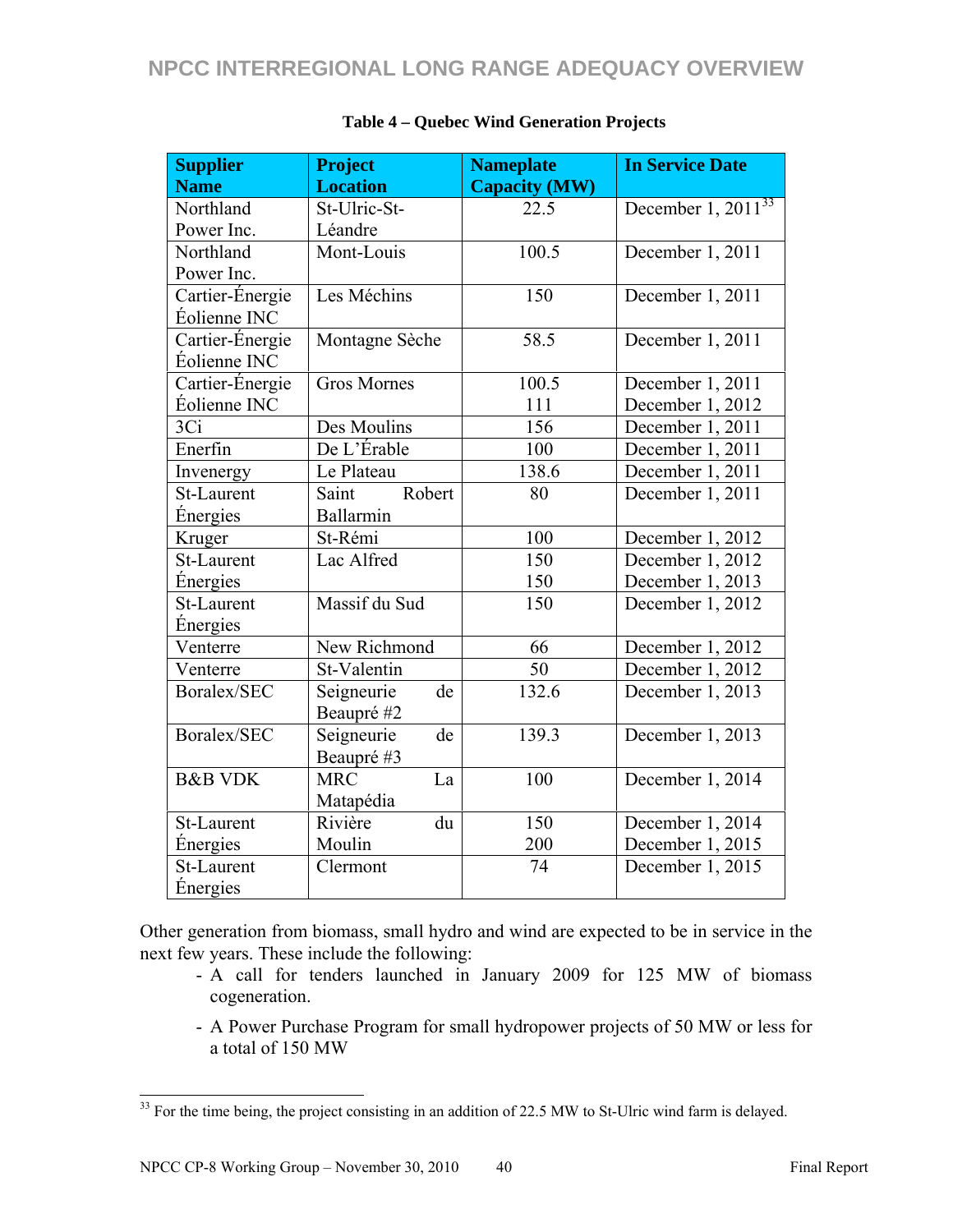- A call for tenders launched in April 2009 for 500 MW of new wind-generated capacity developed by communities.

When performing resource assessments Hydro-Québec considers all facilities that are available at peak period. Capacities are adjusted for scheduled maintenance and restrictions. Detailed information in relation with expected forced outages is used as input data for reliability assessment evaluations in the control area.

#### **Capacity Transactions on Peak**

The Québec Area has a secured a 200 MW firm purchase contract with New Brunswick until October 2011. This contract is backed by dedicated generation and firm transmission rights.

The Québec Area also has two firm export contracts for this assessment period:

- 145 MW with Ontario (Cornwall).
- 310 MW with New England until the end of 2011.

This last contract with New England is expected to be renewed for the upcoming years covering this assessment.

#### **Transmission**

In June 2010, a new double-circuit 315 kV transmission line from Chénier to Outaouais has been commissioned which now permits full use of the new 1,250 MW interconnection's capacity with Ontario's Independent Electricity System Operator (IESO). A fourth 1,650 MVA 735/315 kV transformer at Chénier has been commissioned in July. A third 345 MVAR capacitor bank has also been installed at Chénier.

Another sizable 315 kV project under construction is the new Anne-Hébert 315/25 kV transformer station near Québec City. A new 8.2 mile 315 kV line tapped from an existing circuit is also being built to feed this station.

On the longer term, to accommodate load growth, a number of new transformer stations are now in the planning or conceptual phases, and 120 to 315 kV transmission lines will be built to integrate these stations with rest of the existing system.

Different calls for tenders for wind generation have been issued by Hydro-Québec Distribution in the past years. A total of approximately 3,500 MW (Including wind generation already in service) is forecasted to be on line in 2015. A number of wind transmission projects with voltages ranging from 120 kV to 315 kV are either under construction or in planning stages to integrate this wind generation. These wind generation projects are distributed in many areas of the Province of Québec, but most are near the shores of the Gaspésia Peninsula, along the Gulf of St. Lawrence down to the New Brunswick border.

A System Reinforcement Project submitted to and approved by the Québec Energy Board (*Régie de l'énergie du Québec*) is still ongoing. Mainly, this includes two Static Var Compensators to be installed at Chénier 735-kV substation and series compensation on a number of 735-kV lines. Moreover, the *Régie* has also approved the addition of two -200 Mvar inductive branches on the future SVCs to be installed at Chénier substation. This is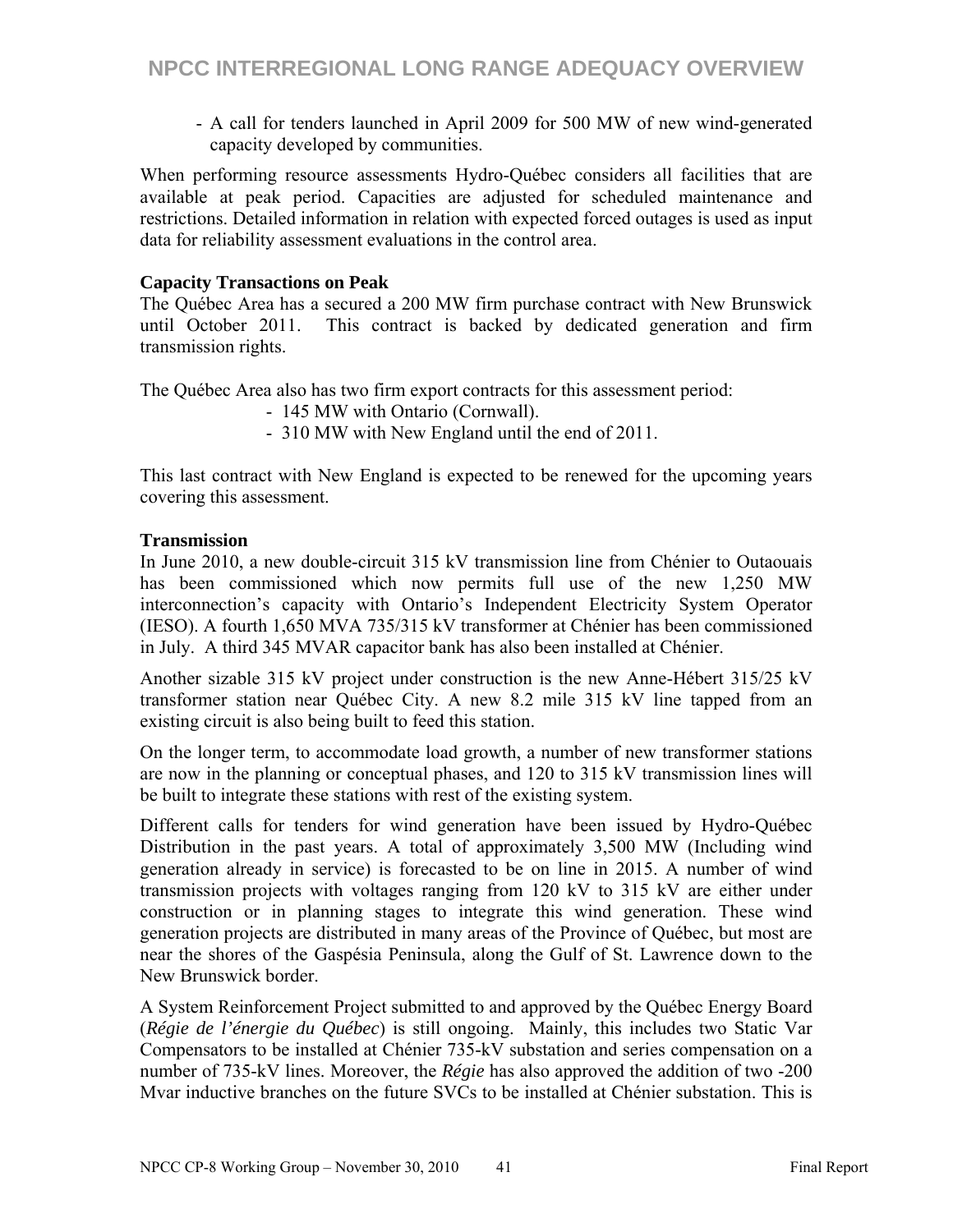to account for the filing of the 2 X 1,200 MW firm point to point transmission service by Hydro-Québec Production on the HQT-MASS and HQT-NE ties using the Châteauguay and Phase II interconnections. The project also includes the addition of an SVC at Boutde-l'Île substation in 2013 along with the addition of a 735 kV section at Bout-de-l'Île and Bergeronnes series compensation nominal current-carrying capacity upgrade in 2014.

Hydro-Québec Production has now started construction of the Romaine River Complex on the Lower North Shore of the St. Lawrence River. TransÉnergie is now in the planning stage for the integration of this project to the system. Four Generating Stations will be integrated on a 735 kV infrastructure initially operated at 315 kV. The first G.S. to be commissioned, Romaine-2 (645 MW), will be integrated in 2014 at Arnaud 735/315 kV substation. The other Generating Stations will be integrated through 2020. **<sup>34</sup>** TransÉnergie is also planning the addition of a 735 kV section at Bout-de-l'Île substation in Montréal for the 2013-2014 peak period. This will permit the redistribution of load around Montréal and a new 735 kV source in Montréal's east area.

Moreover, a new 735 kV switching station named Aux Outardes is presently being considered near the actual Micoua substation. It is needed to alleviate capacity problems at Micoua and to reduce the impact from certain loss-of-two-line events at Micoua after 2015.

No potential reliability impacts are expected from not meeting in-service target dates for wind generation integration projects. Most projects are 100 MW or less, and a delay in any one of them, when taken individually, has practically no effect on the overall system reliability within Québec.

The same is true for in-service delays for future transformer stations. Delays may have local impacts such as delaying load transfers from other substations and may affect local load pockets, but will have no effect on the overall bulk system reliability within Quebec.

Hydro-Québec TransÉnergie does not foresee any transmission constraints during this assessment's horizon that could significantly impact reliability. TransÉnergie's transmission planning studies and generation/load integration studies are conducted according to NPCC Regional Reliability Reference Directory No. 1 "Design and Operation of the Bulk Power System", and according to NERC TPL standards. Due to TransÉnergie's particular system configuration and to the fact that the system is a separate Interconnection in North America, system planning is conducted such that no transmission constraints or congestion are forecasted to appear on the system.

The following summarizes the significant substation equipment (other than load or transformer stations) planned to be commissioned during the next years:

2010-2011

 $\overline{a}$ 

- 345 MVAR 315-kV shunt capacitor at Chénier 735/315 kV substation (Done)
- Fourth 1,650 MVA 735/315 kV transformer at Chénier substation (Done)
- Double-circuit 315 kV line from Chénier to Outaouais (Done)
- Wind Integration (Ongoing)

<sup>&</sup>lt;sup>34</sup> Information on the project is available at: http://www.hydroquebec.com/romaine/index.html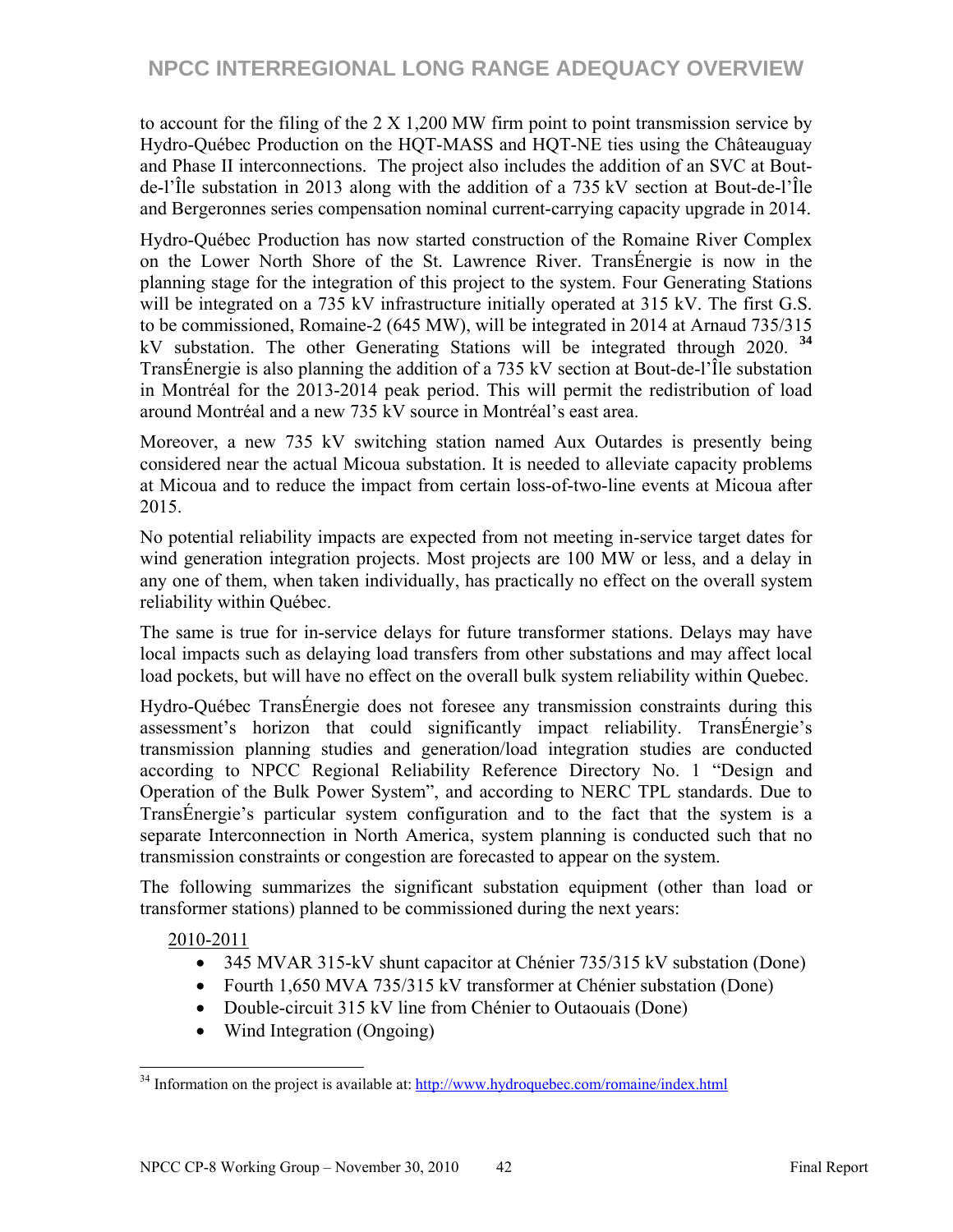735 kV breaker addition at Duvernay 735/315 kV substation (Ongoing)

#### 2011-2012

- 345 MVAR 315-kV shunt capacitor at Duvernay 735/315 kV substation
- Two -300/300 MVAR SVCs at Chénier 735/315 kV substation (Including 200 MVAR extra reactive branches for each SVC)
- Series compensation at Jacques-Cartier 735-kV (35 percent compensation on two 735-kV lines, #7024 and #7025)
- 315-kV integration of Eastmain-1A and La Sarcelle Hydro
- Wind integration

#### 2012-2013

• Wind integration

#### 2013-2014

- Wind integration
- New 735-kV section at Bout-de-l'Île substation and integration into Line 7009
- New -100/300 MVAR SVC at Bout-de-l'Île 735/315 kV substation in Montréal
- Biomass integration

#### 2014-2015

- Wind integration
- Two 1,650 MVA 735/315 kV transformers at Bout-de-l'Île 735/315 kV substation
- 315 kV integration of Romaine-2 Hydro (Lower North shore of St. Lawrence River)
- 2 X 180 MVAR 315 kV shunt capacitors at Arnaud 735/315 kV substation
- 2 X 180 MVAR 161 kV shunt capacitors at Saguenay 735/161 kV substation
- New 735 kV switching station ("Aux Outardes") near existing Micoua substation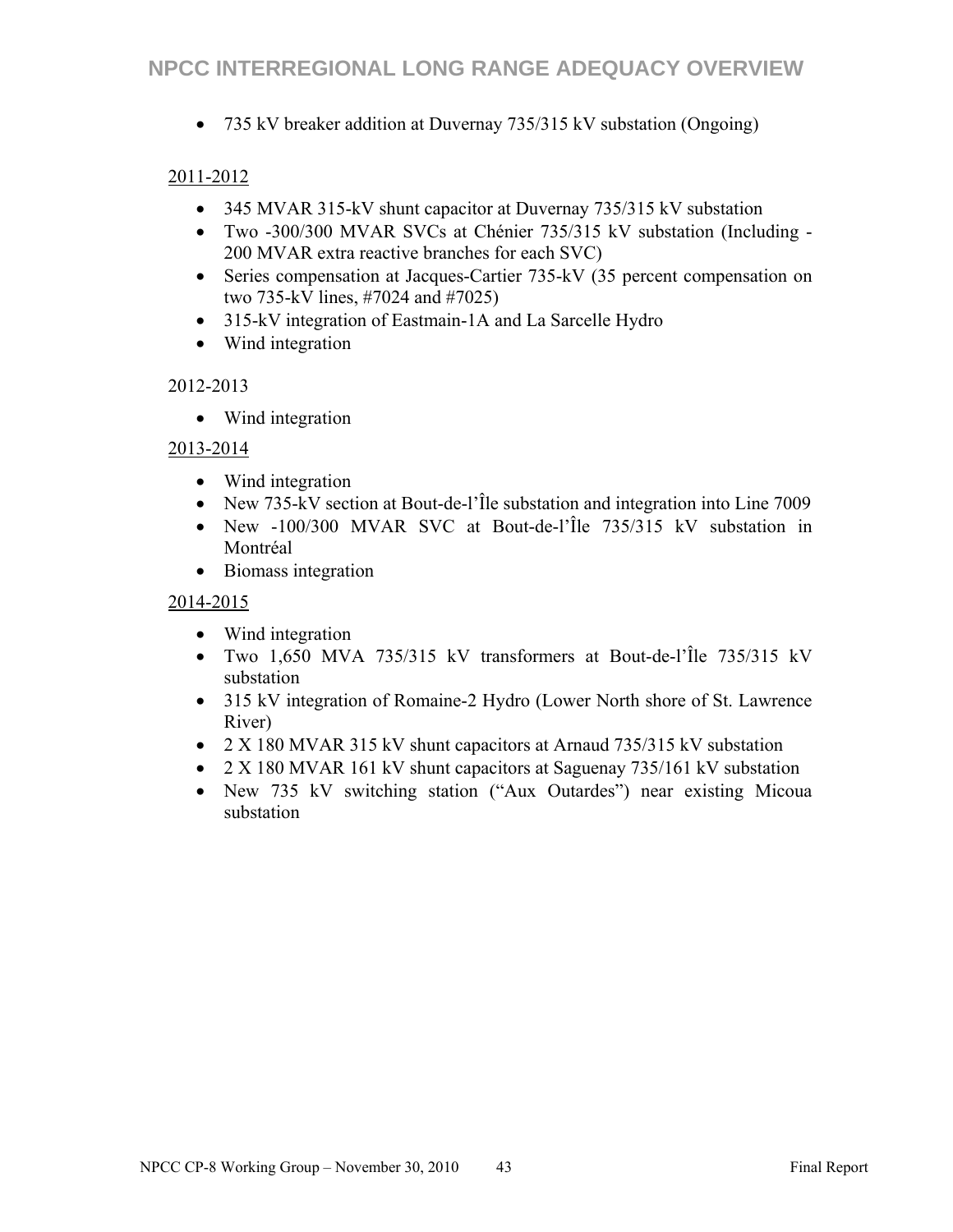## **Modeling of Neighboring Regions**

For the scenarios studied, a detailed representation of the neighboring regions of RFC (Reliability*First* Corp.) and the MRO-US (Midwest Reliability Organization – US portion) was assumed. The assumptions are summarized in Table 5 and Figure 13.

|                                          | <b>PJM</b>                         | <b>RFC-Other</b>                   | <b>MRO-US</b>                    |
|------------------------------------------|------------------------------------|------------------------------------|----------------------------------|
| Peak Load (MW)                           | 155,477                            | 94,410                             | 35,135                           |
| <b>Peak Month</b>                        | July                               | July                               | July                             |
| <b>Assumed Capacity (MW)</b>             | 186,998                            | 104,220                            | 38,752                           |
| <b>Purchase/Sale (MW)</b>                | $-1,844$                           | 0                                  | 0                                |
| Reserve (%)                              | 19                                 | 10                                 | 10                               |
| <b>Weighted Unit Availability</b><br>(%) | 87.50                              | 86.58                              | 87.58                            |
| <b>Operating Reserves (MW)</b>           | 3,400                              | 2,206                              | 1,700                            |
| <b>Curtailable Load (MW)</b>             | 3,257                              | 2,000                              | 1,666                            |
| No 30-min Reserves (MW)                  | 2,765                              | 1,470                              | 1,200                            |
| <b>Voltage Reduction (MW)</b>            | 2,201                              | 0                                  | 1,100                            |
| No 10-min Reserves (MW)                  | 635                                | 736                                | 500                              |
| Appeals (MW)                             | 400                                | $\Omega$                           | 200                              |
| <b>Load Forecast Uncertainty</b>         | $94.13 + - 5.05$ ,<br>10.10, 15.15 | $94.01 + - 5.15$ ,<br>10.30, 15.44 | $94.30 + - 4.90, 9.81,$<br>14.71 |

**Table 5 PJM, RFC-Other and MRO-US 2011 Assumptions <sup>35</sup>**

 $\overline{a}$ 

<sup>&</sup>lt;sup>35</sup> Load and capacity assumptions for RFC-Other and MRO-US based on NERC's Electricity, Supply and Demand Database (ES&D) available at: http://www.nerc.com/~esd/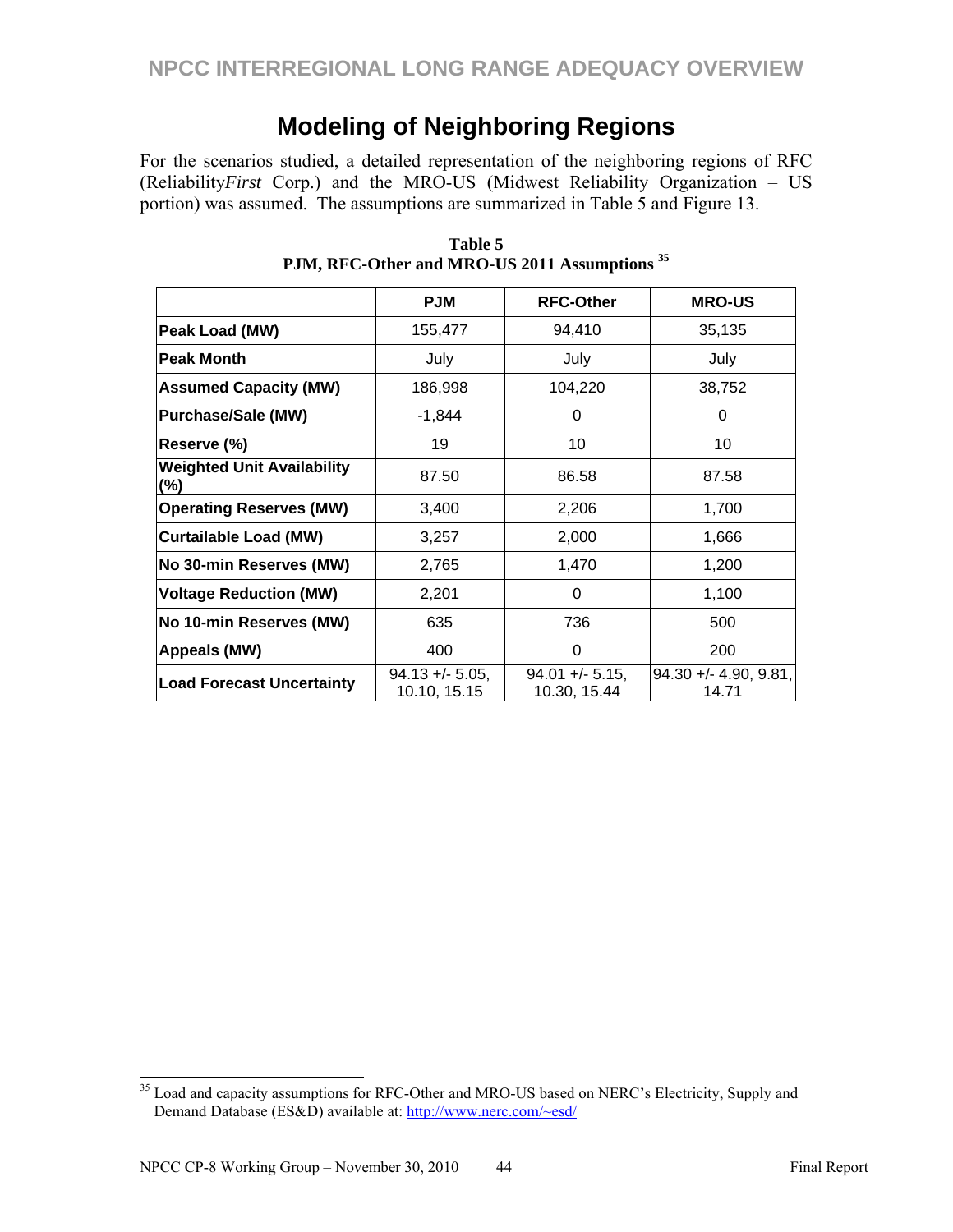

**Figure 13 - 2011 Projected Monthly Expected Peak Loads for NPCC, RFC, PJM and the MRO** 

## **Reliability***First*

Reliability*First* is a newly formed not-for-profit company whose goal is to preserve and enhance electric service reliability and security for the interconnected electric systems within its territory. Reliability*First* was approved by the North American Electric Reliability Council (NERC) to become one of eight Regional Reliability Councils in North America and began operations on January 1, 2006.

Reliability*First* is the successor organization to three former NERC Regional Reliability Councils: the Mid-Atlantic Area Council (MAAC), the East Central Area Coordination (ECAR) Agreement, and the Mid-American Interconnected Network (MAIN) organizations. The year 2006 is a period of transition for the ECAR, MAAC and MAIN organizations, as their responsibilities are identified and transferred to Reliability*First*.

The RFC-Other area modeled in this analysis was intended to represent the non-PJM-RTO region data within RFC. The modeling of the RFC region is in transition due to changes in the regional boundaries between RFC, MRO, and SERC. This model was based on publicly available data from the 2008 NERC *Electricity Supply & Demand* (ES&D), which reported the data according to the old boundary definitions. The modeling of RFC-Other is expected to evolve for future studies as data reflecting the new regional boundaries becomes available. For now, the RFC-Other area is the non-PJM-RTO region that was formerly in either MAIN or ECAR.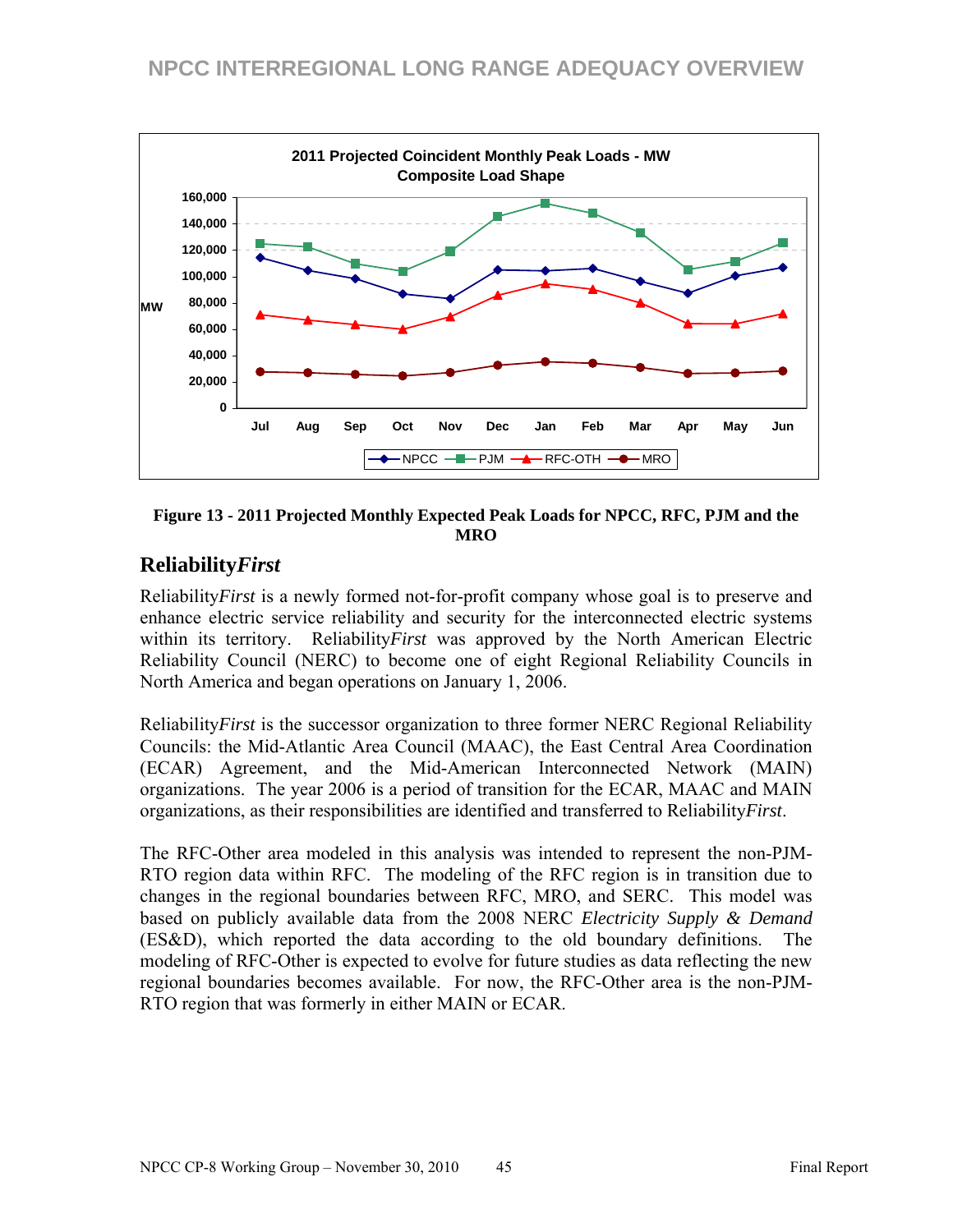Unit data was from the publicly available NERC data. Each individual unit represented in the non-PJM RFC region was assigned unit performance characteristics based on PJM RTO fleet class averages.

## **MRO**

The Midwest Reliability Organization (MRO) is a non-profit organization dedicated to ensuring the reliability of the bulk power system in the North Central part of North America. The primary focus of the MRO is ensuring compliance with regional and international reliability standards and criteria utilizing open, fair processes in the public interest.

Formation of the MRO was approved by the Mid-Continent Area Power Pool (MAPP) Executive Committee in November 2002. In 2005, this organization became operational and replaced the MAPP Regional Reliability Council of the North American Electric Reliability Council.

The U.S. portion of the MRO was modeled in this study, recognizing the strong transmission ties to the rest of the study system. Each individual unit represented in the MRO-US region was assigned unit performance characteristics based on PJM RTO fleet class averages.

### **PJM-RTO**

#### **Load Model**

The forecast contained in the January 2009 PJM Load Forecast **<sup>36</sup>** was used, consistent with the 2009 RRS. The methods and techniques used in the load forecasting process are documented in Manual 19 (Load Forecasting and Analysis) and Manual 20 (PJM Resource Adequacy Analysis.) **<sup>37</sup>** The hourly load shape is based on observed 2002 calendar year values, which reflects representative weather and economic conditions for a peak planning study. The hourly loads were then adjusted per the PJM Load Forecast Report, January 2009, for the forecast monthly loads. This study modeled load forecast uncertainty consistent with that used in recent probabilistic PJM models, per the above references, which reflects uncertainty for loads at a predetermined probability of occurrence. This load uncertainty typically reflects factors such as weather, economics, diversity (timing) of peak periods among internal PJM zones or regions, the period years the model is based on, sampling size, and how many years ahead in the future the load forecast.

#### **Expected Resources**

All generators that have been demonstrated to be deliverable were modeled as PJM capacity resources in the PJM-RTO study area. Active generation projects in the PJM interconnection queues were modeled in the PJM-RTO study area after applying a suitable commercial probability.

<sup>&</sup>lt;sup>36</sup> See: http://www.pim.com/~/media/documents/reports/2010-load-forecast-report.ashx

<sup>&</sup>lt;sup>37</sup> Please refer to PJM Manual 19 http://pjm.com/~/media/documents/manuals/m19.ashx and PJM Manual 20, http://ftp.pjm.com/~/media/documents/manuals/m20.ashx for technical specifics.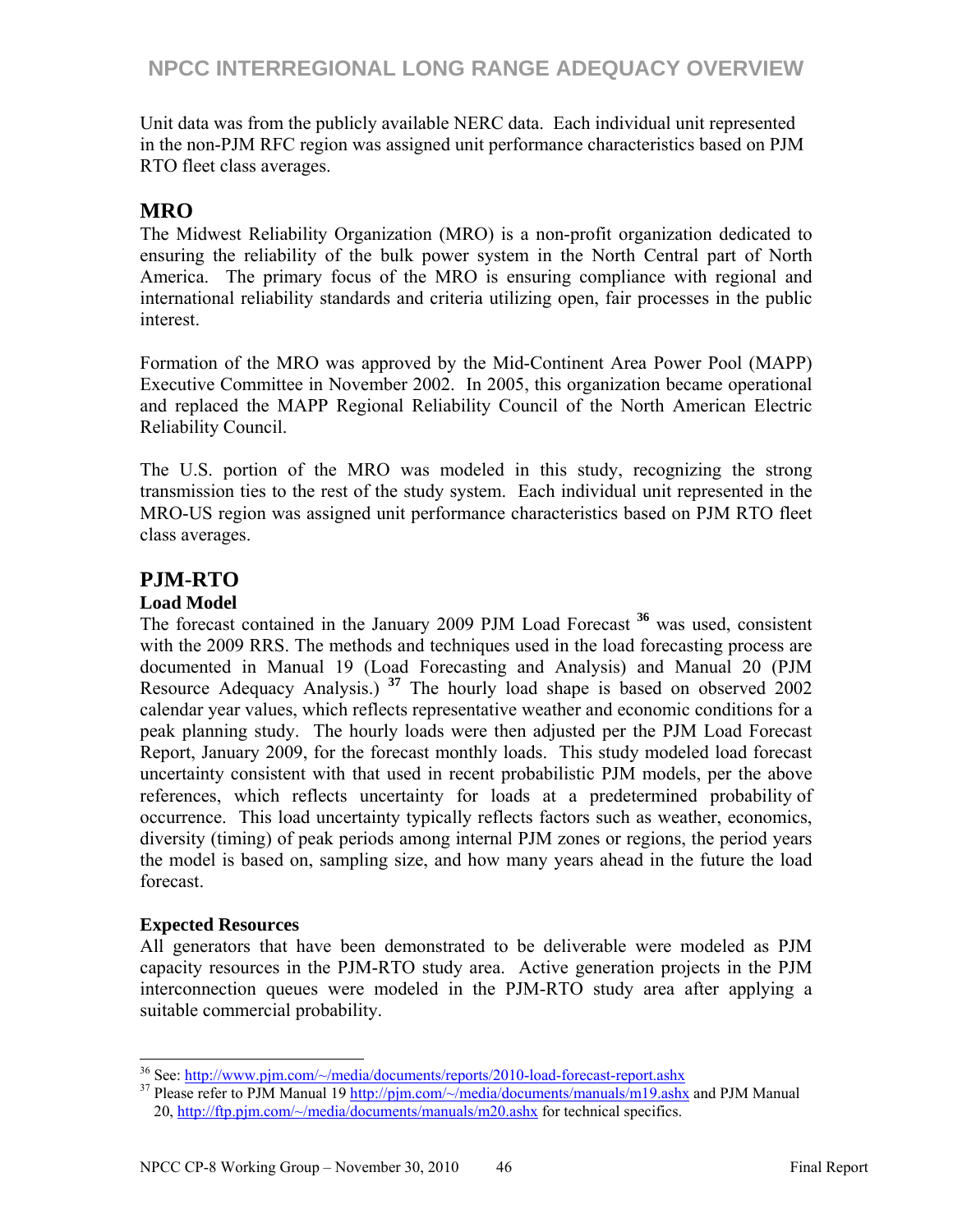#### **Expected Transmission Projects**

The transfer values shown in the study are reflective of peak load flow model conditions. PJM is a summer peaking area. The studies performed to determine these transfer values are in line with the Regional Transmission Planning Process employed at PJM, of which the Transmission Expansion Advisory Committee (TEAC) reviews these activities. All activities of the TEAC can be found at the pjm.com web site. All transmission projects are treated in aggregate, with the appropriate timing and transfer values changing in the model, consistent with PJM's Regional Transmission Expansion Plan (RTEP.)**<sup>38</sup>**

#### **Market programs**

The Reliability Pricing Model (RPM) **<sup>39</sup>** is PJM's capacity-market model. Implemented in 2007, the RPM, based on making capacity commitments three years ahead, is designed to create long-term price signals to attract needed investments in reliability in the PJM region.

The long-term RPM approach, in contrast to PJM's previous short-term capacity market, includes incentives that are designed to stimulate investment both in maintaining existing generation and in encouraging the development of new sources of capacity – resources that include not just generating plants, but demand response and transmission facilities.

The RPM model works in conjunction with PJM's Regional Transmission Expansion Planning (RTEP) process to ensure the reliability of the PJM region for future years.

The RPM includes the continued use of self-supply and bilateral contracts by loadserving entities (LSEs) to meet their capacity obligations. The capacity auctions under the RPM obtain the remaining capacity that is needed after market participants have committed the resources they will supply themselves or provide through contracts.

The RPM provides:

- Procurement of capacity three years before it is needed through a competitive auction;
- Locational pricing for capacity that reflects limitations on the transmission system's ability to deliver electricity into an area and to account for the differing need for capacity in various areas of PJM;
- A variable resource requirement to help set the price for capacity;
- A backstop mechanism to ensure that sufficient resources will be available to preserve system reliability.

The technical modeling requirements for the PJM Reliability Pricing Model are consistent with the existing modeling and methods used at PJM, per the above modeling summaries used in this study.

<sup>&</sup>lt;sup>38</sup> See: http://pjm.com/planning.aspx

 $39$  See: http://pim.com/markets-and-operations/rpm.aspx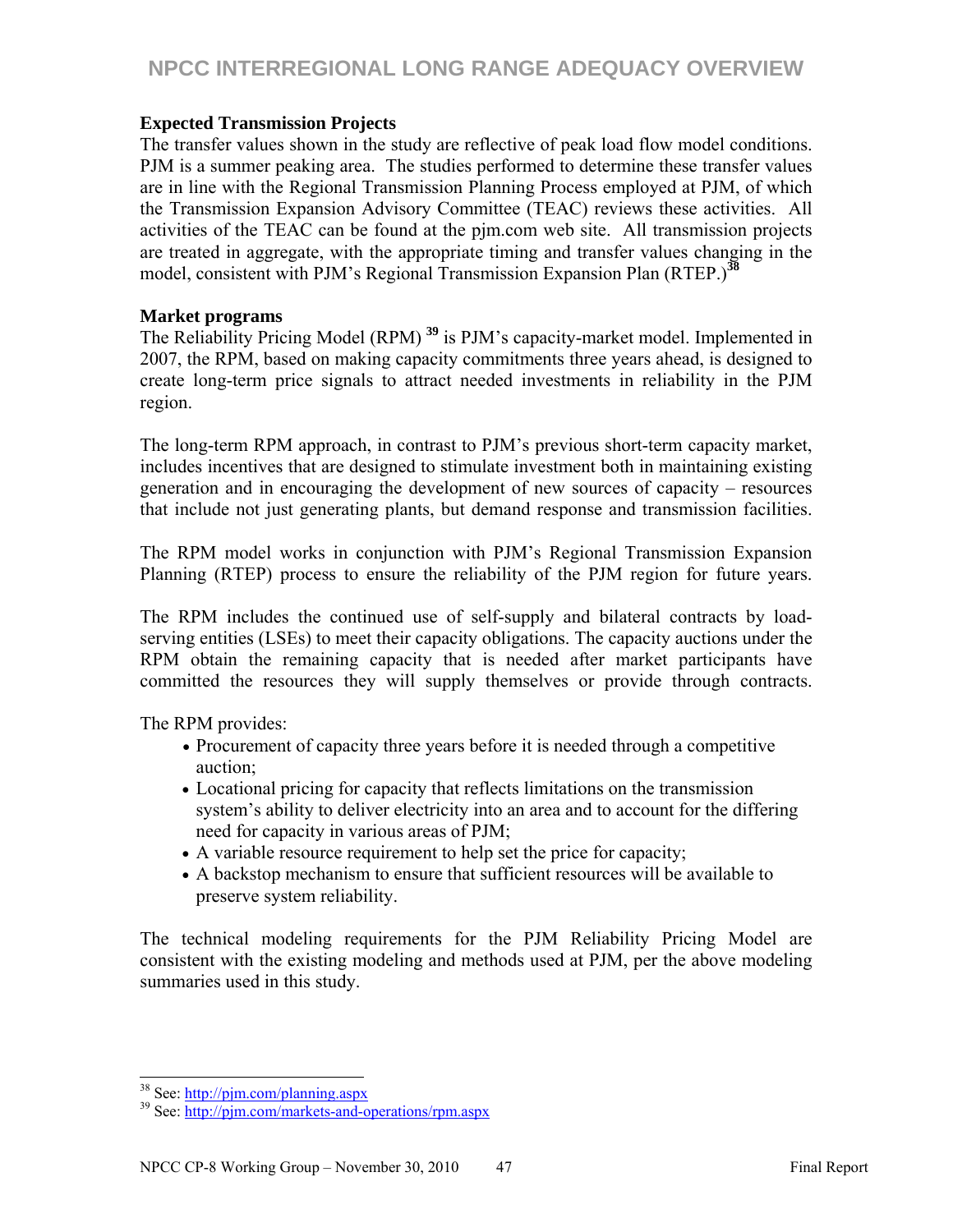#### **Modeling**

The modeling of PJM-RTO breaks the PJM region into four distinct areas: Eastern Mid-Atlantic Central Mid-Atlantic, Western Mid-Atlantic, and the PJM Western areas combined with PJM South. This modeling follows known operational models and constraints while recognizing that areas with high reserves have few events invoking emergency operating procedures. The model in this study used many of the same modeling assumptions used in the PJM 2009 reserve requirement study.**<sup>40</sup>**

#### **Fuel**

Figure 14 shows PJM-RTO's resource capacity mix by fuel type for the year 2010 on an installed capacity basis at the end of March 31, 2010; **<sup>41</sup>** representing 40.7% coal; 29.3% natural gas; 18.2% nuclear; 6.4% oil; 4.7% hydroelectric; 0.4% solid waste, and 0.2% wind generation.



**Figure 14 – PJM-RTO Capacity Mix by Fuel Type for 2010** 

<sup>&</sup>lt;sup>40</sup> See: http://www.pjm.com/committees/planning/downloads/20051130-item8-pjm-irm-letter.pdf

<sup>&</sup>lt;sup>41</sup> See: http://www.pjm.com/~/media/documents/reports/state-of-market/2010/2010q1-som-pjm.ashx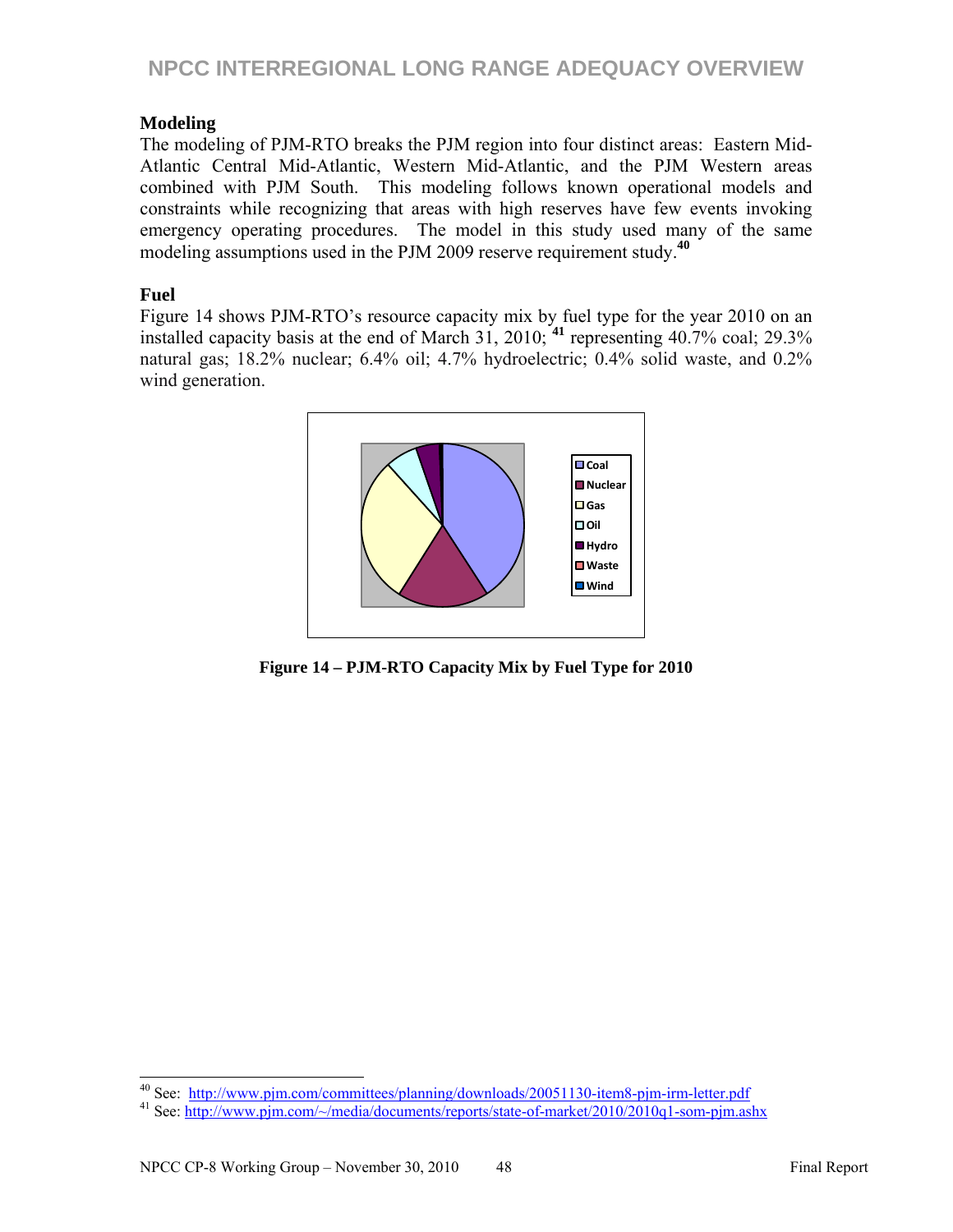## **RESULTS**

Figures 15 (a) and 15(b) shows the estimated annual NPCC Area Loss of Load Expectation (LOLE) for the 2011-2015 period.



**Figure 15(a) - Estimated Annual NPCC Area LOLE (2011 – 2015)** 



**Figure 15(b) - Estimated Annual NPCC Area LOLE (2011 – 2015)** 

Figures 15(c) and 15(d) shows the estimated annual NPCC Areas and Neighboring Region's Loss of Load Expectation (LOLE) for the 2011-2015 period.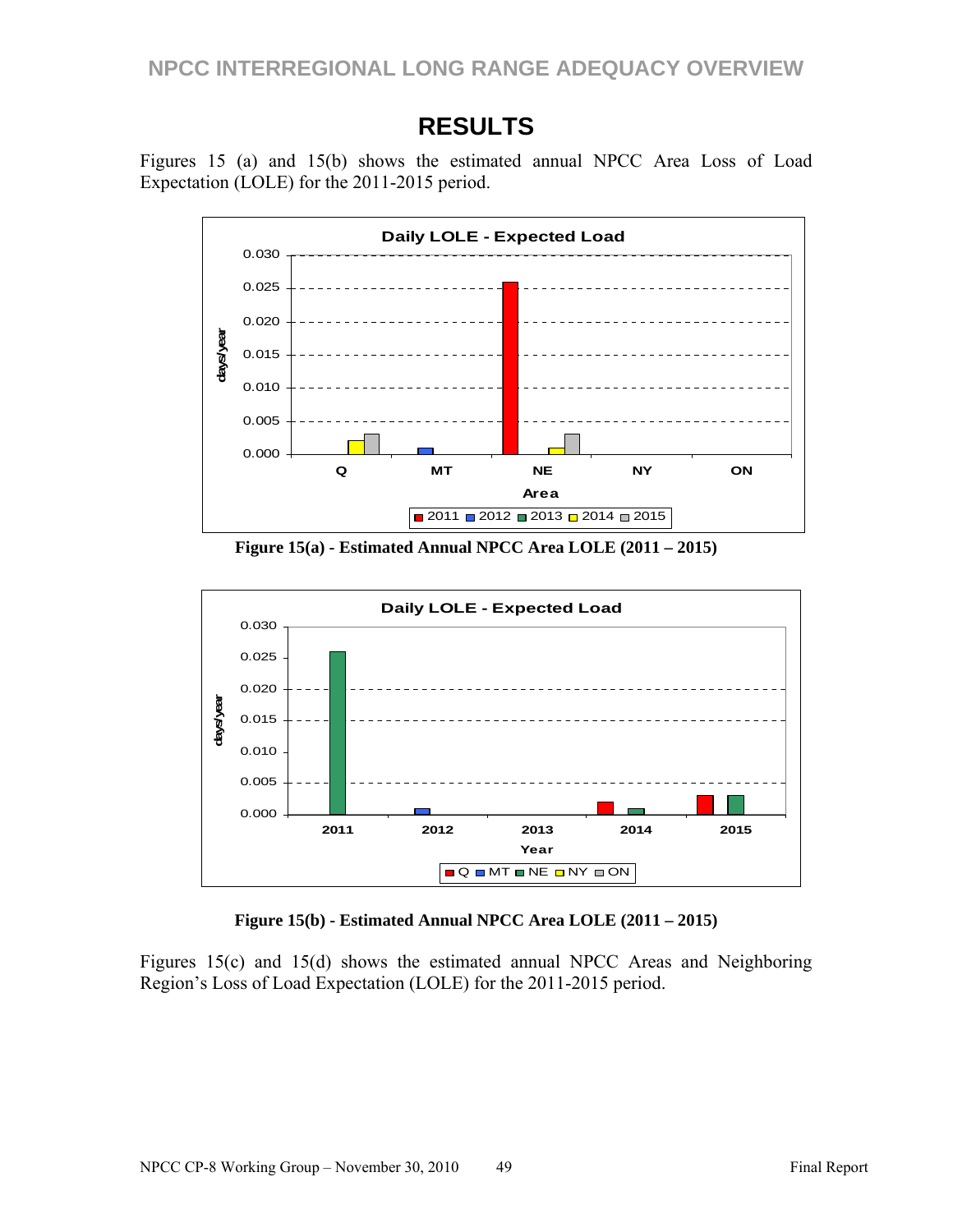

**Figure 15(c) - Estimated Annual NPCC Areas and Neighboring Regions LOLE (2011 – 2015)** 



**Figure 15(d) – Estimated Annual NPCC Areas and Neighboring Region's LOLE (2011 – 2015)** 

At the December 2008 NERC Planning Committee (PC) meeting, the PC approved the formation of a Generation & Transmission Reliability Planning Models Task Force (G&TRPMTF) with two main deliverables in the scope:

- $\checkmark$  To evaluate approaches and models for composite generation and transmission (G&T) reliability assessment. (The term "generation" was taken to include all resources including demand-side management.)
- $\checkmark$  To provide a common set of probabilistic reliability indices and recommend probabilistic-based work products that could be used to supplement the NERC's long term reliability assessments.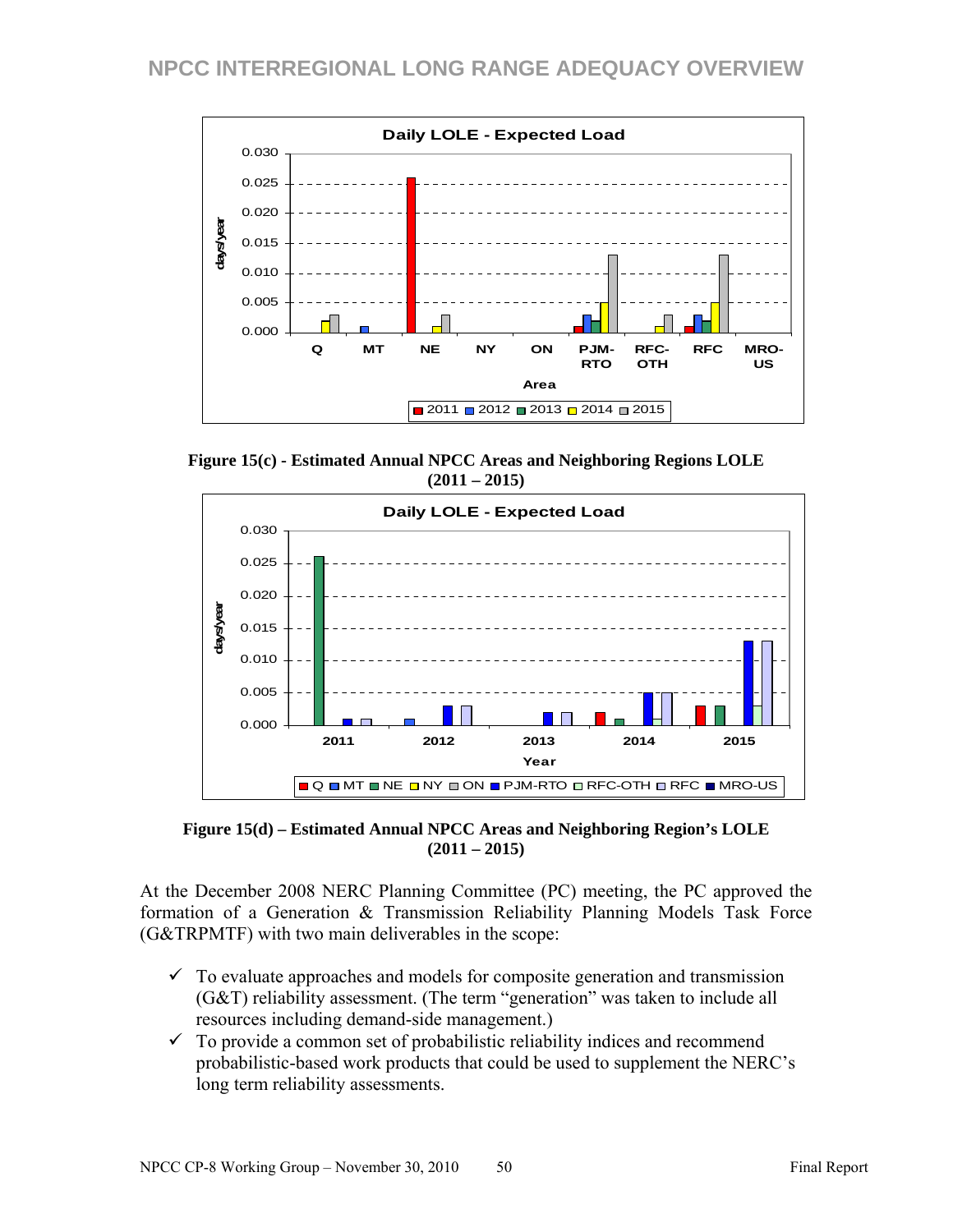At the September 2010 PC meeting, the G&TRPMTF Final Report on Methodology and Metrics was approved. **<sup>42</sup>**

The metric results described in the Final Report included the : (i) annual Loss-of Load Hours (LOLH), (ii) Expected Unserved Energy (EUE), and (iii) Expected Unserved Energy as a percentage of Net Energy for Load (normalized EUE) for two common forecasted years – year 2 and year 5.

Pursuant to those recommended metrics, Figures 16 (a) and 16(b) show the estimated annual NPCC Area Loss of Load Expectation (LOLH) estimated the 2011-2015 period.



**Figure 16(a) - Estimated Annual NPCC Area LOLH (2011 – 2015)** 

 $\overline{a}$  $42$  See:

http://www.nerc.com/docs/pc/gtrpmtf/GTRPMTF%20Meth%20&%20Metrics%20Report%20final% 20w.%20PC%20approvals,%20revisions.pdf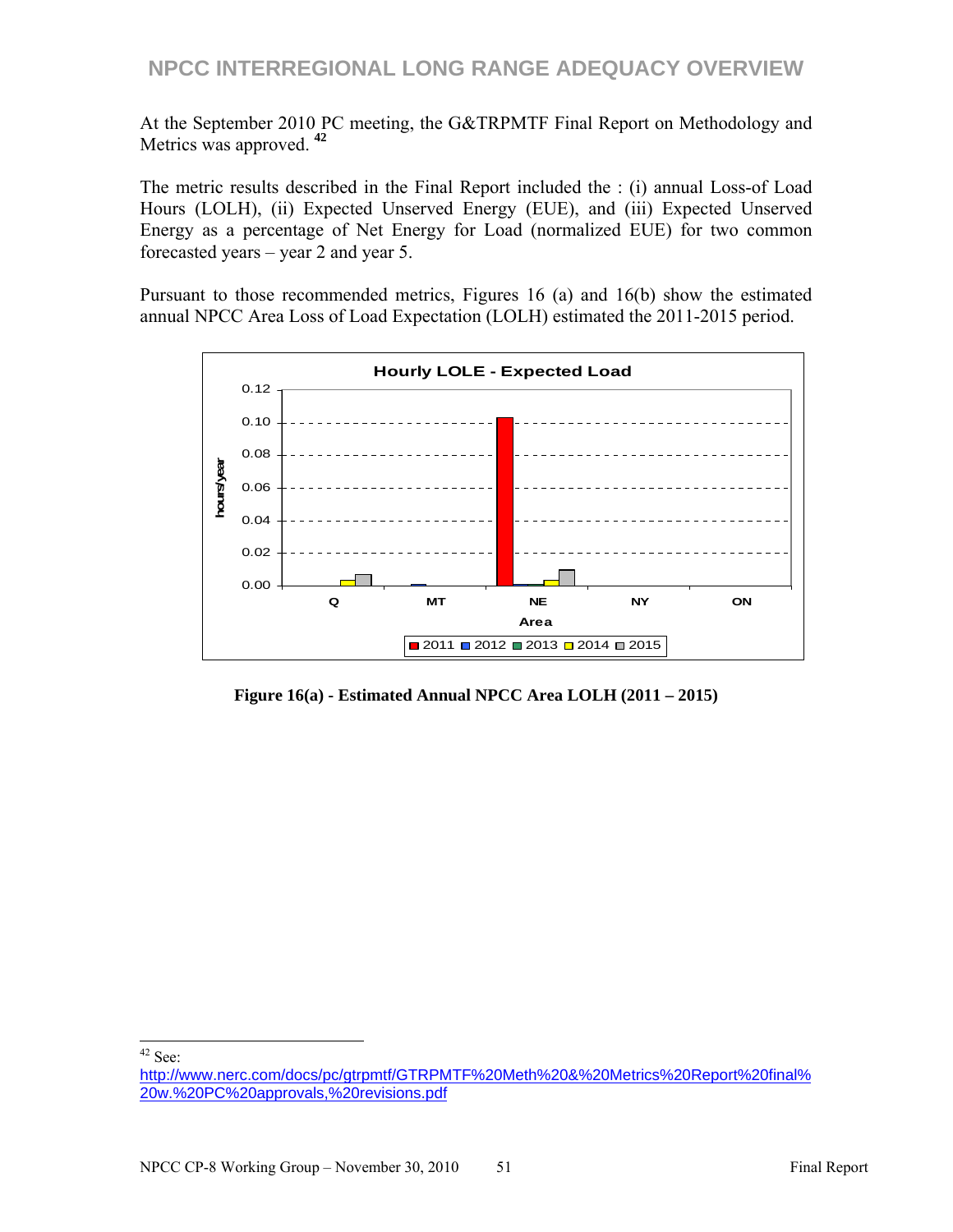

**Figure 16(b) - Estimated Annual NPCC Area LOLH (2011 – 2015)** 

Figures 16(c) and 16(d) shows the estimated annual Loss of Load Expectation (LOLH) for NPCC Areas and neighboring Regions for the 2011-2015 period.



**Figure 16(c) - Estimated Annual LOLH for NPCC Areas and Neighboring Regions (2011 – 2015)**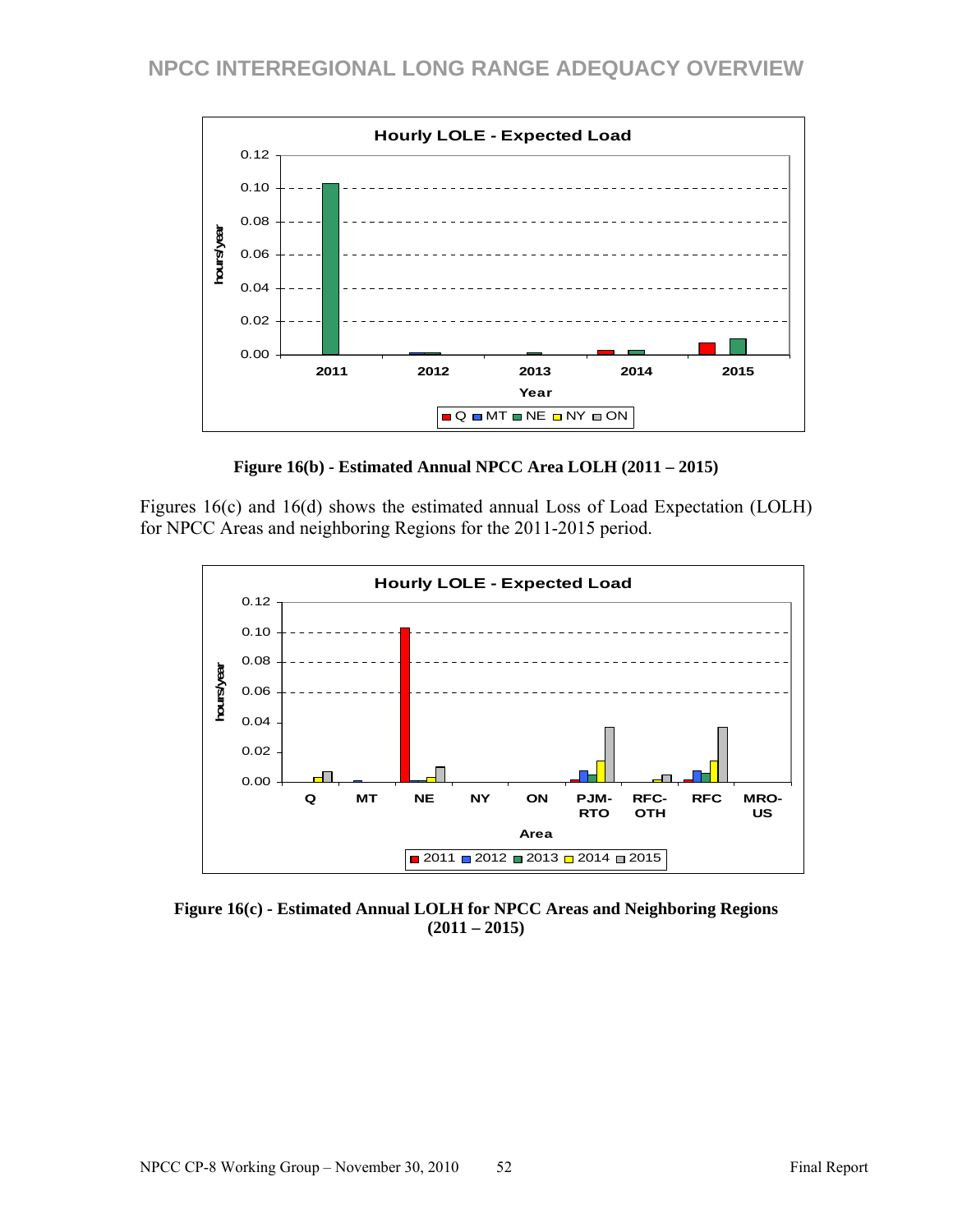

**Figure 16(d) - Estimated Annual LOLH for NPCC Areas and Neighboring Regions (2011 – 2015)** 

Figures 17(a) and 17(b) shows the estimated annual Expected Unserved Energy (EUE) for NPCC Areas for the 2011-2015 period.



**Figure 17(a) - Estimated Annual NPCC Area EUE (2011 – 2015)**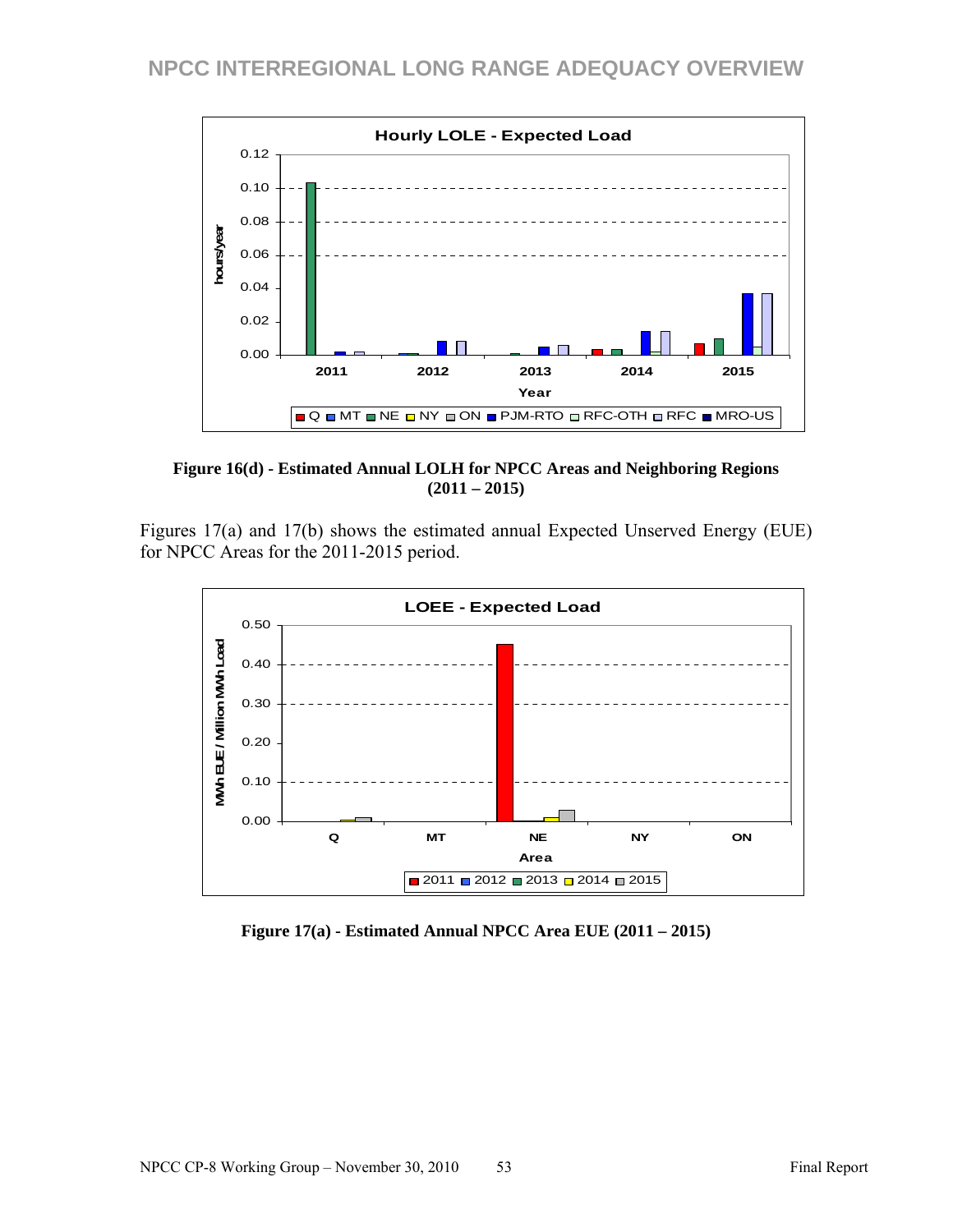

**Figure 17(b) – Estimated Annual NPCC Area LOLH (2011 – 2015)** 

Figures 17(c) and 17(d) shows the estimated annual Expected Unserved Energy (EUE) for NPCC and the neighboring Regions for the 2011-2015 period.



**Figure 17(c) - Estimated Annual EUE for NPCC Areas and Neighboring Regions (2011 – 2015)**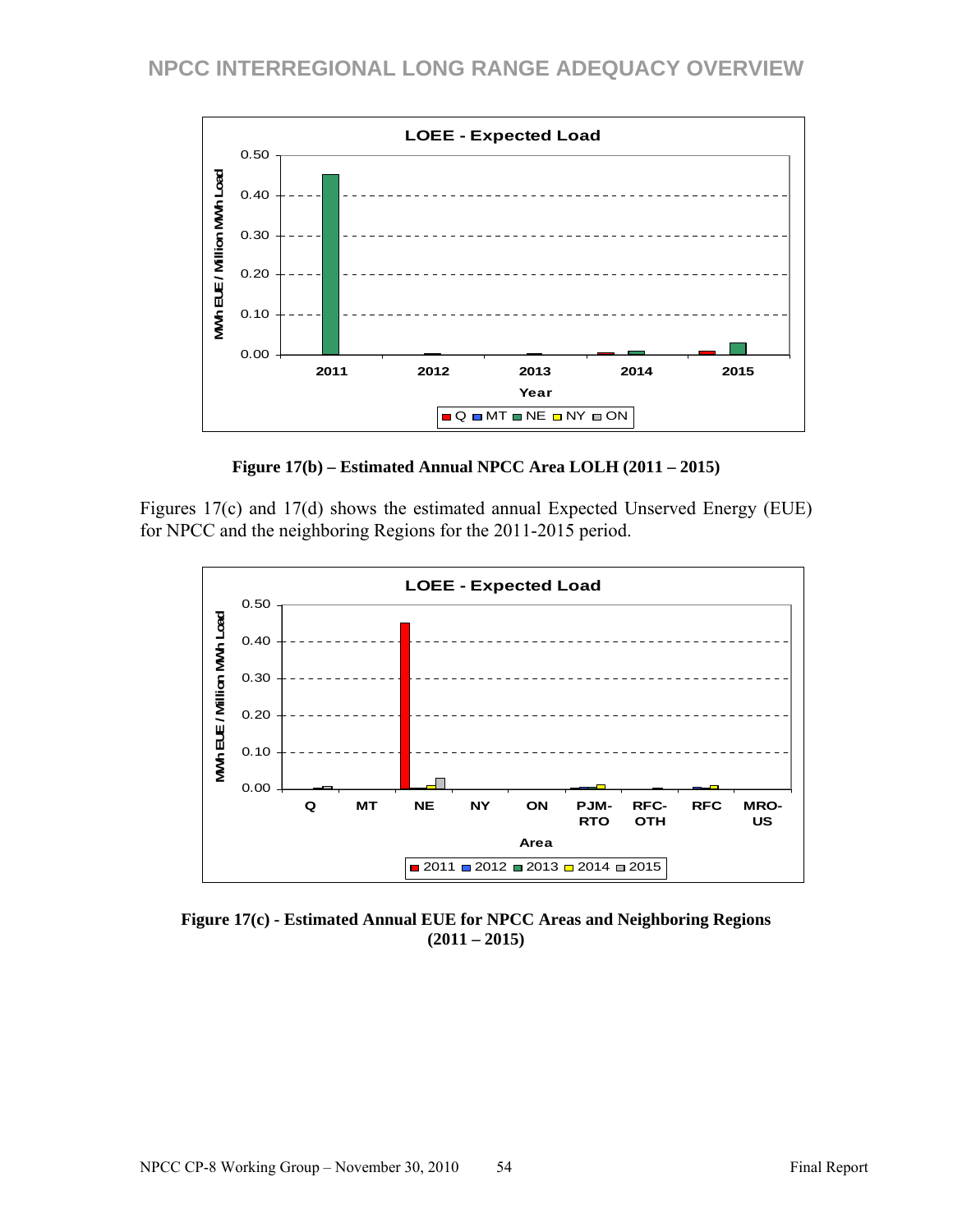

**Figure 17(d) - Estimated Annual EUE for NPCC Areas and Neighboring Regions (2011 – 2015)** 

Table 6 shows the percentage difference between the amount of annual energy estimated by the GE MARS program and the *NERC 2010 Long Term Reliability Assessment*. This is primarily due to the differences in the NPCC Area assumptions used for their respective energy forecasts. The GE MARS estimate for the total estimated NPCC annual energy is approximately 2% higher than the corresponding sum of the NPCC Areas annual energy forecasts.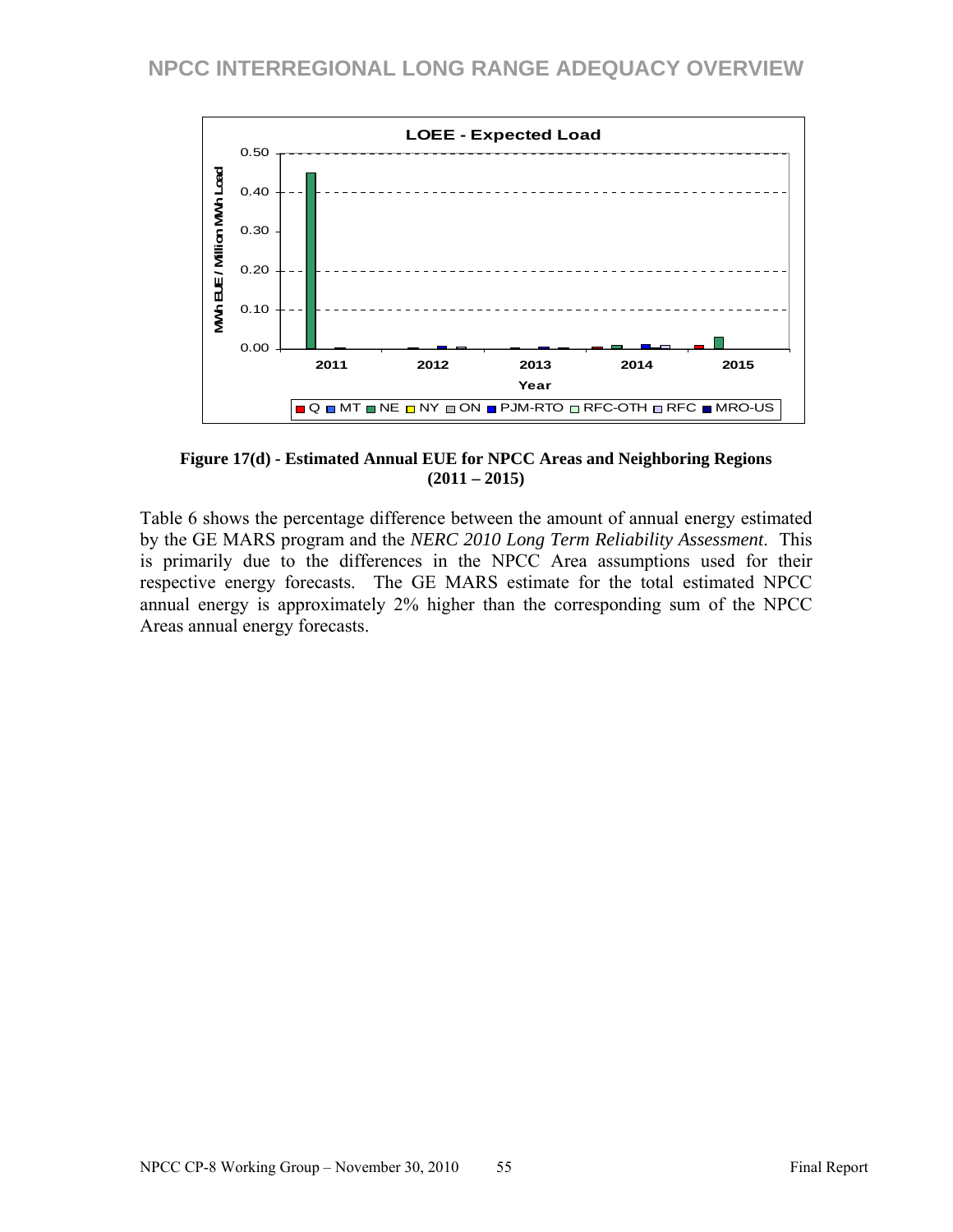| Year                   | 2011        | 2012         | 2013         | 2014         | 2015         |
|------------------------|-------------|--------------|--------------|--------------|--------------|
| Quebec                 |             |              |              |              |              |
| <b>MARS</b>            | 188,037,504 | 187,020,128  | 188,873,632  | 189,618,448  | 193,478,048  |
| <b>2010 LTRA</b>       | 185,599,000 | 189,048,361  | 189,982,471  | 191,542,856  | 196,113,797  |
| (MARS-LTRA)            | 2,438,504   | $-2,028,233$ | $-1,108,839$ | $-1,924,408$ | $-2,635,749$ |
| % (MARS-               |             |              |              |              |              |
| LTRA)/LTRA             | 1.3         | $-1.1$       | $-0.6$       | $-1.0$       | $-1.3$       |
|                        |             |              |              |              |              |
| Maritimes              |             |              |              |              |              |
| <b>MARS</b>            | 28,414,514  | 28,557,300   | 28,661,444   | 28,687,762   | 28,770,718   |
| 2010 LTRA              | 28,415,000  | 28,817,000   | 29,103,000   | 29,356,000   | 29,649,000   |
| (MARS-LTRA)            | $-486$      | $-259,700$   | $-441,556$   | $-668,238$   | $-878,282$   |
| % (MARS-               |             |              |              |              |              |
| LTRA)/LTRA             | 0.0         | $-0.9$       | $-1.5$       | $-2.3$       | $-3.0$       |
|                        |             |              |              |              |              |
| New England            |             |              |              |              |              |
| <b>MARS</b>            | 140,488,032 | 143,392,576  | 145,230,720  | 147,522,288  | 149,554,032  |
| <b>2010 LTRA</b>       | 132,370,000 | 134,005,000  | 134,655,000  | 136,060,000  | 137,280,000  |
| (MARS-LTRA)            | 8,118,032   | 9,387,576    | 10,575,720   | 11,462,288   | 12,274,032   |
| % (MARS-               |             |              |              |              |              |
| LTRA)/LTRA             | 6.1         | 7.0          | 7.9          | 8.4          | 8.9          |
| New York               |             |              |              |              |              |
|                        |             |              |              |              |              |
| <b>MARS</b>            | 168,076,688 | 167,660,944  | 169,276,608  | 170,078,928  | 170,585,120  |
| 2010 LTRA              | 160,446,000 | 161,618,000  | 163,594,000  | 164,556,000  | 165,372,000  |
| (MARS-LTRA)            | 7,630,688   | 6,042,944    | 5,682,608    | 5,522,928    | 5,213,120    |
| % (MARS-               |             |              |              |              |              |
| LTRA)/LTRA             | 5           | 3.7          | 3.5          | 3.4          | 3.2          |
| Ontario                |             |              |              |              |              |
| <b>MARS</b>            |             |              |              |              |              |
|                        | 143,482,624 | 140,242,816  | 138,523,392  | 137,872,320  | 136,606,224  |
| <b>2010 LTRA</b>       | 143,611,000 | 140,373,975  | 138,653,130  | 138,003,963  | 136,743,289  |
| (MARS-LTRA)            | $-128,376$  | $-131,159$   | $-129,738$   | $-131,643$   | $-137,065$   |
| % (MARS-<br>LTRA)/LTRA | $-0.1$      | $-0.1$       | $-0.1$       | $-0.1$       | $-0.1$       |
|                        |             |              |              |              |              |
| <b>NPCC</b>            |             |              |              |              |              |
| <b>MARS</b>            |             |              |              |              |              |
| <b>2010 LTRA</b>       | 668,499,392 | 666,873,728  | 670,565,760  | 673,779,776  | 678,994,112  |
|                        | 650,441,000 | 653,862,336  | 655,987,601  | 659,518,819  | 665,158,086  |
| (MARS-LTRA)            | 18,058,392  | 13,011,392   | 14,578,159   | 14,260,957   | 13,836,026   |
| % (MARS-<br>LTRA)/LTRA | 2.8         | 2.0          | 2.2          | 2.2          | 2.1          |
|                        |             |              |              |              |              |

#### **Table 6 –Comparison of Energies Modeled**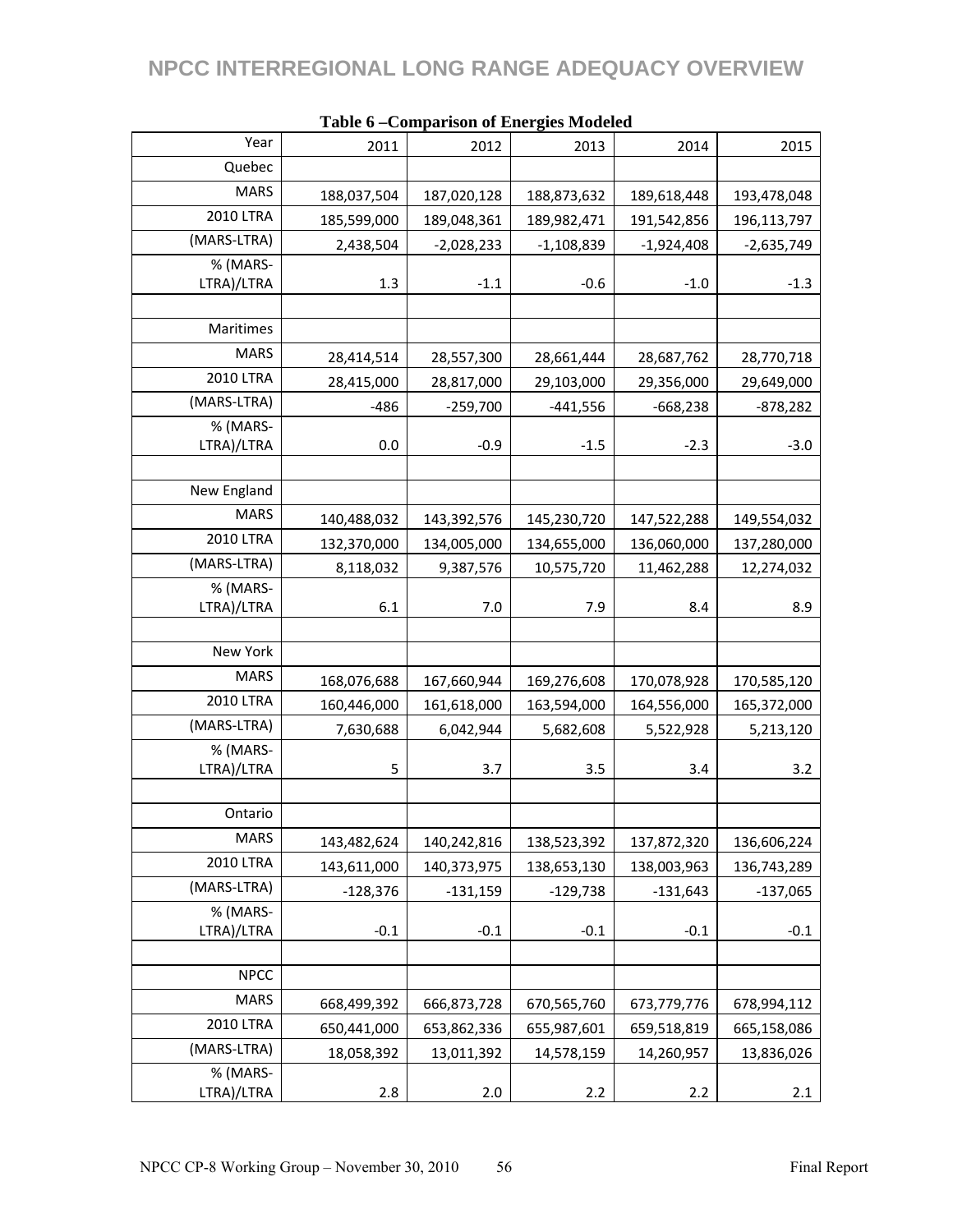## **OBSERVATIONS**

Figures 18(a) and 18(b) summarize the estimated annual NPCC Area Loss of Load Expectation (LOLE) from the 2001 – 2010 NPCC Summer Multi-Area Probabilistic Reliability Assessments under Base Case assumptions for the expected load level.



**Figure 18(a) - Summary of Estimated Annual NPCC Area LOLE from the NPCC Summer Multi-Area Probabilistic Reliability Assessments (Base Case)**



**Figure 18(b) - Summary of Estimated Annual NPCC Area LOLE from the NPCC Summer Multi-Area Probabilistic Reliability Assessments (Base Case)**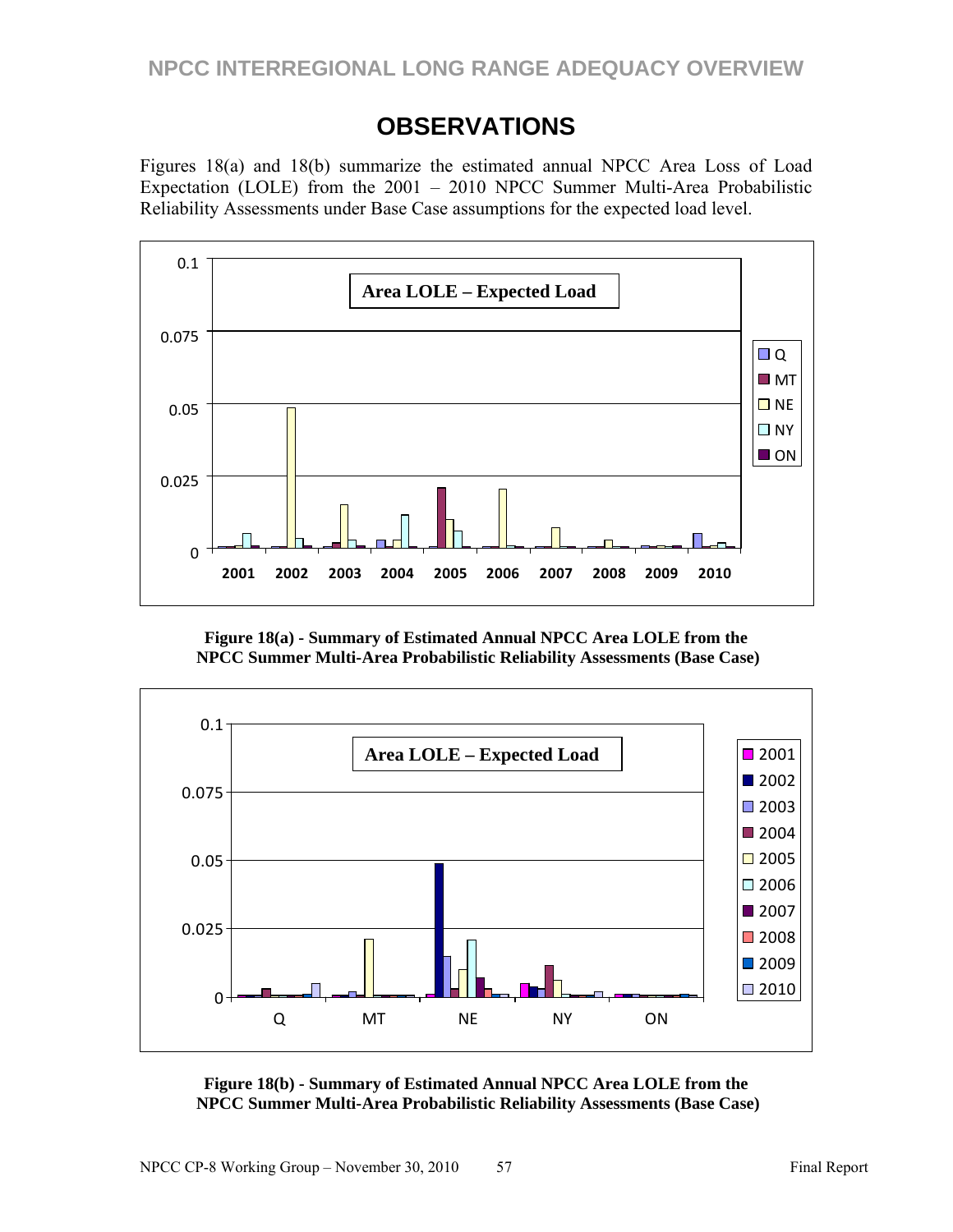This retrospective summary illustrates the NPCC Areas have generally demonstrated, on average, an annual LOLE significantly less than 0.1 days/year.

Figures 19(a) and 19(b) adds the estimated annual NPCC Area Loss of Load Expectation (LOLE) estimated for 2011 – 2015.



**Figure 19(a) – Combined Summary of Estimated Annual NPCC Area LOLE (Base Case)** 



**Figure 19(b) – Combined Summary of Estimated Annual NPCC Area LOLE (Base Case)**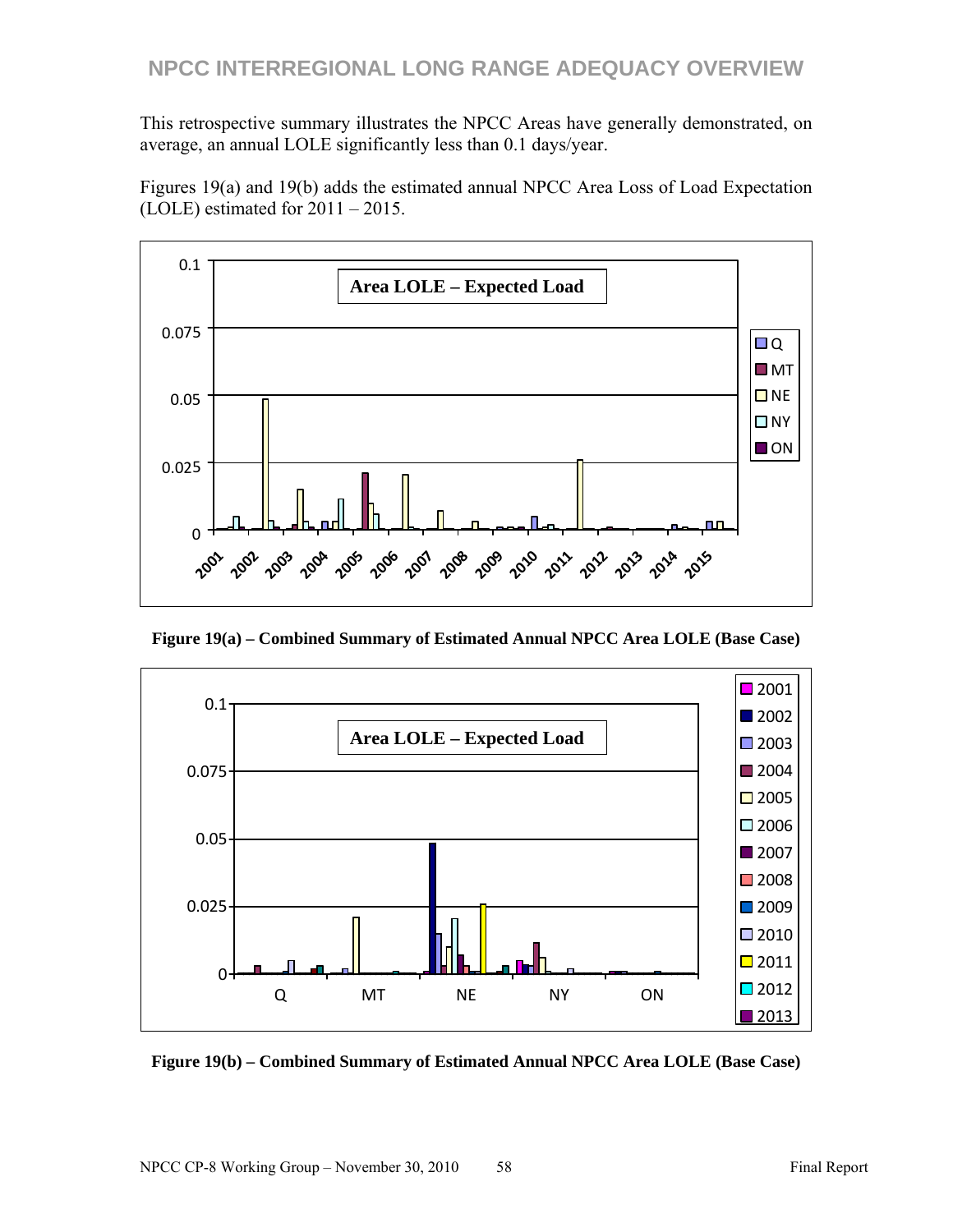## **APPENDIX A**

### **Objective and Scope of Work**

#### **1. Objective**

On a consistent basis, evaluate the near term seasonal and long-range (five year) adequacy of NPCC Areas' and reflecting neighboring regional plans proposed to meet their respective resource adequacy planning criteria through multi-area probabilistic assessments. Monitor and include the potential effects of proposed market mechanisms in NPCC and neighboring regions expected to provide for future adequacy in the overview.

In meeting this objective, the CP-8 Working Group will use the G.E. Multi-Area Reliability Simulation (MARS) program, incorporating, to the extent possible, a detailed reliability representation for regions bordering NPCC for the 2010 -2014 time period.

#### **2. Scope**

The near term seasonal analyses will use the current CP-8 Working Group's G.E. MARS database to develop a model suitable for the 2010 - 2011 time period to consistently review the resource adequacy of NPCC Areas and reflecting neighboring Regions' assumptions under Base Case (likely available resources and transmission) and Severe Case assumptions for the May to September 2010 summer and November 2010 to March 2011 winter period, recognizing:

- $\checkmark$  uncertainty in forecasted demand,
- $\checkmark$  scheduled outages of transmission,
- $\checkmark$  forced and scheduled outages of generation facilities, including fuel supply disruptions,
- $\checkmark$  the impacts of Sub-Area transmission constraints,
- $\checkmark$  the impacts of proposed load response programs; and,
- $\checkmark$  as appropriate, the reliability impacts that the existing and anticipated market rules may have on the assumptions, including the input data.

Reliability for the near term seasonal analyses (2010 -2011) will be measured by estimating annual NPCC Area LOLE and use of NPCC Area operating procedures used to mitigate resource shortages.

The long-range analysis will extend the CP-8 Working Group's G.E. MARS database to develop a model suitable for the 2012 - 2014 time period, to consistently review the resource adequacy of NPCC Areas and neighboring Regions under Base Case (likely available resources and transmission) assumptions, recognizing the above considerations.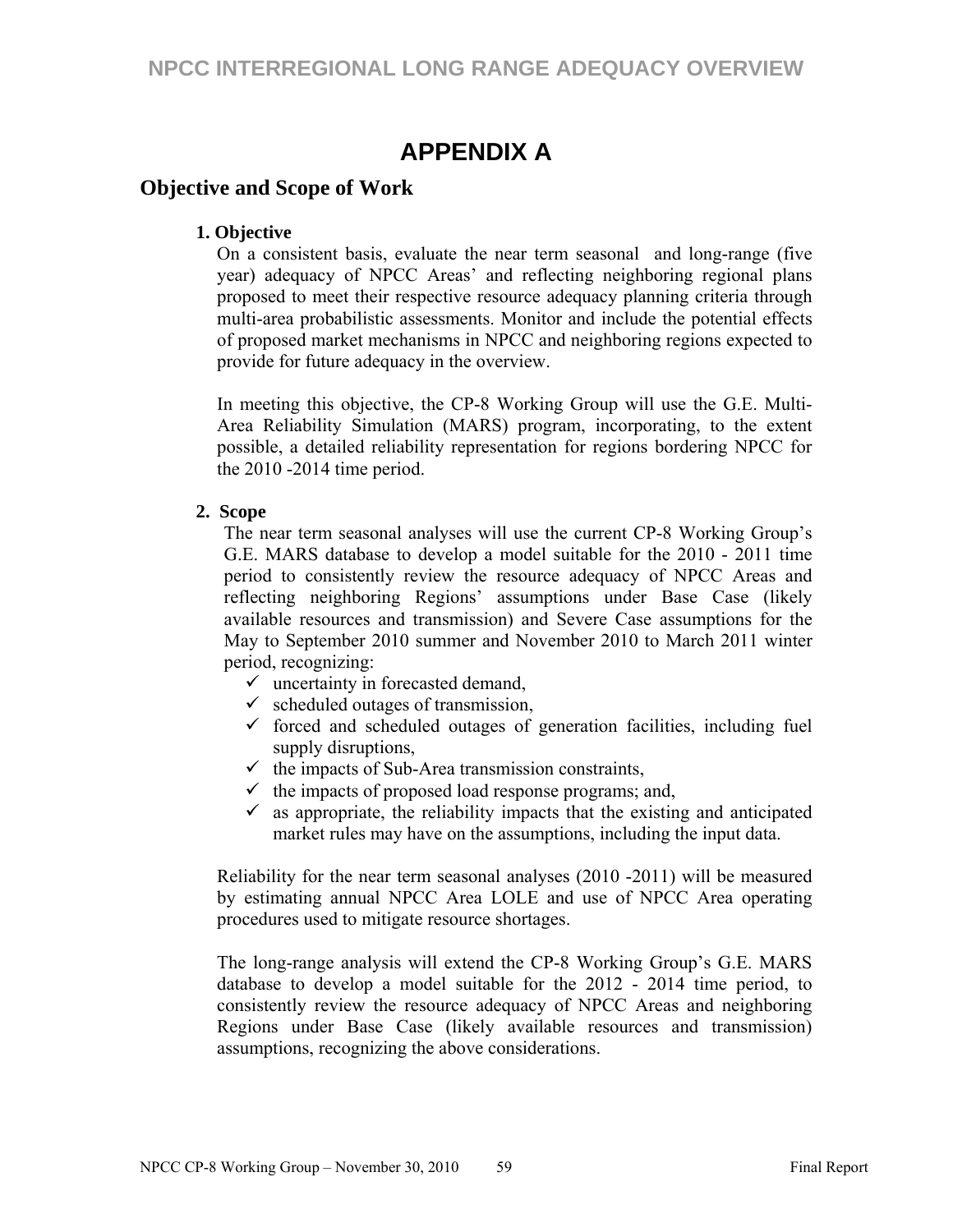Reliability for the long-range  $(2010 - 2014)$  analysis will be measured by calculating the annual Loss of Load Expectation (LOLE) for each NPCC Area and neighboring Regions.

#### **3. Schedule**

A report of the results of the summer assessment will be published no later than April 30, 2010.

A report of the results of the winter assessment will be published no later than June 30, 2010.

A report summarizing the results of the long-range overview will be published no later than December 31, 2010.